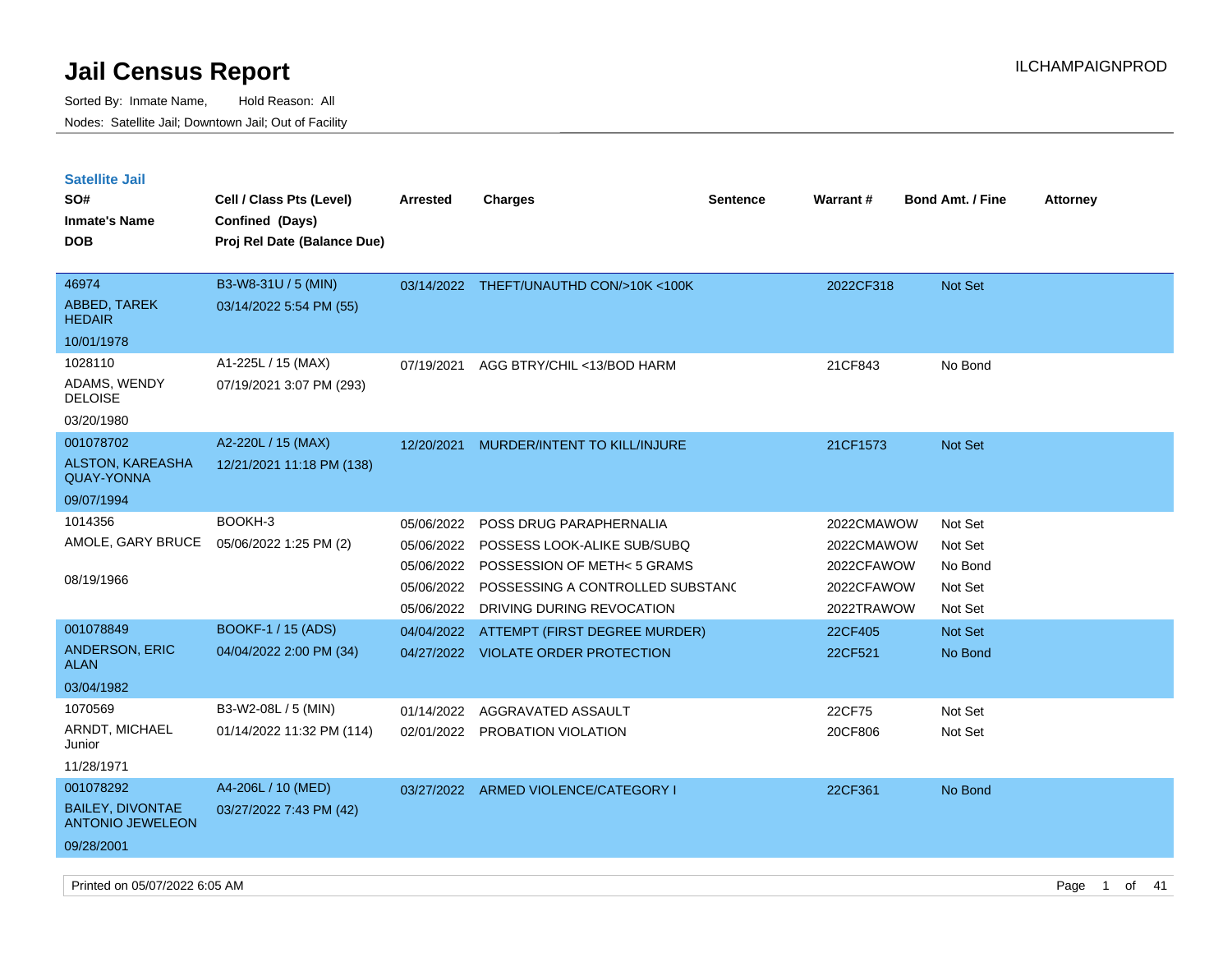| SO#<br><b>Inmate's Name</b><br>DOB               | Cell / Class Pts (Level)<br>Confined (Days)<br>Proj Rel Date (Balance Due) | <b>Arrested</b>     | <b>Charges</b>                            | <b>Sentence</b> | Warrant#   | <b>Bond Amt. / Fine</b> | <b>Attorney</b> |
|--------------------------------------------------|----------------------------------------------------------------------------|---------------------|-------------------------------------------|-----------------|------------|-------------------------|-----------------|
|                                                  |                                                                            |                     |                                           |                 |            |                         |                 |
| 001078565                                        | B1-104U / 15 (MAX)                                                         | 11/05/2021          | POSSESSION OF STOLEN FIREARM              |                 | 21CF1366   | Not Set                 |                 |
| <b>BARBER, MARK</b><br>ANTHONY, Junior           | 11/05/2021 7:40 AM (184)                                                   | 11/05/2021          | RECEIVE/POSS/SELL STOLEN VEH              |                 | 2021CF1309 | 25000.00                |                 |
| 09/24/2003                                       |                                                                            | 11/05/2021          | <b>BURGLARY</b>                           |                 | 21CF1369   | <b>Not Set</b>          |                 |
| 001078969                                        | B1-104L / 10 (MED)                                                         | 03/22/2022          | AGG UNLAWFUL USE WEAPON/PERSON            |                 | 22CF345    | Not Set                 |                 |
| BEVERLY, SAYVION<br><b>LAMONTE</b>               | 03/22/2022 10:20 PM (47)                                                   |                     |                                           |                 |            |                         |                 |
| 11/20/2002                                       |                                                                            |                     |                                           |                 |            |                         |                 |
| 64848                                            | B3-W6-22L / 10 (ADS)                                                       | 04/23/2022          | DOM BTRY/BOD HARM/4+ PRECONV              |                 | 20CF1099   | 25000.00                |                 |
| <b>BLISSIT, ANTHONY</b>                          | 04/23/2022 1:31 AM (15)                                                    | 04/23/2022          | <b>ESCAPE/VIOLATE ELEC MONITORING</b>     |                 | 21CF372    | 25000.00                |                 |
| <b>LATHEN</b>                                    |                                                                            | 04/23/2022          | <b>HRSMT/THREATEN PERSON/KILL</b>         |                 | 21CF339    | 25000.00                |                 |
| 02/16/1985                                       |                                                                            | 05/03/2022          | DOMESTIC BATTERY/OTHER PRIOR              |                 | 22CF539    | Not Set                 |                 |
| 923208                                           | B3-W8-30L / 10 (MED)                                                       |                     | 01/22/2022 CRIM TRES TO RES/PERS PRESENT  |                 | 22CF92     | Not Set                 |                 |
| BREADY, ANDREW<br><b>NICHOLAS</b>                | 01/22/2022 7:43 PM (106)                                                   |                     |                                           |                 |            |                         |                 |
| 06/08/1988                                       |                                                                            |                     |                                           |                 |            |                         |                 |
| 25694                                            | A3-111L / 5 (ADS)                                                          | 04/25/2022 BURGLARY |                                           |                 | 22CF506    | <b>Not Set</b>          |                 |
| <b>BROADWAY, ELLIS</b><br>Junior                 | 04/25/2022 3:23 PM (13)                                                    |                     |                                           |                 |            |                         |                 |
| 10/02/1960                                       |                                                                            |                     |                                           |                 |            |                         |                 |
| 61675<br><b>BROWN, ANTONIO</b><br><b>BURNETT</b> | B1-202L / 10 (MED)<br>02/10/2022 3:28 PM (87)                              |                     | 02/10/2022 AGG DISCHARGE FIREARM/OCC BLDG |                 | 20CF374    | 100000.00               |                 |
| 03/04/1983                                       |                                                                            |                     |                                           |                 |            |                         |                 |
| 51247                                            | B1-202U / 10 (MED)                                                         | 04/15/2021          | <b>FELON POSS/USE WEAPON/FIREARM</b>      |                 | 21CF411    | Not Set                 |                 |
| <b>BROWN, DANTE</b><br><b>MAURICE</b>            | 04/15/2021 6:24 PM (388)                                                   |                     |                                           |                 |            |                         |                 |
| 04/19/1979                                       |                                                                            |                     |                                           |                 |            |                         |                 |
| 1028966                                          | A3-212U / 10 (ADS)                                                         | 04/29/2022          | MFG/DEL CANNABIS/500<2000 GR              |                 | 22CF532    | No Bond                 |                 |
| <b>BROWN, DARRION</b><br><b>DEVON</b>            | 04/30/2022 1:10 AM (8)                                                     |                     | 04/29/2022 IMPROPER USE REGIS/TITLE       |                 | 22MT598    | No Bond                 |                 |
| 03/05/1994                                       |                                                                            |                     |                                           |                 |            |                         |                 |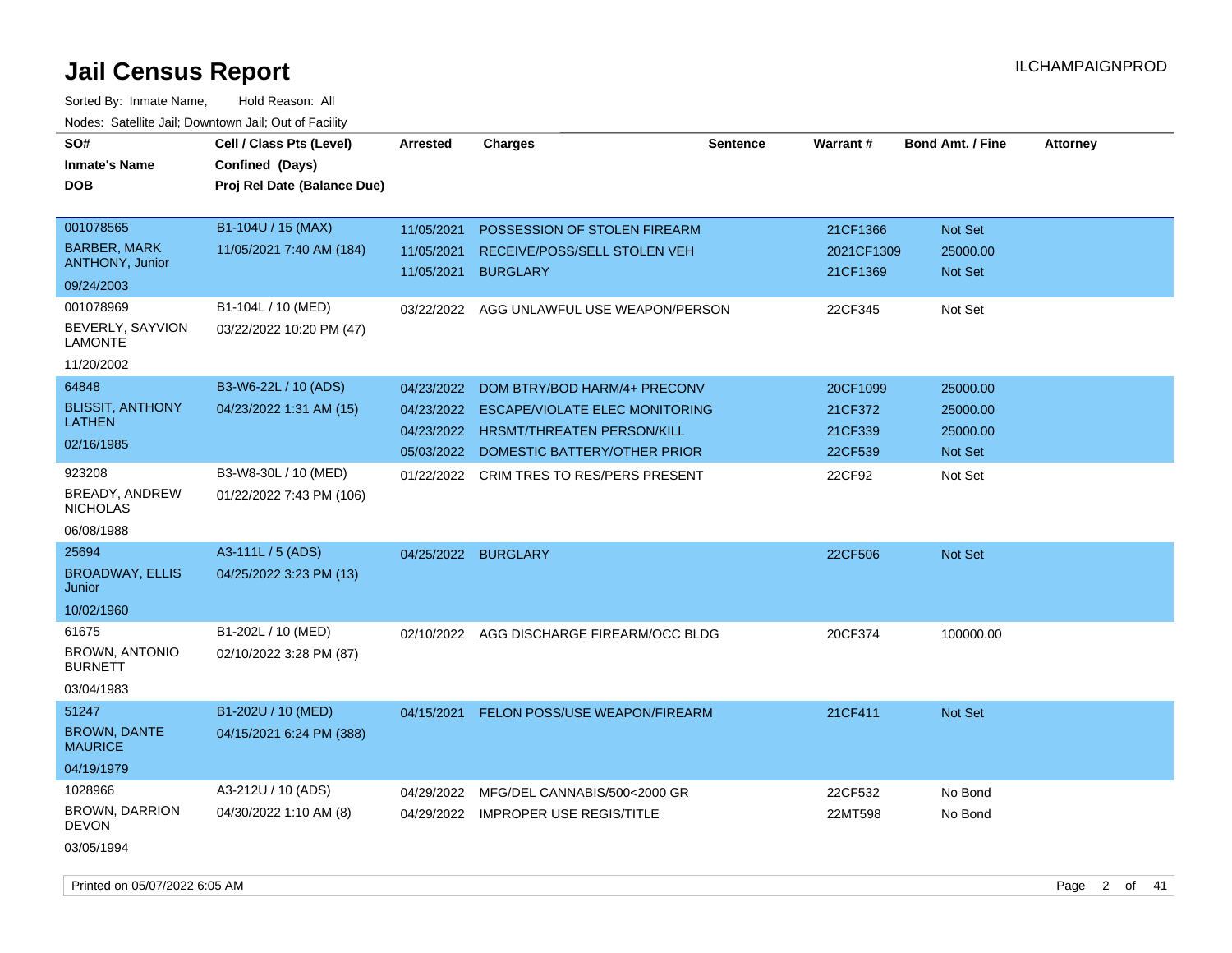Sorted By: Inmate Name, Hold Reason: All Nodes: Satellite Jail; Downtown Jail; Out of Facility

| SO#<br><b>Inmate's Name</b><br><b>DOB</b>    | Cell / Class Pts (Level)<br>Confined (Days)<br>Proj Rel Date (Balance Due) | <b>Arrested</b>   | <b>Charges</b>                                                     | <b>Sentence</b> | <b>Warrant#</b>       | <b>Bond Amt. / Fine</b>   | <b>Attorney</b> |
|----------------------------------------------|----------------------------------------------------------------------------|-------------------|--------------------------------------------------------------------|-----------------|-----------------------|---------------------------|-----------------|
| 1015739                                      | A2-122U / 5 (MIN)<br>BROWN, JERI CHANCY 04/14/2022 10:11 PM (24)           | 04/14/2022        | <b>CRIMINAL TRESPASS BUILDING</b><br>04/19/2022 AGGRAVATED BATTERY |                 | 22CM114<br>2021CF1260 | 100.00<br><b>Not Set</b>  |                 |
| 03/07/1989                                   |                                                                            |                   |                                                                    |                 |                       |                           |                 |
| 990921                                       | B4-121L / 15 (MAX)                                                         | 01/20/2022        | MFG/DEL 1<15 GR COCAINE/ANLG                                       |                 | 19CF369               | 25000.00                  |                 |
| <b>BROWN, QUINTIN</b><br><b>MARSHAUN</b>     | 01/20/2022 7:19 PM (108)                                                   |                   | 01/20/2022 ARMED HABITUAL CRIMINAL                                 |                 | 21CF935               | 750000.00                 |                 |
| 09/26/1991                                   |                                                                            |                   |                                                                    |                 |                       |                           |                 |
| 981645                                       | B4-225L / 15 (MAX)                                                         | 01/27/2022 MURDER |                                                                    |                 | 22CF114               | 1000000.00                |                 |
| <b>BRUMFIELD,</b><br><b>JONATHAN EZEKEIL</b> | 01/27/2022 8:15 PM (101)                                                   |                   |                                                                    |                 |                       |                           |                 |
| 08/03/1989                                   |                                                                            |                   |                                                                    |                 |                       |                           |                 |
| 1033844                                      | BOOKF-2                                                                    | 05/06/2022        | ID THEFT/KNOW ID STOL/MLTY VIC                                     |                 | 22CF551               | 25000.00                  |                 |
| BRYANT, SAMANTHA<br>JEAN                     | 05/06/2022 2:22 PM (2)                                                     | 05/06/2022        | POSSESSING A CONTROLLED SUBSTANO                                   |                 | 2022CFAWOW            | No Bond                   |                 |
| 06/30/1994                                   |                                                                            |                   | 05/06/2022 POSSESS LOOK-ALIKE SUB/SUBQ                             |                 | 2022CMAWOW            | Not Set                   |                 |
| 1047579                                      | A1-125U / 10 (MED)                                                         | 02/24/2022        | ARMED ROBBERY/NO FIREARM                                           |                 | 22CF232               | Not Set                   |                 |
| <b>BUTLER, TAMYRA</b><br><b>COSHAWN</b>      | 02/24/2022 5:40 AM (73)                                                    |                   |                                                                    |                 |                       |                           |                 |
| 07/06/1988                                   |                                                                            |                   |                                                                    |                 |                       |                           |                 |
| 39474                                        | B1-101U / 10 (ADS)                                                         | 07/06/2021        | MFG/DEL 15<100 GR HEROIN/ANLG                                      |                 | 21CF792               | Not Set                   |                 |
| CAMPBELL, AARON<br><b>JACOB</b>              | 07/06/2021 11:56 PM (306)                                                  |                   |                                                                    |                 |                       |                           |                 |
| 07/18/1974                                   |                                                                            |                   |                                                                    |                 |                       |                           |                 |
| 533450                                       | A1-226U / 5 (ADS)                                                          | 04/25/2022 THEFT  |                                                                    |                 | 22CF503               | <b>Not Set</b>            |                 |
| CAMPBELL,<br><b>ELIZABETH TAEHEE</b>         | 04/25/2022 7:24 PM (13)                                                    | 04/26/2022 THEFT  | 04/26/2022 POSSESSION OF METH< 5 GRAMS                             |                 | 22CF511<br>22CF512    | Not Set<br><b>Not Set</b> |                 |
| 11/11/1979                                   |                                                                            |                   |                                                                    |                 |                       |                           |                 |
| 1060436                                      | B1-106U / 10 (MED)                                                         | 01/06/2022        | AGGRAVATED UNLAWFUL RESTRAINT                                      |                 | 22CF29                | Not Set                   |                 |
| CARTER, DERESHEO<br><b>DEWAYNE</b>           | 01/06/2022 8:43 PM (122)                                                   |                   | 01/06/2022 FELON ESCAPE/PEACE OFFICER                              |                 | 22CF28                | Not Set                   |                 |
|                                              |                                                                            |                   |                                                                    |                 |                       |                           |                 |

09/10/1991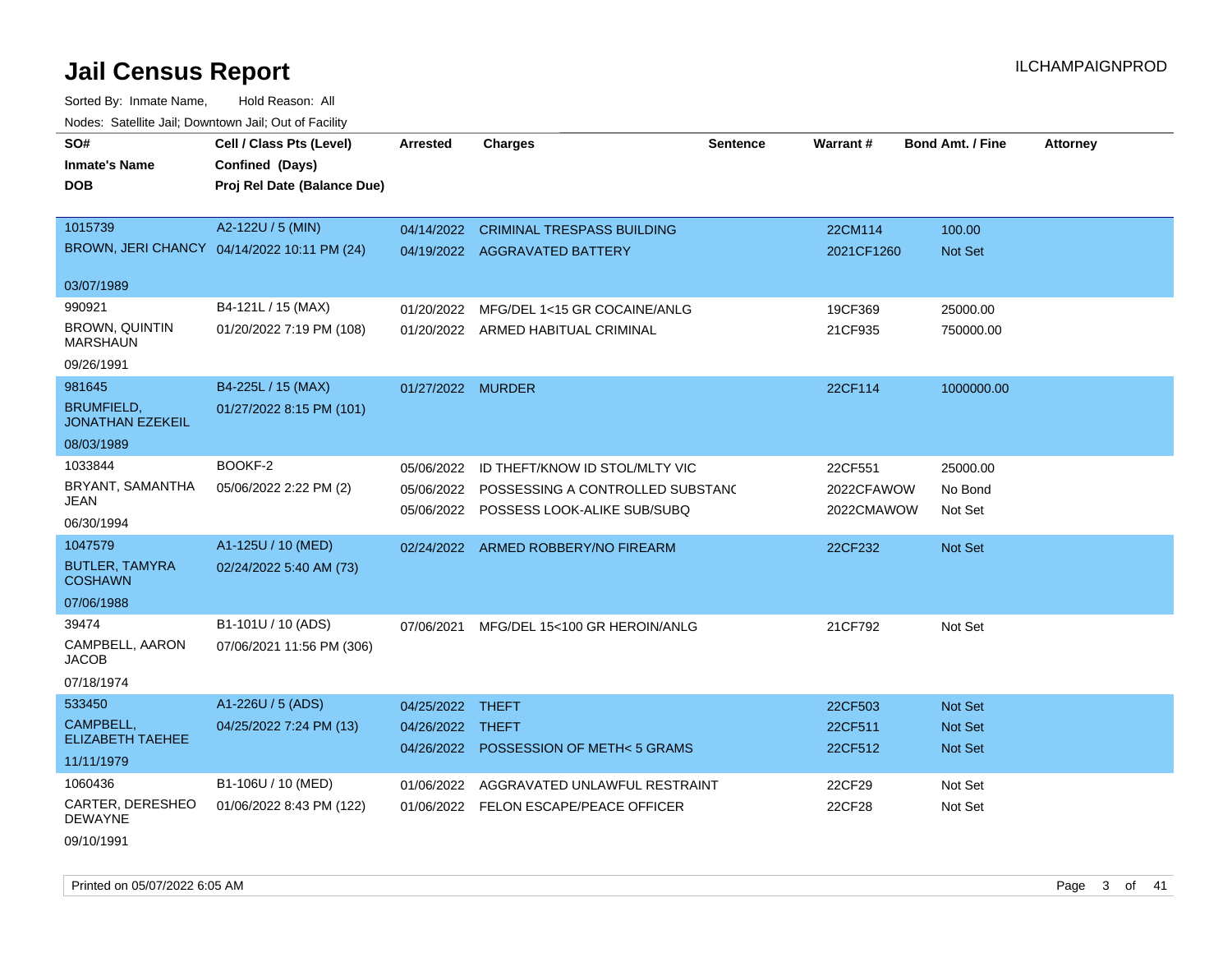Sorted By: Inmate Name, Hold Reason: All Nodes: Satellite Jail; Downtown Jail; Out of Facility

| SO#                                        | Cell / Class Pts (Level)                     | <b>Arrested</b>          | <b>Charges</b>                                 | <b>Sentence</b> | Warrant#                   | <b>Bond Amt. / Fine</b>    | <b>Attorney</b> |
|--------------------------------------------|----------------------------------------------|--------------------------|------------------------------------------------|-----------------|----------------------------|----------------------------|-----------------|
| <b>Inmate's Name</b>                       | Confined (Days)                              |                          |                                                |                 |                            |                            |                 |
| DOB                                        | Proj Rel Date (Balance Due)                  |                          |                                                |                 |                            |                            |                 |
|                                            |                                              |                          |                                                |                 |                            |                            |                 |
| 001077353                                  | B1-106L / 15 (MAX)                           | 02/12/2022               | FELON POSS/USE WEAPON/FIREARM                  |                 | 22CF173                    | No Bond                    |                 |
| <b>CARTER, JAMES</b><br><b>IVORY</b>       | 02/13/2022 1:19 AM (84)                      |                          | 02/12/2022 ALCOHOL SALES - MINOR 19-20         |                 | 2020OV127                  | 1000.00                    |                 |
| 08/12/2000                                 |                                              |                          |                                                |                 |                            |                            |                 |
| 1029088                                    | B1-205L / 10 (MED)                           |                          | 12/21/2021 FELON POSS/USE FIREARM PRIOR        |                 | 21CF1338                   | 250000.00                  |                 |
| CHAPPLE, MALIK<br><b>BIANCO</b>            | 12/22/2021 10:02 AM (137)                    |                          |                                                |                 |                            |                            |                 |
| 10/25/1994                                 |                                              |                          |                                                |                 |                            |                            |                 |
| 1072407                                    | A2-221L / 10 (MED)                           | 04/17/2022               | FORGERY/ISSUE/DELIVER DOCUMENT                 |                 | 2021CF1159                 | 24820.00                   |                 |
| <b>CLARK, AMY KANANI</b>                   | 04/17/2022 1:20 AM (21)                      |                          | 04/17/2022 AGG BATTERY/PEACE OFFICER           |                 | 22CF473                    | No Bond                    |                 |
|                                            |                                              |                          |                                                |                 |                            |                            |                 |
| 11/29/1988                                 |                                              |                          |                                                |                 |                            |                            |                 |
| 001078812                                  | B1-204U / 15 (MAX)                           |                          | 02/01/2022 ARMED ROBBERY/ARMED W/FIREARM       |                 | 22CF145                    | Not Set                    |                 |
| COBB, SINTRAE<br><b>SANCHEZ</b>            | 02/01/2022 8:33 PM (96)                      |                          |                                                |                 |                            |                            |                 |
| 07/05/2002                                 |                                              |                          |                                                |                 |                            |                            |                 |
| 001077485                                  | A1-227U / 15 (MAX)                           | 12/21/2021               | MURDER/INTENT TO KILL/INJURE                   |                 | 2021CF1282                 | 1000000.00                 |                 |
| <b>COLBERT, ARIEANA</b><br><b>FELICIA</b>  | 12/21/2021 2:08 PM (138)                     |                          |                                                |                 |                            |                            |                 |
| 12/13/2000                                 |                                              |                          |                                                |                 |                            |                            |                 |
| 34805                                      | B4-223U / 15 (MAX)                           | 10/01/2021               | <b>DOMESTIC BATTERY</b>                        |                 | 21CF1183                   | Not Set                    |                 |
|                                            | CONERLY, KIN JOSEPH 10/01/2021 1:53 AM (219) | 10/01/2021               | ARMED HABITUAL CRIMINAL                        |                 | 21CF1184                   | Not Set                    |                 |
|                                            |                                              | 10/06/2021               | POSS STOLEN VEHICLE > \$25,000                 |                 | 19CF1786                   | Not Set                    |                 |
| 11/16/1971                                 |                                              |                          |                                                |                 |                            |                            |                 |
| 1021334                                    | BOOKH-3                                      | 05/06/2022               | DRIVING ON SUSPENDED LICENSE                   |                 | 22 TR 16291                | 15000.00                   |                 |
| <b>COOK, JAMAL EDWIN</b><br><b>ANTONIO</b> | 05/06/2022 4:18 AM (2)                       | 05/06/2022<br>05/06/2022 | AGG FLEEING/2+ CON DEVICES<br>DOMESTIC BATTERY |                 | 22 CF 1675<br>2022 CM AWOW | 15000.00<br><b>Not Set</b> |                 |
| 02/29/1992                                 |                                              |                          |                                                |                 |                            |                            |                 |
| 001077549                                  | B2-T3-10L / 10 (SPH)                         | 12/22/2020               | PRED CRIM SEX ASLT/VICTIM <13                  |                 | 2020CF1469                 | Not Set                    |                 |
| CRISTOBAL-MATEO,<br><b>CRISTOBAL</b>       | 12/22/2020 1:17 PM (502)                     |                          |                                                |                 |                            |                            |                 |

12/02/1988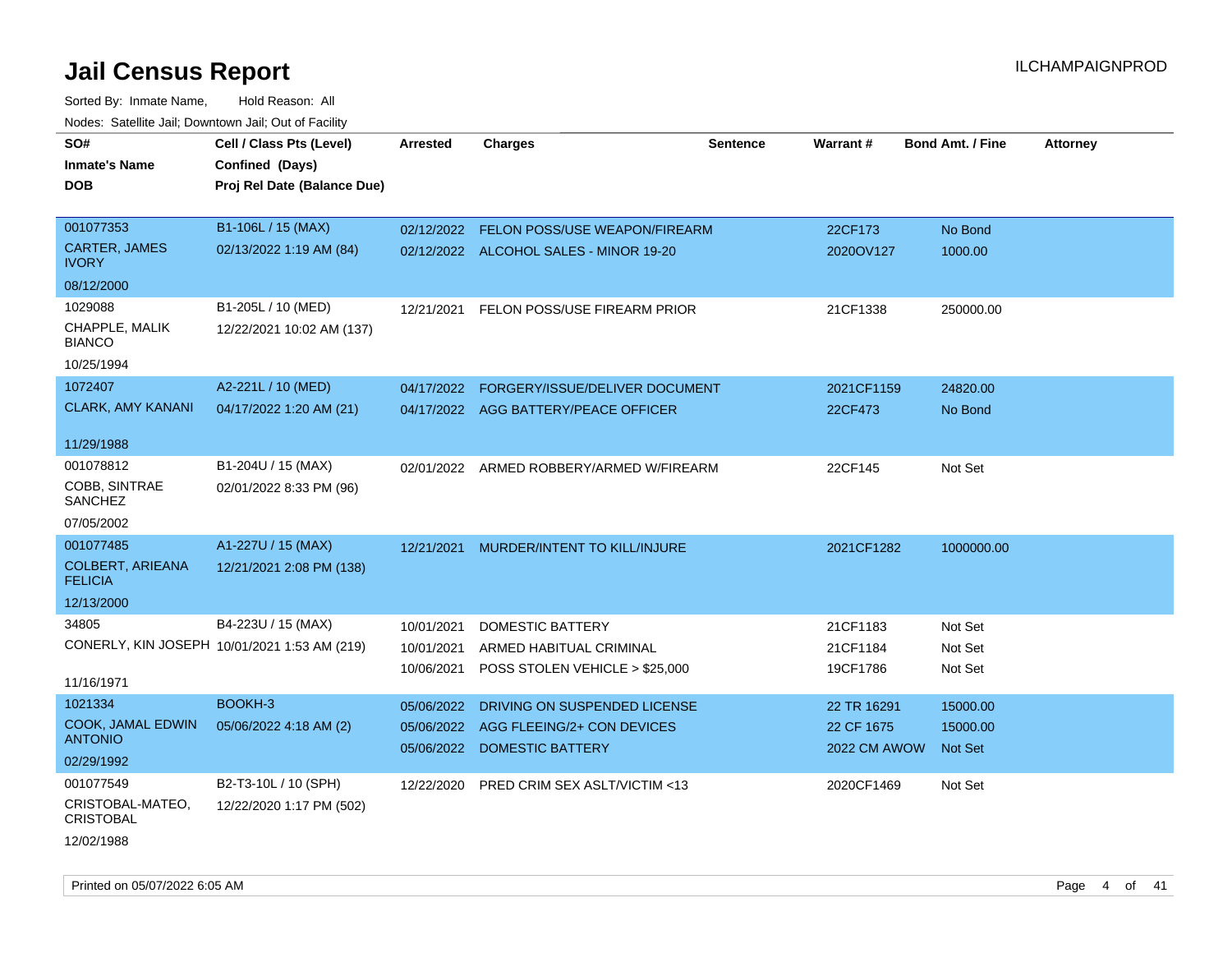Sorted By: Inmate Name, Hold Reason: All Nodes: Satellite Jail; Downtown Jail; Out of Facility

| SO#<br><b>Inmate's Name</b><br><b>DOB</b>                                    | Cell / Class Pts (Level)<br>Confined (Days)<br>Proj Rel Date (Balance Due)  | <b>Arrested</b>                        | <b>Charges</b>                                                                                                                                     | <b>Sentence</b> | <b>Warrant#</b>                           | <b>Bond Amt. / Fine</b>                         | <b>Attorney</b> |
|------------------------------------------------------------------------------|-----------------------------------------------------------------------------|----------------------------------------|----------------------------------------------------------------------------------------------------------------------------------------------------|-----------------|-------------------------------------------|-------------------------------------------------|-----------------|
| 1066482<br>DANGERFIELD,<br><b>AMANTAE ESSTAVION</b><br>01/11/1998<br>1023587 | <b>BOOKH-2 / 15 (ADS)</b><br>04/24/2022 12:22 PM (14)<br>A4-102L / 15 (MAX) | 09/24/2021                             | 04/24/2022 AGG ROBBERY/INDICATE ARM W/FIR<br>04/26/2022 RETAIL THEFT<br>04/26/2022 CRIM DAMAGE TO PROPERTY <\$500<br>MFG/DEL CANNABIS/2.5-10 GRAMS |                 | 22CF500<br>21CF811<br>21CM239<br>21CF1155 | No Bond<br><b>Not Set</b><br>Not Set<br>Not Set |                 |
| DAVIS, MARTIN<br><b>DENNIS</b><br>12/02/1994                                 | 09/24/2021 9:38 PM (226)                                                    | 09/24/2021                             | ARMED HABITUAL CRIMINAL                                                                                                                            |                 | 2021-CF681                                | 500000.00                                       |                 |
| 001079106<br>DENNIGER-BRADLEY,<br><b>TYAIRE L</b><br>06/29/1990              | A3-217L / 10 (ADS)<br>04/25/2022 4:21 PM (13)                               | 04/25/2022                             | BATTERY/MAKES PHYSICAL CONTACT                                                                                                                     |                 | 22CM130                                   | Not Set                                         |                 |
| 001079047<br>DILLARD, WILDON<br><b>JEROME</b><br>03/27/1971                  | B1-206U / 10 (MED)<br>04/11/2022 1:54 AM (27)                               | 04/10/2022                             | HOME INVASION/CAUSE INJURY                                                                                                                         |                 | 22CF432                                   | Not Set                                         |                 |
| 36298<br><b>DUCEY, SCOTT</b><br><b>ROBERT</b><br>04/02/1969                  | <b>B2-DR / 5 (SPH)</b><br>03/11/2022 12:49 PM (58)                          | 03/11/2022 AGG DUI/3                   |                                                                                                                                                    |                 | 21CF380                                   | <b>Not Set</b>                                  |                 |
| 1024895<br>EDWARDS, GEORGE<br><b>CORTEZ</b><br>06/19/1994                    | B1-103L / 10 (MED)<br>12/15/2021 12:26 PM (144)                             | 12/15/2021<br>12/15/2021<br>04/29/2022 | MFG/DEL 100<400 GR COCA/ANLG<br>AGGRAVATED BATTERY<br>PROBATION VIOLATION                                                                          |                 | 21CF1535<br>21CF1536<br>18CF964           | Not Set<br>Not Set<br>Not Set                   |                 |
| 1074720<br>ELVIR-REYES, JORGE<br><b>LEONARDO</b><br>06/03/1988               | B2-DR / 15 (SPH)<br>01/19/2022 1:43 PM (109)                                | 01/19/2022                             | <b>PRED CRIM SEX ASLT/VICTIM &lt;13</b>                                                                                                            |                 | 21CF1414                                  | 500000.00                                       |                 |
| 43977<br><b>EMKES, DOUGLAS</b><br>ALAN                                       | B2-T1-02L / 5 (SPH)<br>12/20/2021 9:59 AM (139)                             | 12/20/2021<br>12/20/2021               | AGG FLEEING POLICE/21 MPH OVER<br>PAROLE REVOCATION                                                                                                |                 | 21CF1566                                  | Not Set<br>No Bond                              |                 |

06/08/1959

Printed on 05/07/2022 6:05 AM Page 5 of 41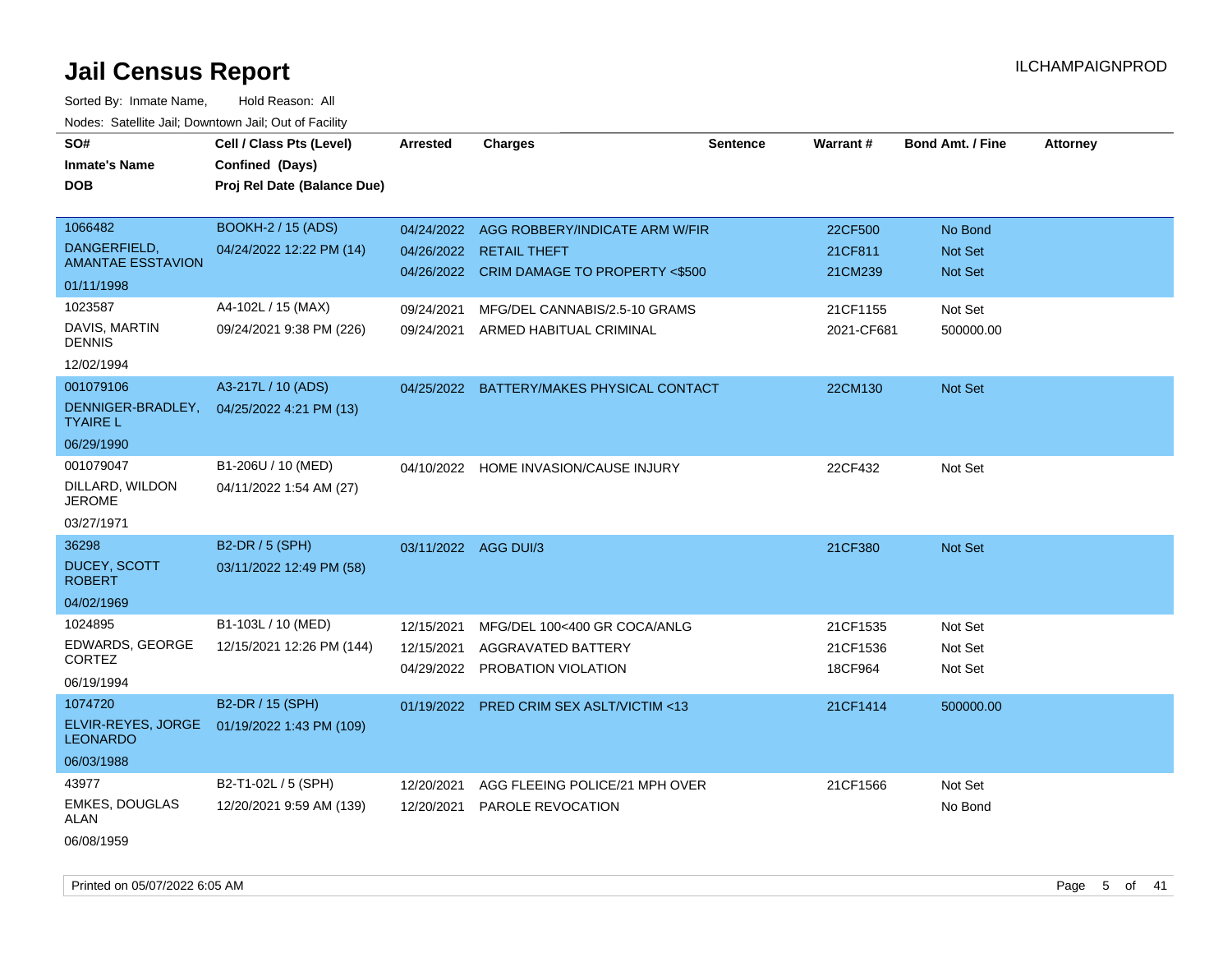Sorted By: Inmate Name, Hold Reason: All Nodes: Satellite Jail; Downtown Jail; Out of Facility

| vouss. Salente Jan, Downtown Jan, Out of Facility |                                              |                   |                                          |                 |            |                         |                 |
|---------------------------------------------------|----------------------------------------------|-------------------|------------------------------------------|-----------------|------------|-------------------------|-----------------|
| SO#                                               | Cell / Class Pts (Level)                     | <b>Arrested</b>   | <b>Charges</b>                           | <b>Sentence</b> | Warrant#   | <b>Bond Amt. / Fine</b> | <b>Attorney</b> |
| <b>Inmate's Name</b>                              | Confined (Days)                              |                   |                                          |                 |            |                         |                 |
| <b>DOB</b>                                        | Proj Rel Date (Balance Due)                  |                   |                                          |                 |            |                         |                 |
|                                                   |                                              |                   |                                          |                 |            |                         |                 |
| 987328                                            | A2-123L / 10 (MED)                           | 12/11/2021        | AGG ASLT PEACE OFF/FIRE/ER WRK           |                 | 21CF1515   | Not Set                 |                 |
| ERVIN, DEIDRA ANN<br><b>RUTH</b>                  | 12/11/2021 8:48 PM (148)                     |                   |                                          |                 |            |                         |                 |
| 04/15/1991                                        |                                              |                   |                                          |                 |            |                         |                 |
| 66468                                             | A4-106L / 15 (MAX)                           | 03/06/2022 MURDER |                                          |                 | 22CF273    | 1000000.00              |                 |
| FERRELL, BRIAN<br>JAMAL                           | 03/06/2022 9:04 PM (63)                      |                   |                                          |                 |            |                         |                 |
| 11/15/1985                                        |                                              |                   |                                          |                 |            |                         |                 |
| 962759                                            | B2-T2-05U / 15 (SPH)                         | 07/16/2021        | <b>METH DELIVERY&lt;5 GRAMS</b>          |                 | 21CF833    | Not Set                 |                 |
|                                                   | FINLEY, KEVIN DANTE 07/16/2021 9:44 PM (296) | 07/29/2021        | AGG CRIM SEX ASSAULT/FELONY              |                 | 21CF891    | No Bond                 |                 |
|                                                   |                                              |                   |                                          |                 |            |                         |                 |
| 12/28/1988                                        |                                              |                   |                                          |                 |            |                         |                 |
| 001078961                                         | B1-201L / 10 (MED)                           |                   | 03/21/2022 AGG BATTERY/DISCHARGE FIREARM |                 | 22CF39     | 750000.00               |                 |
| FISCHER, KYRE<br><b>ORLANDO</b>                   | 03/21/2022 1:21 PM (48)                      |                   |                                          |                 |            |                         |                 |
| 04/14/2002                                        |                                              |                   |                                          |                 |            |                         |                 |
| 1039744                                           | B4-225U / 15 (MAX)                           | 12/06/2021        | <b>MURDER</b>                            |                 | 20CF959    | 1000000.00              |                 |
| FONVILLE, TREVOY<br><b>JERMAINE</b>               | 12/06/2021 10:52 AM (153)                    |                   |                                          |                 |            |                         |                 |
| 01/13/1996                                        |                                              |                   |                                          |                 |            |                         |                 |
| 001077819                                         | A3-113U / 15 (ADS)                           |                   | 04/06/2022 MURDER/INTENT TO KILL/INJURE  |                 | 22CF416    | Not Set                 |                 |
| FORTUNE, DOMINIC<br><b>AUGUSTUS</b>               | 04/06/2022 7:15 AM (32)                      |                   |                                          |                 |            |                         |                 |
| 02/16/1999                                        |                                              |                   |                                          |                 |            |                         |                 |
| 001078863                                         | B4-122L / 15 (MAX)                           | 02/19/2022        | POSSESSION OF STOLEN FIREARM             |                 | 22CF203    | <b>Not Set</b>          |                 |
| <b>FOSTER, JOHN</b><br><b>CARELL</b>              | 02/19/2022 6:01 AM (78)                      |                   |                                          |                 |            |                         |                 |
| 03/13/1981                                        |                                              |                   |                                          |                 |            |                         |                 |
| 518395                                            | B2-T3-12L / 15 (SPH)                         | 07/07/2020        | <b>CRIMINAL SEXUAL ASSAULT</b>           |                 | 2020-CF735 | 250000.00               |                 |
|                                                   | FRANDLE, MARK RYAN 07/07/2020 3:42 PM (670)  |                   |                                          |                 |            |                         |                 |

09/10/1985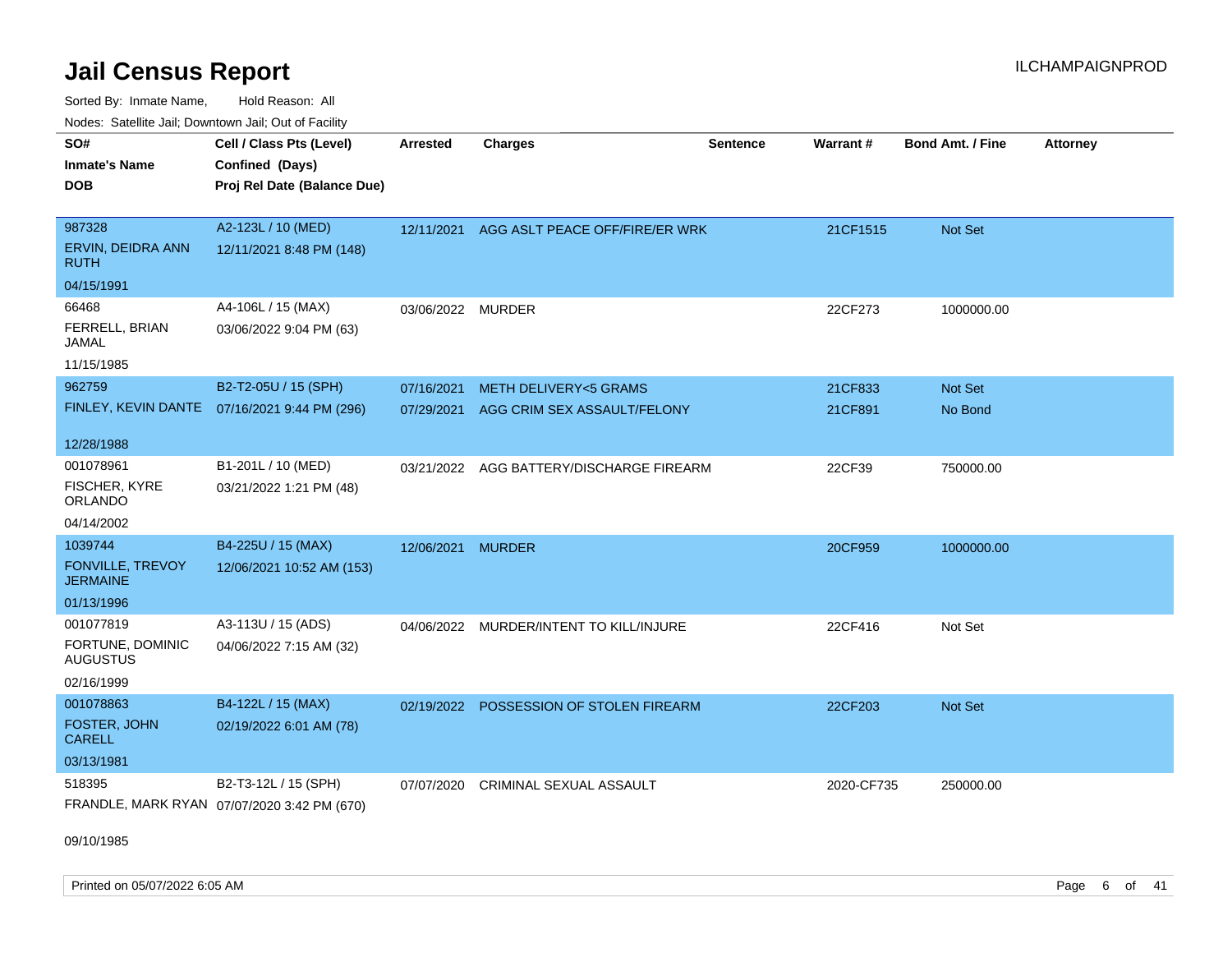Sorted By: Inmate Name, Hold Reason: All Nodes: Satellite Jail; Downtown Jail; Out of Facility

| soupois catomic can, Dominomii can, Cat or Faomt<br>SO#<br>Inmate's Name<br>DOB | Cell / Class Pts (Level)<br>Confined (Days)<br>Proj Rel Date (Balance Due) | <b>Arrested</b>          | <b>Charges</b>                                                 | <b>Sentence</b> | Warrant#           | <b>Bond Amt. / Fine</b> | <b>Attorney</b> |
|---------------------------------------------------------------------------------|----------------------------------------------------------------------------|--------------------------|----------------------------------------------------------------|-----------------|--------------------|-------------------------|-----------------|
| 001079034<br><b>FRANKLIN, MICHAEL</b><br>ANDRAE                                 | B4-124U / 10 (MED)<br>04/08/2022 1:53 PM (30)                              | 04/08/2022               | POSS FIR FOID EXPIRED/NOT ELIG                                 |                 | 22CF434            | No Bond                 |                 |
| 12/18/1997                                                                      |                                                                            |                          |                                                                |                 |                    |                         |                 |
| 001077934<br>FREED, LOGAN<br>SUZANNE                                            | A1-125L / 10 (MED)<br>08/22/2021 11:45 PM (259)                            | 08/22/2021               | AGG DUI/ACCIDENT/DEATH                                         | 10y (DOC)       | 21CF1024           | Not Set                 |                 |
| 08/18/1996                                                                      |                                                                            |                          |                                                                |                 |                    |                         |                 |
| 001078290<br>FREEMAN, ANGEL<br>JANILA KAY                                       | A1-224L / 10 (ADS)<br>08/19/2021 1:26 AM (262)                             | 08/19/2021               | MACHINE GUN/AUTO WEAPON/VEH                                    |                 | 21CF1012           | <b>Not Set</b>          |                 |
| 12/25/1995                                                                      |                                                                            |                          |                                                                |                 |                    |                         |                 |
| 591514<br>09/06/1968                                                            | B2-T4-14L / 10 (SPH)<br>GAMBLE, SCOTT PAUL 02/25/2022 6:08 PM (72)         | 02/25/2022<br>02/25/2022 | AGG CRIM SEX ABUSE/VIC 13-17<br>AGG CRIM SEX ABUSE/THREAT LIFE |                 | 22CF230<br>22CF135 | 100000.00<br>Not Set    |                 |
| 001078154                                                                       | B4-223L / 10 (MED)                                                         | 01/09/2022               | DRVG UNDER INFLU OF ALCOHOL                                    |                 | 2021 DT 182        | 5000.00                 |                 |
| <b>GENTRY, DAMON</b><br>LIONEL                                                  | 01/09/2022 4:41 PM (119)                                                   | 01/09/2022               | AGG DOMESTIC BATTERY/STRANGLE                                  |                 | 2021 CF 1396       | 50000.00                |                 |
| 12/25/1971                                                                      |                                                                            |                          |                                                                |                 |                    |                         |                 |
| 1064590<br><b>GIPSON, JERRION</b><br>CONTREAL<br>05/21/1996                     | B4-123L / 10 (MED)<br>04/26/2022 7:43 PM (12)                              | 04/26/2022               | AGG RECK DRVG/INCLINE/BOD HARM                                 |                 | 22CF517            | No Bond                 |                 |
| 001078633                                                                       | <b>BOOKH-1 / 25 (SPH)</b>                                                  | 12/01/2021               | <b>PRED CRIM SEX ASLT/VICTIM &lt;13</b>                        |                 | 21CF1416           | 250000.00               |                 |
| GONZALEZ-GUILLEN.<br>EDWARD                                                     | 12/01/2021 12:08 PM (158)                                                  |                          |                                                                |                 |                    |                         |                 |
| 08/25/2002                                                                      |                                                                            |                          |                                                                |                 |                    |                         |                 |
| 1031794                                                                         | B3-W3-10L / 10 (MED)                                                       | 04/19/2022               | DOMESTIC BATTERY                                               |                 | 21CF662            | 25000.00                |                 |
| GOODWIN, ANTHONY<br><b>DWAYNE</b>                                               | 04/19/2022 3:51 PM (19)                                                    | 04/19/2022               | RESIST/OBSTRUCTING A PEACE OFFICEF                             |                 | 20CM553            | 1000.00                 |                 |
| 07/03/1986                                                                      |                                                                            | 04/19/2022               | BATTERY/MAKES PHYSICAL CONTACT                                 |                 | 21CM175            | 1000.00                 |                 |

Printed on 05/07/2022 6:05 AM Page 7 of 41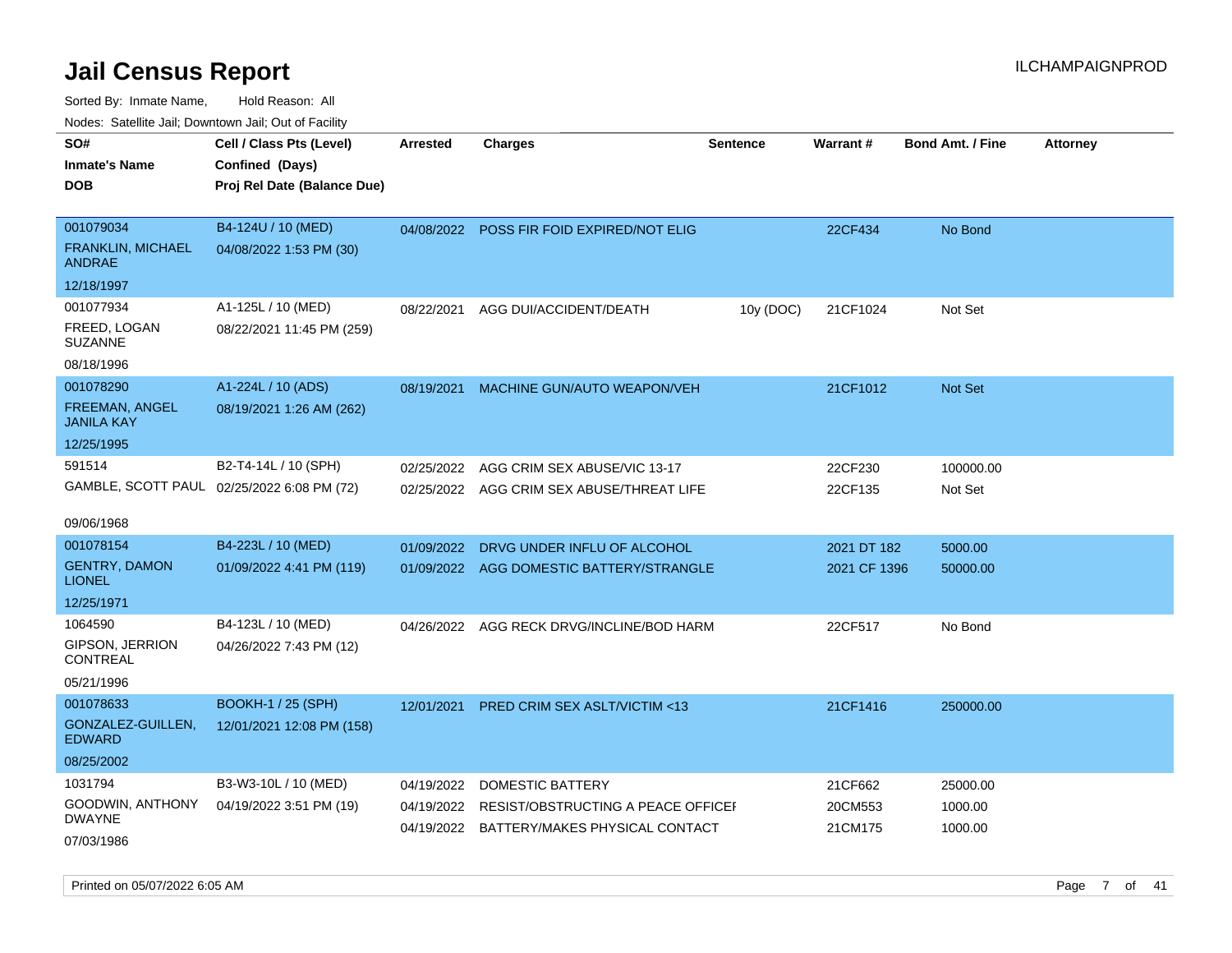| SO#<br><b>Inmate's Name</b><br><b>DOB</b>                          | Cell / Class Pts (Level)<br>Confined (Days)<br>Proj Rel Date (Balance Due) | <b>Arrested</b>                                                    | <b>Charges</b>                                                                                                                                  | Sentence             | <b>Warrant#</b>                                          | <b>Bond Amt. / Fine</b>                                           | <b>Attorney</b> |
|--------------------------------------------------------------------|----------------------------------------------------------------------------|--------------------------------------------------------------------|-------------------------------------------------------------------------------------------------------------------------------------------------|----------------------|----------------------------------------------------------|-------------------------------------------------------------------|-----------------|
| 001078607<br><b>GRAY, WILLIAM</b><br><b>DA'VON</b><br>04/18/1984   | B4-221L / 15 (MAX)<br>11/22/2021 2:57 PM (167)                             | 11/22/2021<br>11/22/2021                                           | FELON POSS/USE FIREARM/PAROLE<br>ATTEMPT (FIRST DEGREE MURDER)                                                                                  |                      | 21CF1437<br>21CF1435                                     | <b>Not Set</b><br>Not Set                                         |                 |
| 1074062<br><b>GREEN, DANIELLE</b><br><b>IMARI</b><br>09/18/1986    | BOOKF-2<br>05/06/2022 3:39 PM (2)                                          |                                                                    | 05/06/2022 FUGITIVE FROM JUSTICE                                                                                                                |                      |                                                          | Not Set                                                           |                 |
| 56342<br><b>GRIFFIN, NATHAN</b><br><b>EUGENE</b><br>02/24/1969     | B1-207L / 10 (MED)<br>10/21/2021 4:20 PM (199)                             | 10/21/2021<br>10/21/2021<br>10/21/2021                             | THEFT CONTROL INTENT <\$500<br>DRIVING ON REVOKED LICENSE<br><b>ARMED HABITUAL CRIMINAL</b>                                                     |                      | 17CF1451<br>20TR1979<br>21CF1279                         | 10000.00<br>3000.00<br><b>Not Set</b>                             |                 |
| 001079080<br><b>HARRIS, MILEEK</b><br><b>JAEQUAN</b><br>08/04/2000 | A4-104L / 15 (MAX)<br>04/19/2022 12:10 AM (19)                             | 04/18/2022                                                         | FELON POSS/USE WEAPON/FIREARM                                                                                                                   |                      | 22CF477                                                  | No Bond                                                           |                 |
| 975293<br>HILL, JACOB MILES<br>02/06/1988                          | A3-215L / 15 (SPH)<br>07/21/2021 8:43 PM (291)                             | 07/21/2021<br>07/21/2021<br>07/25/2021<br>08/18/2021<br>09/09/2021 | VIO ORDER/PRIOR VIO OF ORDER<br><b>STALKING</b><br><b>PAROLE REVOCATION</b><br><b>HARASS WITNESS/FAMILY MBR/REP</b><br>AGG STALKING/BODILY HARM |                      | 21CF914<br>2021CF863<br>CH2104646<br>21CF992<br>21CF1073 | No Bond<br>Not Set<br>Not Set<br><b>Not Set</b><br><b>Not Set</b> |                 |
| 980939<br>HILL, XAVIER<br><b>LENSHAUN</b><br>06/18/1988            | B4-227U / 10 (MED)<br>03/25/2022 11:15 AM (44)                             | 03/25/2022                                                         | RECEIVE/POSS/SELL STOLEN VEH                                                                                                                    |                      | 22CF357                                                  | Not Set                                                           |                 |
| 999198<br><b>HOWARD, BRION LIN</b><br>06/10/1992                   | A3-216L / 5 (MIN)<br>05/06/2022 4:58 PM (2)                                | 05/06/2022                                                         | POSS CAN/>30-100 GRAM/1ST<br>05/06/2022 AGG FLEEING/2+ CON DEVICES                                                                              | 5y/0m/0d<br>3y/0m/0d |                                                          | No Bond<br>No Bond                                                |                 |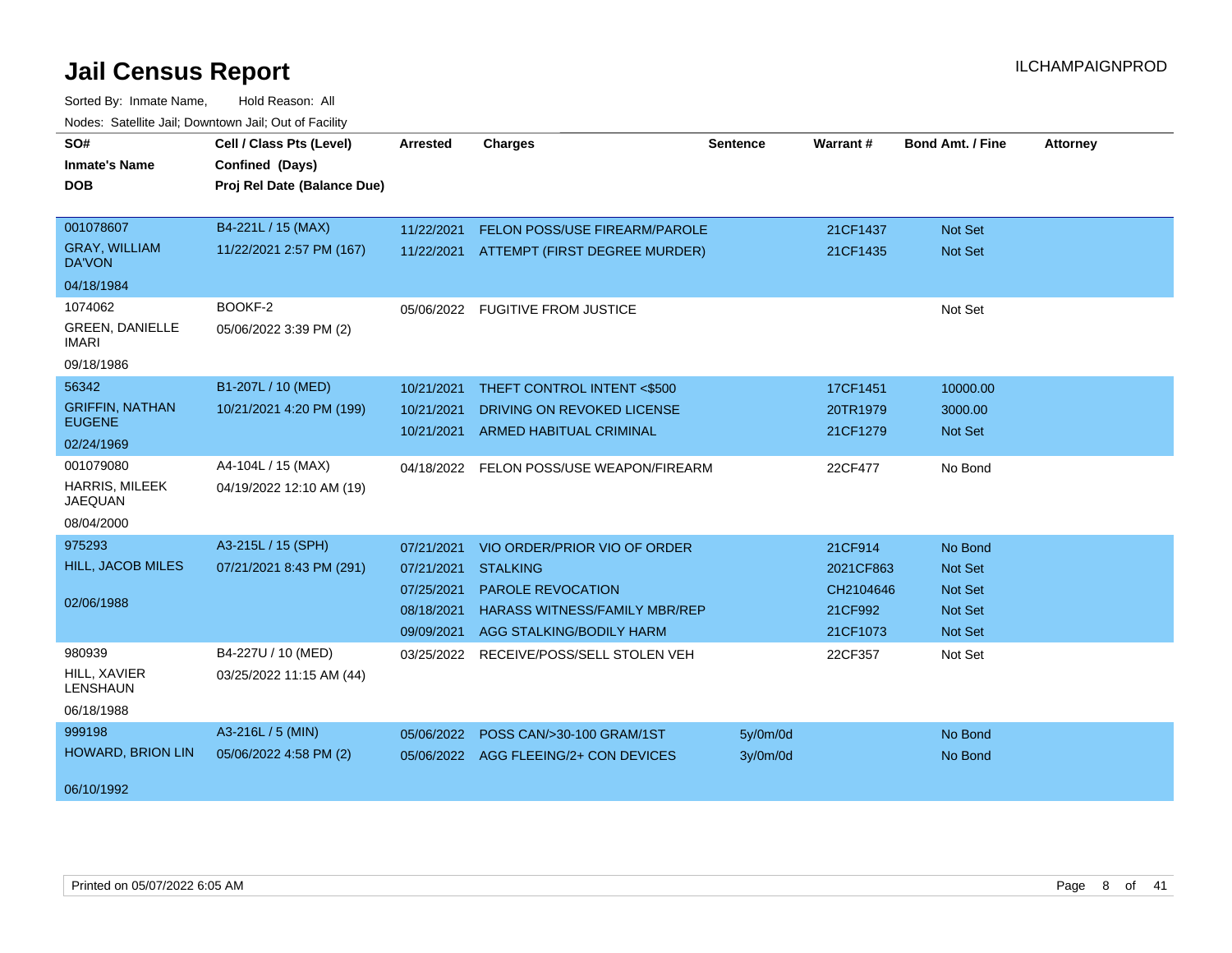| roaco. Oatomto dan, Downtown dan, Oat or Fability |                             |                 |                                           |                 |           |                         |                 |
|---------------------------------------------------|-----------------------------|-----------------|-------------------------------------------|-----------------|-----------|-------------------------|-----------------|
| SO#                                               | Cell / Class Pts (Level)    | <b>Arrested</b> | <b>Charges</b>                            | <b>Sentence</b> | Warrant#  | <b>Bond Amt. / Fine</b> | <b>Attorney</b> |
| <b>Inmate's Name</b>                              | Confined (Days)             |                 |                                           |                 |           |                         |                 |
| <b>DOB</b>                                        | Proj Rel Date (Balance Due) |                 |                                           |                 |           |                         |                 |
|                                                   |                             |                 |                                           |                 |           |                         |                 |
| 51028                                             | B3-W5-20L / 10 (MED)        |                 | 02/23/2022 POSS STOLEN VEHICLE            |                 | 20-CF-377 | No Bond                 |                 |
| HUFFMAN, MICHAEL<br><b>LEONARD</b>                | 02/23/2022 3:14 AM (74)     |                 |                                           |                 |           |                         |                 |
| 07/24/1980                                        |                             |                 |                                           |                 |           |                         |                 |
| 1061186                                           | A1-224U / 15 (MAX)          | 03/16/2022      | MURDER/STRONG PROB KILL/INJURE            |                 | 22CF329   | No Bond                 |                 |
| INGRAM, CHERELL<br><b>LETRISE</b>                 | 03/16/2022 10:17 PM (53)    |                 |                                           |                 |           |                         |                 |
| 10/01/1986                                        |                             |                 |                                           |                 |           |                         |                 |
| 38993                                             | A4-103L / 15 (MAX)          | 02/13/2021      | ATTEMPT (FIRST DEGREE MURDER)             |                 | 21CF181   | Not Set                 |                 |
| JACKSON, LAMONT<br><b>JEREMIE</b>                 | 02/13/2021 7:45 AM (449)    |                 |                                           |                 |           |                         |                 |
| 07/31/1973                                        |                             |                 |                                           |                 |           |                         |                 |
| 001077711                                         | B3-W2-06L / 10 (MED)        | 04/28/2022      | AGG CRIM SEX ABUSE/BODILY HARM            |                 | 21CF190   | No Bond                 |                 |
| JACOBS, JOSHUA<br>PAUL                            | 04/28/2022 2:50 PM (10)     |                 |                                           |                 |           |                         |                 |
| 02/07/1997                                        | 6/2/2022 (0.00)             |                 |                                           |                 |           |                         |                 |
| 001077866                                         | B4-226U / 10 (MED)          |                 | 04/28/2022 FELON POSS/USE WEAPON/FIREARM  |                 | 22CF524   | <b>Not Set</b>          |                 |
| <b>JENKINS, ISAIAH</b><br><b>DUJAUN</b>           | 04/28/2022 8:32 PM (10)     |                 |                                           |                 |           |                         |                 |
| 04/26/1994                                        |                             |                 |                                           |                 |           |                         |                 |
| 1076684                                           | A3-211U / 5 (ADS)           | 04/27/2022      | CRIMINAL TRESPASS BUILDING                |                 | 22CM140   | 100.00                  |                 |
| JENKINS, KORON                                    | 04/27/2022 1:46 PM (11)     | 04/29/2022      | <b>BURGLARY</b>                           |                 | 22CF159   | Not Set                 |                 |
| SAMUEL                                            |                             | 04/29/2022      | <b>CRIM TRESPASS TO RESIDENCE</b>         |                 | 22CM113   | 5000.00                 |                 |
| 04/28/2002                                        |                             | 04/29/2022      | AGG BATTERY/PUBLIC PLACE                  |                 | 22CF342   | 5000.00                 |                 |
| 001078703                                         | A2-223L / 15 (ADS)          | 12/20/2021      | MURDER/INTENT TO KILL/INJURE              |                 | 21CF1574  | <b>Not Set</b>          |                 |
| <b>JOHNS, SHANIQUH</b><br><b>THERESA</b>          | 12/22/2021 6:41 AM (137)    |                 |                                           |                 |           |                         |                 |
| 04/03/1992                                        |                             |                 |                                           |                 |           |                         |                 |
| 001079105                                         | A3-116L                     | 04/25/2022      | POSS STOLEN VEHICLE > \$25,000            |                 | 22CF505   | Not Set                 |                 |
| JOHNSON, EVERETT<br>LEON                          | 04/25/2022 3:08 PM (13)     |                 | 04/25/2022 CRIM DAMAGE TO PROPERTY <\$500 |                 | 20CM375   | 3000.00                 |                 |
| 01/22/1965                                        |                             |                 |                                           |                 |           |                         |                 |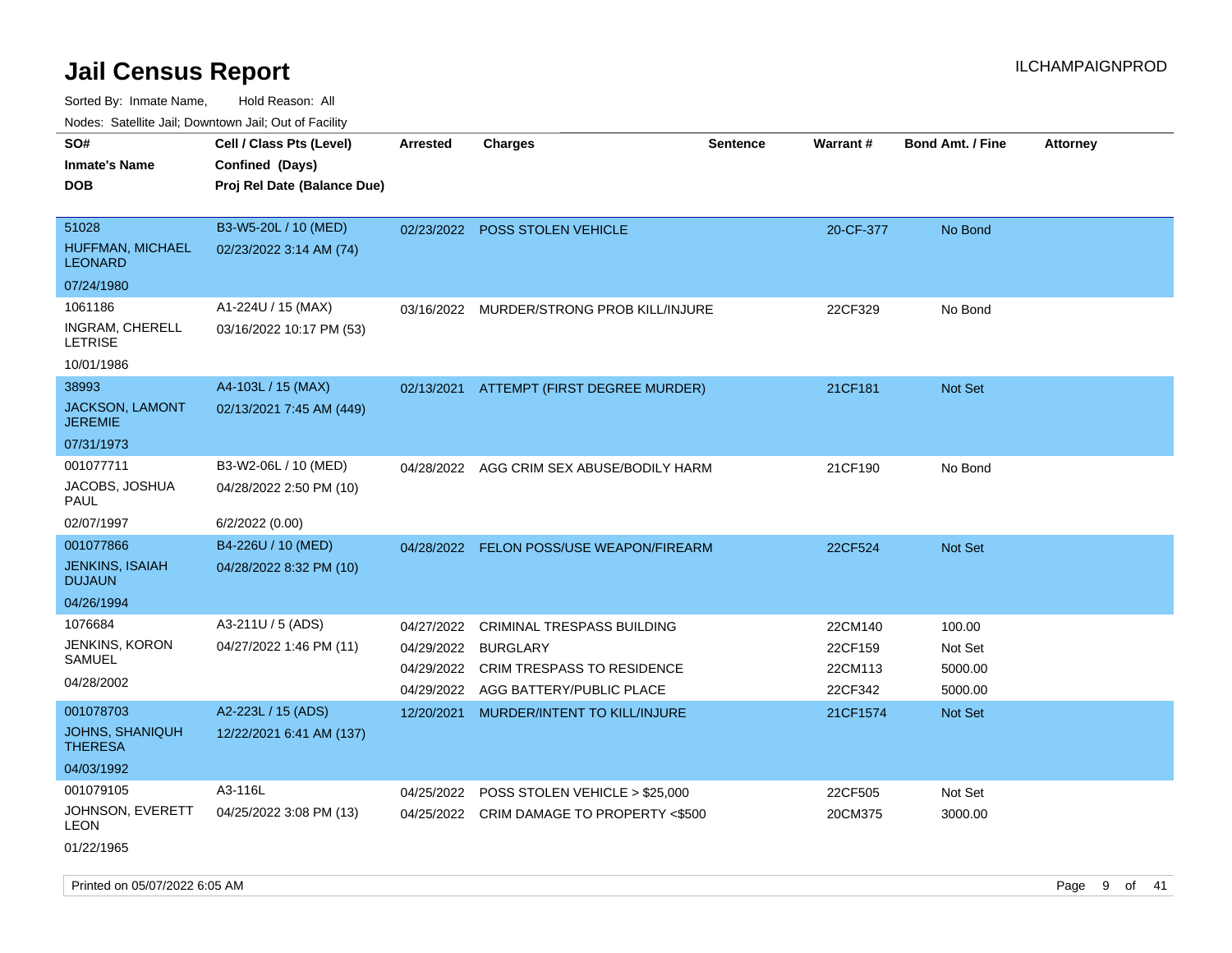| Noues. Sateme Jan, Downtown Jan, Out of Facility |                             |            |                                           |                 |            |                         |                 |
|--------------------------------------------------|-----------------------------|------------|-------------------------------------------|-----------------|------------|-------------------------|-----------------|
| SO#                                              | Cell / Class Pts (Level)    | Arrested   | <b>Charges</b>                            | <b>Sentence</b> | Warrant#   | <b>Bond Amt. / Fine</b> | <b>Attorney</b> |
| <b>Inmate's Name</b>                             | Confined (Days)             |            |                                           |                 |            |                         |                 |
| <b>DOB</b>                                       | Proj Rel Date (Balance Due) |            |                                           |                 |            |                         |                 |
|                                                  |                             |            |                                           |                 |            |                         |                 |
| 001079089                                        | B2-T1-03U / 15 (SPH)        |            | 04/22/2022 PRED CRIM SEX ASLT/VIC <13/FIR |                 | 21CF858    | 250000.00               |                 |
| JONES, DAVARUIS LEE 04/22/2022 6:34 AM (16)      |                             |            |                                           |                 |            |                         |                 |
|                                                  |                             |            |                                           |                 |            |                         |                 |
| 04/21/2001                                       |                             |            |                                           |                 |            |                         |                 |
| 1042582                                          | B1-107U / 15 (MAX)          |            | 03/10/2022 VIOLATE ORDER PROTECTION       |                 | 22CM61     | Not Set                 |                 |
| JONES, DEONTA<br>DANTRAL                         | 03/10/2022 4:50 AM (59)     |            |                                           |                 |            |                         |                 |
| 02/01/1993                                       |                             |            |                                           |                 |            |                         |                 |
| 001078645                                        | B3-W1-02L / 10 (MED)        | 12/02/2021 | AGG DISCHARGE FIREARM                     |                 | 21CF1478   | No Bond                 |                 |
| JONES, KELVIN<br><b>KHYRIC</b>                   | 12/02/2021 6:56 PM (157)    |            |                                           |                 |            |                         |                 |
| 02/27/2001                                       |                             |            |                                           |                 |            |                         |                 |
| 956822                                           | A4-101U / 15 (MAX)          | 11/25/2021 | AGGRAVATED DOMESTIC BATTERY               |                 | 21CF1442   | Not Set                 |                 |
| JONES, MARIO                                     | 11/25/2021 10:37 AM (164)   | 11/25/2021 | PAROLE REVOCATION                         |                 | CH2106361  | No Bond                 |                 |
| NATHANIEL                                        |                             | 11/25/2021 | UNLAWFUL RESTRAINT                        |                 | 21CF1443   | Not Set                 |                 |
| 10/27/1987                                       |                             |            |                                           |                 |            |                         |                 |
| 59668                                            | B2-T1-04L / 10 (SPH)        | 02/11/2022 | FAIL TO RPT CHNG ADDRESS/EMPL             |                 | 20 CF 1241 | 75000.00                |                 |
| <b>JONES, MARTELL</b><br><b>DEANGELO</b>         | 02/11/2022 3:19 PM (86)     |            | 02/11/2022 AGGRAVATED ARSON/BODILY HARM   |                 | 22 CF 169  | 75000.00                |                 |
| 07/11/1983                                       |                             |            |                                           |                 |            |                         |                 |
| 1008468                                          | B4-125L / 10 (MED)          | 12/01/2021 | FELON POSS/USE WEAPON/FIREARM             |                 | 21CF1472   | Not Set                 |                 |
| JONES, MARTEZ                                    | 12/01/2021 1:28 PM (158)    | 12/02/2021 | PROBATION VIOLATION                       |                 | 20CF1151   | Not Set                 |                 |
| <b>LAMONTE</b>                                   |                             |            |                                           |                 |            |                         |                 |
| 06/22/1993                                       |                             |            |                                           |                 |            |                         |                 |
| 45193                                            | A3-112L / 10 (ADS)          |            | 04/29/2022 FELON POSS/USE FIREARM PRIOR   |                 | 22CF531    | <b>Not Set</b>          |                 |
| KASPERS, JOHNNY<br><b>RAY</b>                    | 04/29/2022 11:00 AM (9)     |            |                                           |                 |            |                         |                 |
| 05/28/1977                                       |                             |            |                                           |                 |            |                         |                 |
| 994904                                           | B4-127U / 10 (MED)          | 04/21/2022 | <b>RESIDENTIAL ARSON</b>                  |                 | 22CF486    | No Bond                 |                 |
| KEIGHER, BRADLY<br>ALAN                          | 04/21/2022 2:51 PM (17)     |            |                                           |                 |            |                         |                 |
| 10/03/1988                                       |                             |            |                                           |                 |            |                         |                 |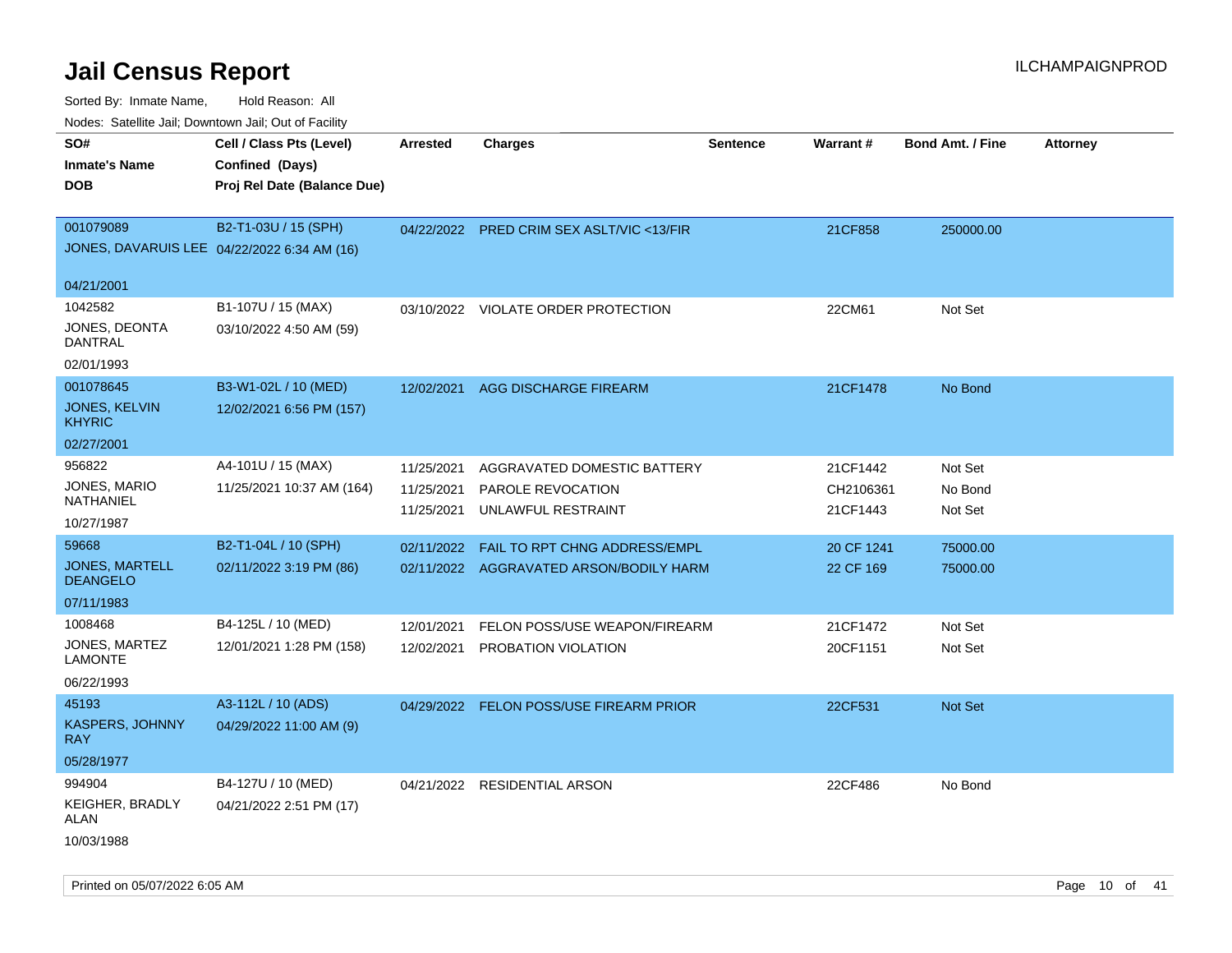| SO#                                      | Cell / Class Pts (Level)    | Arrested   | <b>Charges</b>                            | Sentence | <b>Warrant#</b> | <b>Bond Amt. / Fine</b> | <b>Attorney</b> |
|------------------------------------------|-----------------------------|------------|-------------------------------------------|----------|-----------------|-------------------------|-----------------|
| <b>Inmate's Name</b>                     | Confined (Days)             |            |                                           |          |                 |                         |                 |
| <b>DOB</b>                               | Proj Rel Date (Balance Due) |            |                                           |          |                 |                         |                 |
|                                          |                             |            |                                           |          |                 |                         |                 |
| 1000825                                  | A2-121L / 5 (ADS)           | 04/27/2022 | DRIVING ON REVOKED LICENSE                |          | 21CF38          | 50000.00                |                 |
| <b>KELLEY, MEGAN</b>                     | 04/27/2022 6:19 PM (11)     | 04/27/2022 | DOMESTIC BTRY/PHYSICAL CONTACT            |          | 20CM139         | 5000.00                 |                 |
| <b>MARIE</b>                             |                             | 04/27/2022 | RESIST/OBSTRUCTING A PEACE OFFICEI        |          | <b>22CF4</b>    | 10000.00                |                 |
| 10/31/1991                               |                             | 04/27/2022 | POSSESSION OF METH/5<15 GRAMS             |          | 21CF965         | 5000.00                 |                 |
|                                          |                             |            | 04/27/2022 POSSESSION OF METH< 5 GRAMS    |          | 21CF1639        | 75000.00                |                 |
| 44798                                    | A4-107L / 10 (MED)          |            | 04/19/2022 AGG BATTERY/GOVERNMENT EMP     |          | 22CF481         | Not Set                 |                 |
| KILLAM, STEVEN<br><b>WAYNE</b>           | 04/19/2022 5:26 PM (19)     |            |                                           |          |                 |                         |                 |
| 03/30/1977                               |                             |            |                                           |          |                 |                         |                 |
| 41428                                    | B4-224U / 10 (MED)          | 05/02/2022 | POSSESSING A CONTROLLED SUBSTANC          |          | 22CF255         | 100000.00               |                 |
| <b>LINDSEY, DERRICK</b><br><b>LAMONT</b> | 03/02/2022 8:03 AM (67)     |            |                                           |          |                 |                         |                 |
| 06/19/1975                               |                             |            |                                           |          |                 |                         |                 |
| 001077143                                | A3-214U / 5 (ADS)           | 05/04/2022 | <b>BURGLARY</b>                           |          | 22CF545         | No Bond                 |                 |
| LORENZO-MATEO,                           | 05/04/2022 4:07 AM (4)      | 05/04/2022 | AGG ASLT PEACE OFF/FIRE/ER WRK            |          | 22CF401         | 3000.00                 |                 |
| <b>DIEGO</b>                             |                             |            | 05/04/2022 AGG BATTERY/PEACE OFFICER      |          | 21CF180         | 3000.00                 |                 |
| 11/01/2000                               |                             |            |                                           |          |                 |                         |                 |
| 53045                                    | B4-127L / 10 (MED)          | 04/21/2022 | AGGRAVATED BATTERY/NURSE                  |          | 22CF487         | Not Set                 |                 |
| <b>MARKHAM, HENRY</b><br>EARL            | 04/21/2022 10:56 PM (17)    | 04/21/2022 | DOMESTIC BTRY/CONTACT/VIO O/P             |          |                 | Not Set                 |                 |
| 02/10/1981                               | 6/19/2022 (0.00)            |            |                                           |          |                 |                         |                 |
| 001078320                                | BOOKH-5 / 10 (ADS)          | 04/30/2022 | <b>BURGLARY</b>                           |          | 22CF533         | Not Set                 |                 |
| MARSH, PAUL<br>OLUFUNMILAYO              | 04/30/2022 8:44 PM (8)      |            |                                           |          |                 |                         |                 |
| 07/13/1994                               |                             |            |                                           |          |                 |                         |                 |
| 1038892                                  | B2-DR / 10 (SPH)            |            | 02/16/2022 PRED CRIM SEX ASLT/BODILY HARM |          | 22CF199         | No Bond                 |                 |
| MCCAULEY, TIMOTHY<br><b>WILLIAM</b>      | 02/16/2022 8:49 PM (81)     |            |                                           |          |                 |                         |                 |
| 03/05/1989                               |                             |            |                                           |          |                 |                         |                 |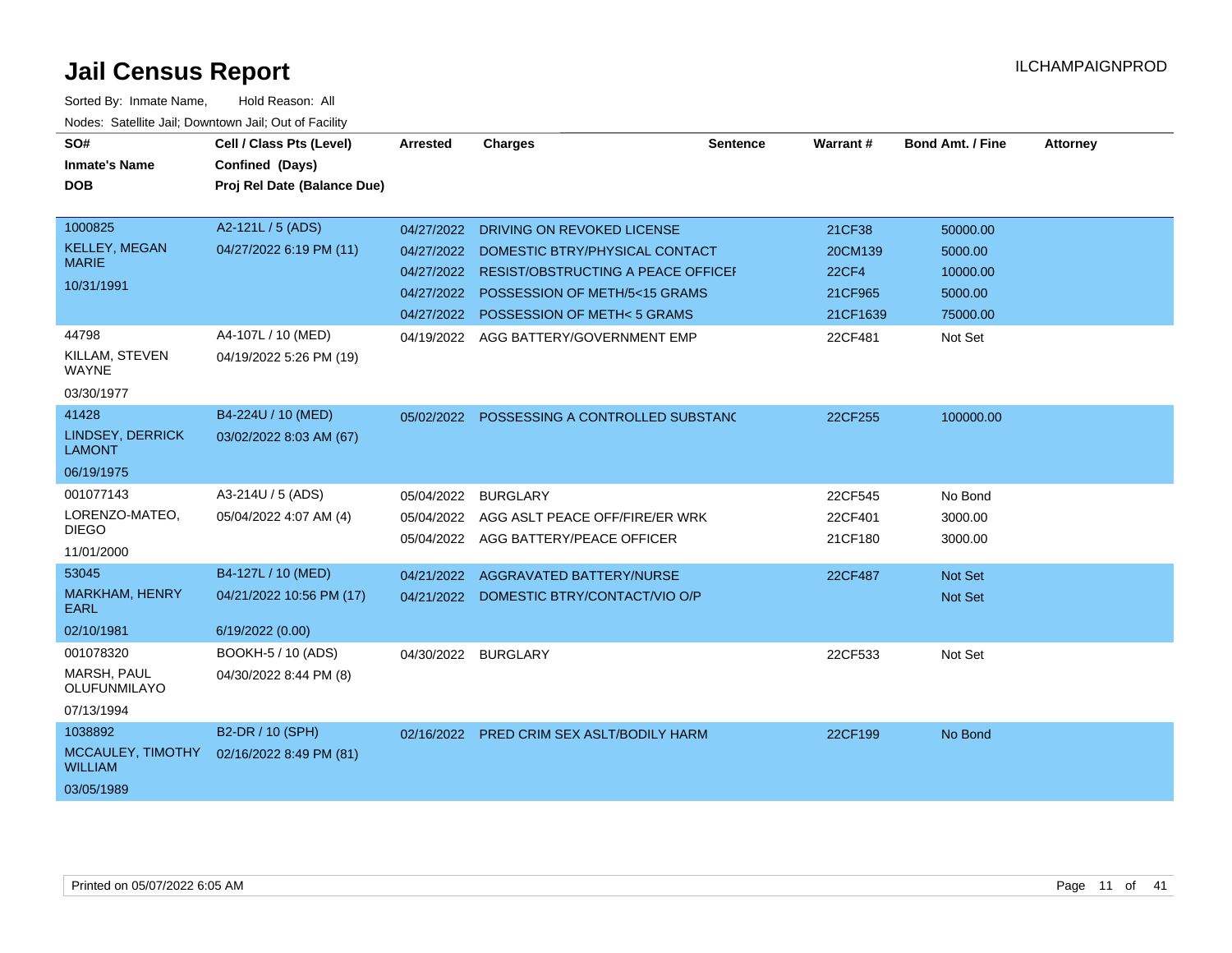Sorted By: Inmate Name, Hold Reason: All

| Nodes: Satellite Jail; Downtown Jail; Out of Facility |  |
|-------------------------------------------------------|--|
|                                                       |  |

| SO#<br><b>Inmate's Name</b><br><b>DOB</b>                             | Cell / Class Pts (Level)<br>Confined (Days)<br>Proj Rel Date (Balance Due) | <b>Arrested</b>                        | <b>Charges</b>                                                                         | <b>Sentence</b> | Warrant #                         | <b>Bond Amt. / Fine</b>              | <b>Attorney</b> |
|-----------------------------------------------------------------------|----------------------------------------------------------------------------|----------------------------------------|----------------------------------------------------------------------------------------|-----------------|-----------------------------------|--------------------------------------|-----------------|
| 48792<br><b>MCCLAIN, HURCHEL</b><br><b>JOSEPH</b><br>05/01/1979       | B4-126L / 10 (MED)<br>11/20/2021 4:11 AM (169)                             |                                        | 11/19/2021 AGG BATTERY/DISCHARGE FIREARM                                               |                 | 21CF1425                          | Not Set                              |                 |
| 1005514<br>MCDONALD,<br>RAYTRELL DOMINIQUE<br>03/08/1992              | B4-121U / 15 (MAX)<br>04/27/2022 11:11 PM (11)                             |                                        | 04/27/2022 FELON POSS/USE WEAPON/FIREARM                                               |                 | 22CF518                           | Not Set                              |                 |
| 001077938<br>MCGAHA.<br><b>CHRISTOPHER D</b><br>07/27/1991            | <b>BOOKH-6 / 15 (ADS)</b><br>05/10/2021 7:02 PM (363)                      | 05/10/2021<br>05/11/2021<br>05/27/2021 | AGG KIDNAPING DISCH FIR/HARM<br><b>MURDER</b><br><b>ESCAPE FROM DEPT OF CORRECTION</b> |                 | 21CF532<br>2021-CF-215<br>21CF600 | Not Set<br>No Bond<br><b>Not Set</b> |                 |
| 1065260<br>MCGEE, MALCOM M<br>04/11/1997                              | A3-212L / 10 (ADS)<br>04/29/2022 10:48 PM (9)                              | 04/29/2022                             | <b>AGGRAVATED BATTERY</b><br>04/29/2022 ROBBERY                                        |                 | 22CF536<br>22CF537                | Not Set<br>Not Set                   |                 |
| 66710<br><b>MEEKS, CASSARIOUS</b><br><b>MONTE</b><br>06/22/1984       | A4-207U / 15 (ADS)<br>01/20/2022 11:40 AM (108)                            |                                        | 01/19/2022 ARMED VIOLENCE/CATEGORY I                                                   |                 | <b>22CF88</b>                     | Not Set                              |                 |
| 1043071<br>MERRELL-<br>SUTHERLAND, ALICIA<br>11/26/1972               | A2-120L / 10 (MED)<br>11/08/2021 2:22 AM (181)                             | 11/08/2021                             | CRIM DMG/GOVT PROP/<\$500                                                              |                 | 21CF1378                          | Not Set                              |                 |
| 968679<br><b>MILES, ANTHONY</b><br><b>MARCUS JERALE</b><br>10/21/1985 | B1-207U / 15 (MAX)<br>04/10/2022 9:29 PM (28)                              | 04/10/2022                             | ARMED VIOLENCE/CATEGORY I                                                              |                 | 21CF911                           | 750000.00                            |                 |
| 41584                                                                 | B4-227L / 15 (MAX)<br>MILLER, JOSE LOVELL 12/02/2021 1:04 AM (157)         | 12/01/2021                             | ARMED HABITUAL CRIMINAL                                                                |                 | 21CF1467                          | Not Set                              |                 |

10/07/1975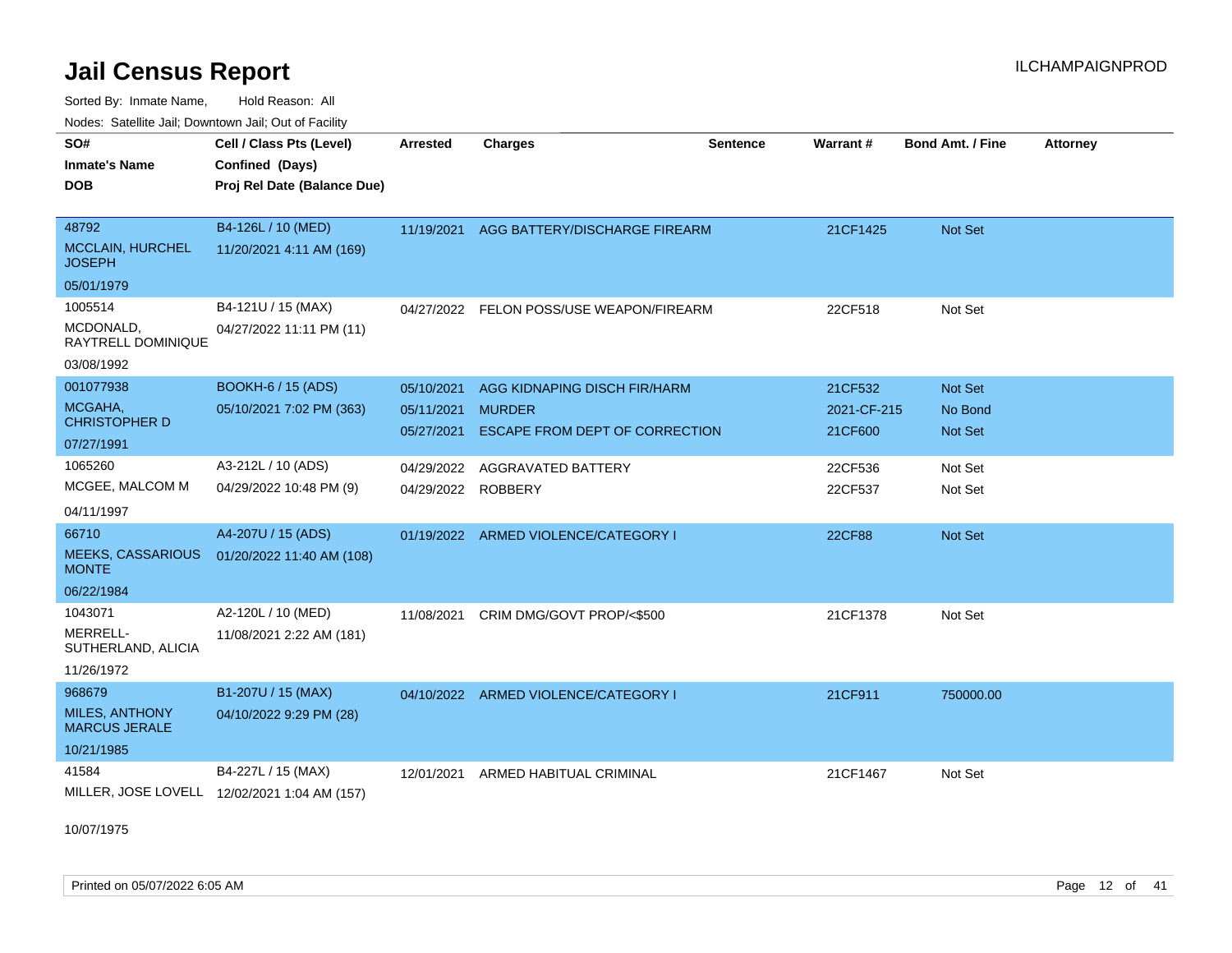Sorted By: Inmate Name, Hold Reason: All Nodes: Satellite Jail; Downtown Jail; Out of Facility

| roaco. Catolino cali, Domntonn cali, Out of Facility |                                            |                 |                                           |                 |            |                         |                 |
|------------------------------------------------------|--------------------------------------------|-----------------|-------------------------------------------|-----------------|------------|-------------------------|-----------------|
| SO#                                                  | Cell / Class Pts (Level)                   | <b>Arrested</b> | <b>Charges</b>                            | <b>Sentence</b> | Warrant#   | <b>Bond Amt. / Fine</b> | <b>Attorney</b> |
| <b>Inmate's Name</b>                                 | Confined (Days)                            |                 |                                           |                 |            |                         |                 |
| <b>DOB</b>                                           | Proj Rel Date (Balance Due)                |                 |                                           |                 |            |                         |                 |
|                                                      |                                            |                 |                                           |                 |            |                         |                 |
| 1052889                                              | B3-W6-24L / 10 (MED)                       |                 | 03/31/2022 AGGRAVATED DOMESTIC BATTERY    |                 | 22CF375    | No Bond                 |                 |
| MOORE, JEREMIAH<br><b>THOMAS</b>                     | 03/31/2022 2:39 AM (38)                    |                 |                                           |                 |            |                         |                 |
| 07/21/1996                                           |                                            |                 |                                           |                 |            |                         |                 |
| 539294                                               | B3-W3-12L / 10 (MED)                       | 01/11/2022      | AGG DUI/NO VALID DL                       |                 | 22CF49     | Not Set                 |                 |
| MOSLEY, JAMES<br><b>CALVIN</b>                       | 01/11/2022 9:43 PM (117)                   |                 | 01/11/2022 PAROLE REVOCATION              |                 | CH2200227  | No Bond                 |                 |
| 12/11/1985                                           |                                            |                 |                                           |                 |            |                         |                 |
| 001078814                                            | A3-213L / 5 (MIN)                          |                 | 05/05/2022 VIO BAIL BOND/CLASS 2 OFFENSE  |                 | 22CM150    | No Bond                 |                 |
| <b>MYLES, JENTAVIOUS</b><br><b>KENTRAIL</b>          | 05/05/2022 4:19 AM (3)                     |                 |                                           |                 |            |                         |                 |
| 10/12/2001                                           |                                            |                 |                                           |                 |            |                         |                 |
| 001078517                                            | B1-102L / 15 (MAX)                         | 10/19/2021      | ATTEMPT (FIRST DEGREE MURDER)             |                 | 21CF1267   | Not Set                 |                 |
| NELSON, RORY<br><b>DEMOND</b>                        | 10/19/2021 3:55 AM (201)                   |                 |                                           |                 |            |                         |                 |
| 08/14/1984                                           |                                            |                 |                                           |                 |            |                         |                 |
| 001079135                                            | BOOKF-2                                    |                 | 05/07/2022 DOMESTIC BATTERY               |                 | 2022CMAWOW | No Bond                 |                 |
| OLIVARES, DENISE<br><b>MICHELLE</b>                  | 05/07/2022 3:39 AM (1)                     |                 |                                           |                 |            |                         |                 |
| 10/23/1963                                           |                                            |                 |                                           |                 |            |                         |                 |
| 544881                                               | <b>BOOKH-8 / 5 (MIN)</b>                   | 05/02/2022      | <b>RESIST/OBSTRUCT WITH INJURY</b>        |                 | 22CF543    | Not Set                 |                 |
|                                                      | PASCUAL, FRANCISCO 05/02/2022 11:40 PM (6) |                 | 05/02/2022 BATTERY/CAUSE BODILY HARM      |                 | 20CM592    | 7500.00                 |                 |
| JUAN                                                 |                                            |                 | 05/02/2022 DOMESTIC BTRY/PHYSICAL CONTACT |                 | 20CM802    | 5000.00                 |                 |
| 04/20/1983                                           |                                            |                 |                                           |                 |            |                         |                 |
| 001078854                                            | B2-DR / 15 (SPH)                           |                 | 02/15/2022 ARMED VIOLENCE/CATEGORY I      |                 | 22CF190    | Not Set                 |                 |
| PATNAUDE, MARTY<br><b>WW</b>                         | 02/15/2022 5:12 PM (82)                    |                 | 02/15/2022 AGG BATTERY/DISCHARGE FIREARM  |                 | 2019JD22   | No Bond                 |                 |
| 08/26/2003                                           |                                            |                 |                                           |                 |            |                         |                 |
| 61251                                                | A3-114L / 15 (ADS)                         | 12/27/2021      | PRED CRIM SEX ASLT/VICTIM <13             |                 | 21CF651    | No Bond                 |                 |
| PETMECKY, JOHN<br><b>ROBERT</b>                      | 12/27/2021 1:52 PM (132)                   |                 |                                           |                 |            |                         |                 |
| 03/09/1983                                           |                                            |                 |                                           |                 |            |                         |                 |

Printed on 05/07/2022 6:05 AM **Page 13** of 41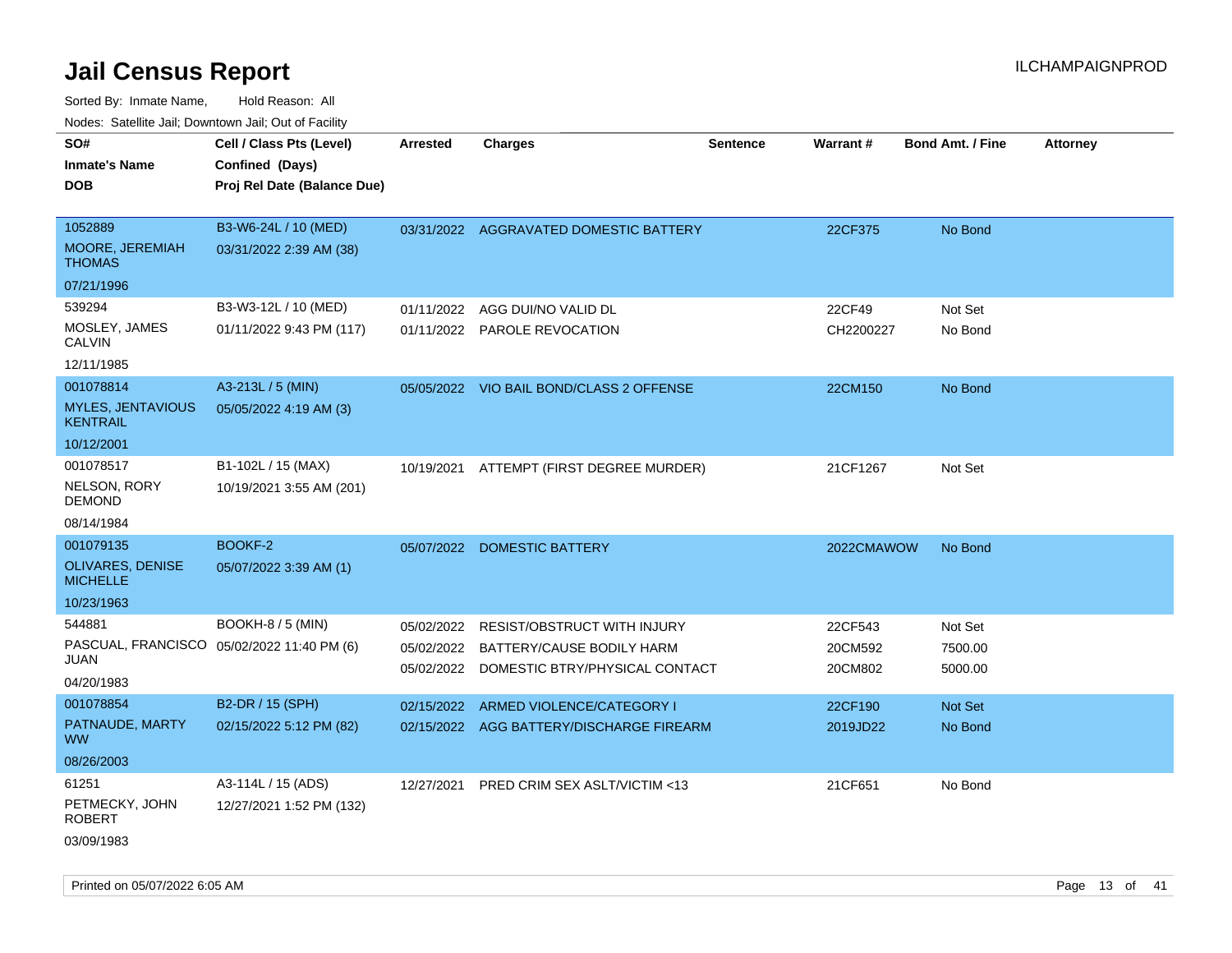| SO#<br><b>Inmate's Name</b><br><b>DOB</b> | Cell / Class Pts (Level)<br>Confined (Days)<br>Proj Rel Date (Balance Due) | <b>Arrested</b>    | <b>Charges</b>                                                                  | <b>Sentence</b> | <b>Warrant#</b>          | <b>Bond Amt. / Fine</b> | <b>Attorney</b>    |
|-------------------------------------------|----------------------------------------------------------------------------|--------------------|---------------------------------------------------------------------------------|-----------------|--------------------------|-------------------------|--------------------|
| 1030954<br>PETTIGREW,                     | B3-W4-16L / 10 (MED)<br>01/15/2022 4:35 AM (113)                           |                    | 01/14/2022 ARMED VIOLENCE/CATEGORY I<br>01/14/2022 MFG/DEL CANNABIS/10-30 GRAMS |                 | 22CF76<br>2020CF9        | Not Set<br>15000.00     |                    |
| <b>MALCOME JAMIESON</b><br>02/20/1995     |                                                                            |                    |                                                                                 |                 |                          |                         |                    |
| 46397                                     | BOOKH-7                                                                    | 05/07/2022         | POSSESSING A CONTROLLED SUBSTANC                                                |                 | 2022CFAWOW               | No Bond                 |                    |
| PETTIS, JERMAINE<br>JACE                  | 05/07/2022 3:46 AM (1)                                                     | 05/07/2022         | POSSESS LOOK-ALIKE SUB/SUBQ                                                     |                 | 2022CFAWOW               | No Bond                 |                    |
| 05/26/1978                                |                                                                            | 05/07/2022 ASSAULT | 05/07/2022 DISORDERLY CONDUCT                                                   |                 | 2022CMAWOW<br>2022CMAWOW | No Bond<br>No Bond      |                    |
| 1059394                                   | B3-W1-04L / 5 (MIN)                                                        |                    | 02/16/2022 AGG DUI/NO VALID DL                                                  |                 | 2020CF1396               | No Bond                 |                    |
| PHILLIPS, ISAAC<br><b>TERRELL</b>         | 02/16/2022 9:00 AM (81)                                                    |                    |                                                                                 |                 |                          |                         |                    |
| 12/27/1996                                | 5/15/2022 (0.00)                                                           |                    |                                                                                 |                 |                          |                         |                    |
| 1069766                                   | A1-124L / 5 (MIN)                                                          |                    | 04/05/2022 DUI ANY AMOUNT OF DRUG                                               |                 | 17-DT-0026-1             | No Bond                 |                    |
| PHILLIPS, REBEKAH<br><b>LOUISE</b>        | 04/05/2022 2:44 PM (33)                                                    |                    |                                                                                 |                 |                          |                         |                    |
| 09/06/1985                                |                                                                            |                    |                                                                                 |                 |                          |                         |                    |
| 1022441                                   | B2-T1-01U / 10 (SPH)                                                       | 10/27/2021         | AGG BATTERY/PEACE OFFICER                                                       |                 | 2021 CF 12               | No Bond                 |                    |
| PICKENS, DONTRELL<br><b>DEMAR</b>         | 10/27/2021 1:39 PM (193)                                                   |                    | 10/27/2021 AGG BATTERY/PEACE OFFICER                                            |                 | 2020 CF 1488             | No Bond                 |                    |
| 12/10/1993                                |                                                                            |                    |                                                                                 |                 |                          |                         |                    |
| 60613                                     | B4-226L / 10 (MED)                                                         |                    | 04/26/2022 FELON POSS/USE WEAPON/FIREARM                                        |                 | 22CF513                  | No Bond                 |                    |
| POINDEXTER,<br><b>ANTHONY DEVON</b>       | 04/26/2022 8:49 PM (12)                                                    |                    |                                                                                 |                 |                          |                         |                    |
| 06/14/1978                                |                                                                            |                    |                                                                                 |                 |                          |                         |                    |
| 001077501                                 | <b>BOOKH-8 / 10 (ADS)</b>                                                  |                    | 05/02/2022 DRIVING ON REVOKED LICENSE                                           |                 | 20TR7866                 | 20000.00                |                    |
|                                           | POORE, ANDREW LYLE 05/02/2022 3:03 AM (6)                                  |                    |                                                                                 |                 |                          |                         |                    |
| 09/13/1993                                |                                                                            |                    |                                                                                 |                 |                          |                         |                    |
| 54916                                     | B4-222U / 10 (MED)                                                         |                    | 04/29/2022 ATTEMPT DISARM PC OFF/CORR EMP                                       |                 | 22CF535                  | Not Set                 |                    |
| RAYBURN, JOSHUA<br><b>STEVEN</b>          | 04/29/2022 1:56 PM (9)                                                     |                    |                                                                                 |                 |                          |                         |                    |
| 03/09/1982                                |                                                                            |                    |                                                                                 |                 |                          |                         |                    |
| Printed on 05/07/2022 6:05 AM             |                                                                            |                    |                                                                                 |                 |                          |                         | Page 14 of<br>- 41 |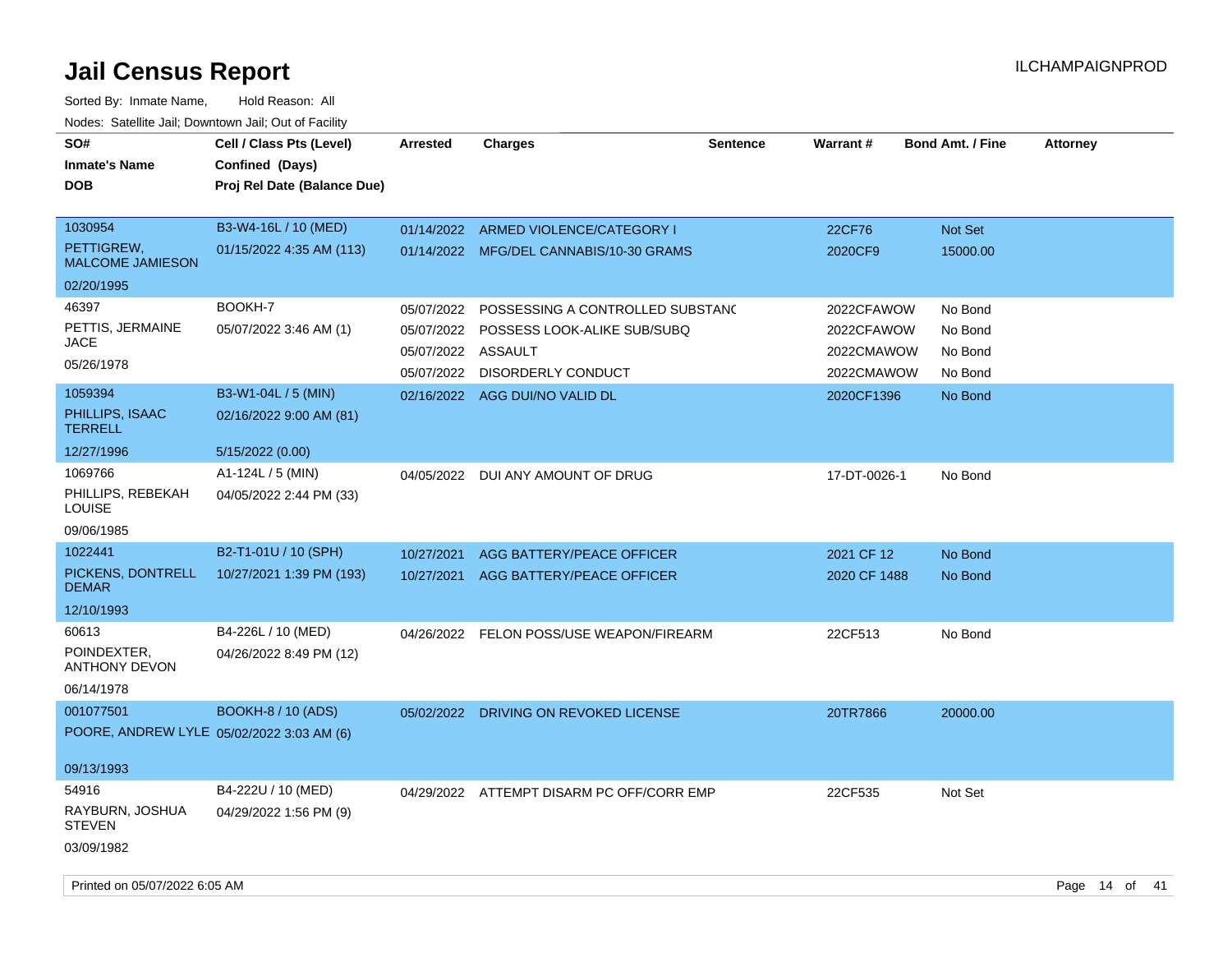| rouco. Calcinic Jan, Downtown Jan, Out of Facility                          |                                                                            |                                                      |                                                                                                        |                 |                                                    |                                                           |                 |
|-----------------------------------------------------------------------------|----------------------------------------------------------------------------|------------------------------------------------------|--------------------------------------------------------------------------------------------------------|-----------------|----------------------------------------------------|-----------------------------------------------------------|-----------------|
| SO#<br>Inmate's Name<br>DOB                                                 | Cell / Class Pts (Level)<br>Confined (Days)<br>Proj Rel Date (Balance Due) | <b>Arrested</b>                                      | <b>Charges</b>                                                                                         | <b>Sentence</b> | Warrant#                                           | <b>Bond Amt. / Fine</b>                                   | <b>Attorney</b> |
| 001078482<br><b>REED, MONTRES</b><br>ANTRON                                 | B1-204L / 10 (MED)<br>03/14/2022 12:06 PM (55)                             | 03/14/2022                                           | AGG DISCHARGE FIREARM/VEH/SCH                                                                          |                 | 22CF299                                            | 250000.00                                                 |                 |
| 02/26/2004<br>1026398<br>ROBERTS, MICHAEL<br>RILEY<br>11/09/1994            | A3-213U / 15 (ADS)<br>05/05/2022 3:49 PM (3)                               | 05/05/2022                                           | FELON POSS/USE WEAPON/FIREARM                                                                          | 7y              | 2021CF1153                                         | No Bond                                                   |                 |
| 001079048<br><b>ROBINSON, AMARI</b><br><b>MICHELLE TAMIRA</b><br>04/10/2004 | A1-227L / 15 (MAX)<br>04/10/2022 9:44 AM (28)                              | 04/10/2022<br>04/10/2022<br>04/10/2022<br>04/10/2022 | <b>MURDER</b><br><b>AGGRAVATED BATTERY</b><br><b>CRIMINAL DAMAGE</b><br>AGG UNLAWFUL USE WEAPON/PERSON |                 | 21CF649<br>2022-JD-014<br>2022-JD-014<br>21-JD-079 | 1000000.00<br>Not Set<br><b>Not Set</b><br><b>Not Set</b> |                 |
| 979485<br>RODRIGUEZ, JOSHUA<br>ANTHONY<br>04/06/1990                        | B2-T4-16L / 15 (SPH)<br>03/12/2021 1:57 PM (422)                           | 03/12/2021                                           | <b>PRED CRIM SEX ASLT/VICTIM &lt;13</b>                                                                |                 | 21CF282                                            | Not Set                                                   |                 |
| 61330<br><b>RUFFIN, JONATHON</b><br><b>CECIL</b><br>05/10/1984              | B4-224L / 15 (MAX)<br>12/01/2021 5:34 AM (158)                             | 12/01/2021<br>12/01/2021                             | <b>ARMED HABITUAL CRIMINAL</b><br><b>PAROLE REVOCATION</b>                                             |                 | 21CF1473<br>CH2107545                              | <b>Not Set</b><br>No Bond                                 |                 |
| 001077681<br><b>SALES, ANDREW</b><br>KEVIN<br>02/25/1979                    | B3-W7-26L / 10 (MED)<br>04/08/2022 6:03 PM (30)                            | 04/08/2022<br>04/11/2022<br>04/11/2022               | CRIM DMG/GOVT PROP/<\$500<br>ELEC HRSMT/OBSCENE/FORC FEL<br>AGGRAVATED DOMESTIC BATTERY                |                 | 22CM101<br>21CF406<br>21CF247                      | Not Set<br>Not Set<br>Not Set                             |                 |
| 1071161<br><b>SANDERS, MARKELL</b><br>LAMAR<br>02/02/2000                   | B4-124L / 15 (MAX)<br>08/18/2021 6:18 PM (263)                             | 08/18/2021                                           | DELIVERY OF OR POSSESSION OF W/INT                                                                     |                 | 21CF1008                                           | No Bond                                                   |                 |
| 001078441<br>SINGLETON, CORRIE<br>DERRELL<br>05/07/1983                     | BOOKF-3 / 15 (ADS)<br>10/01/2021 12:36 PM (219)                            | 10/01/2021<br>12/20/2021                             | ARMED HABITUAL CRIMINAL<br>SPEEDING 26-34 MPH OVER LIMIT                                               |                 | 21CF1182<br>2021TR2701                             | Not Set<br>1000.00                                        |                 |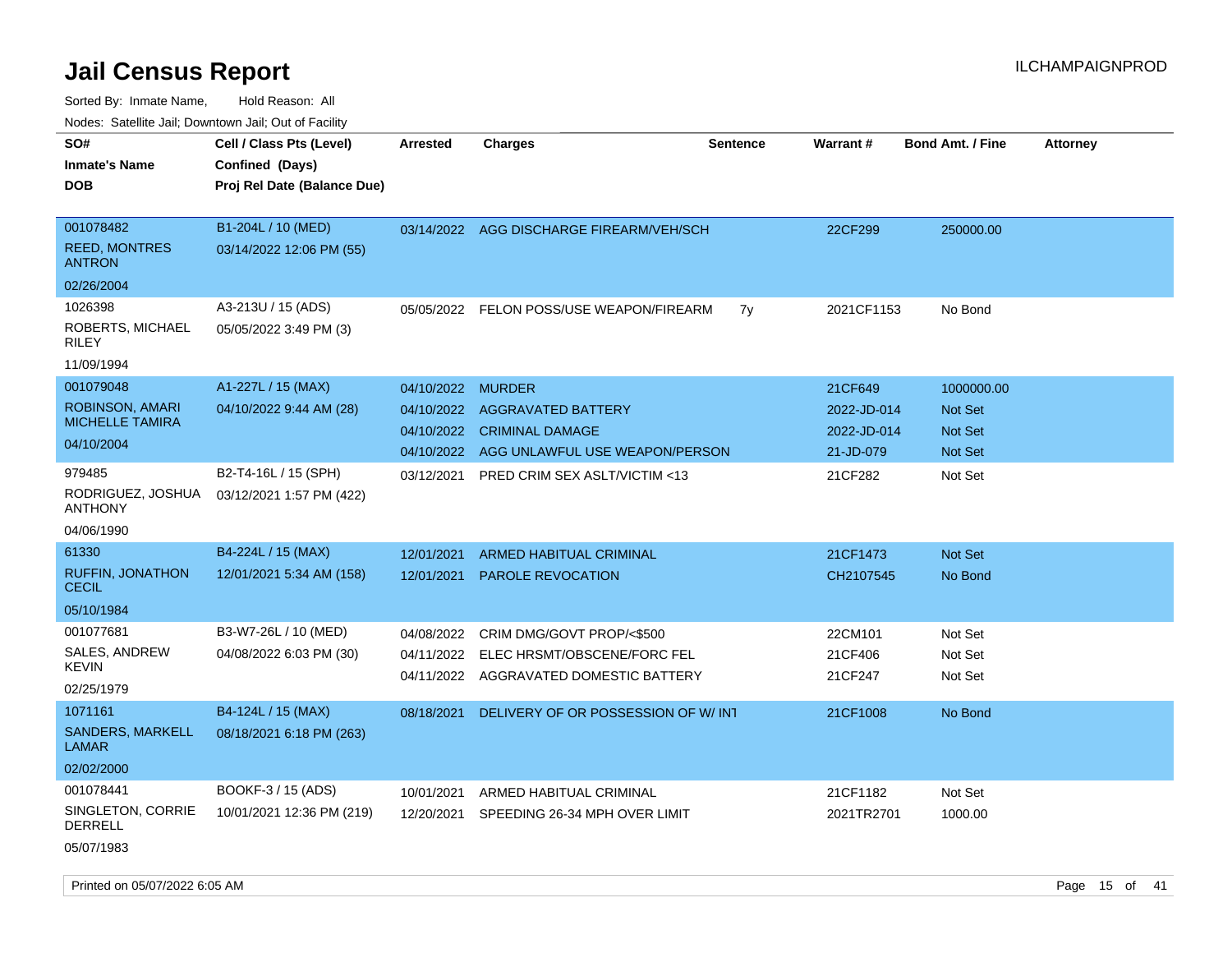| roaco. Odichile Jan, Downtown Jan, Out of Facility |                                              |                     |                                          |                 |            |                         |                 |
|----------------------------------------------------|----------------------------------------------|---------------------|------------------------------------------|-----------------|------------|-------------------------|-----------------|
| SO#<br><b>Inmate's Name</b>                        | Cell / Class Pts (Level)<br>Confined (Days)  | <b>Arrested</b>     | <b>Charges</b>                           | <b>Sentence</b> | Warrant#   | <b>Bond Amt. / Fine</b> | <b>Attorney</b> |
| <b>DOB</b>                                         | Proj Rel Date (Balance Due)                  |                     |                                          |                 |            |                         |                 |
| 001078608                                          | A3-115U / 5 (ADS)                            |                     | 04/28/2022 MFG/DEL CANNABIS/30-500 GRAMS |                 | 22CF520    | No Bond                 |                 |
| SOMERS, DYLAN<br><b>THOMAS</b>                     | 04/28/2022 4:49 AM (10)                      |                     |                                          |                 |            |                         |                 |
| 05/18/2000                                         |                                              |                     |                                          |                 |            |                         |                 |
| 975068                                             | B1-205U / 15 (MAX)                           | 04/26/2022          | DRVG ON SUSP LICENSE/FTA                 |                 | 19TR17004  | 690.00                  |                 |
| SPEARMAN, JOE<br><b>DEMARKUS TERREL</b>            | 04/26/2022 3:34 PM (12)                      |                     | 04/26/2022 ARMED VIOLENCE/CATEGORY I     |                 | 22CF515    | No Bond                 |                 |
| 12/15/1989                                         |                                              |                     |                                          |                 |            |                         |                 |
| 001077770                                          | A1-124U / 5 (MIN)                            |                     | 01/06/2022 RESIDENTIAL BURGLARY          |                 | 21CF319    | Not Set                 |                 |
|                                                    | STOFFLE, KELLY ANNE 01/06/2022 3:14 PM (122) |                     |                                          |                 |            |                         |                 |
| 04/12/1989                                         |                                              |                     |                                          |                 |            |                         |                 |
| 38305                                              | B2-T2-06L / 10 (SPH)                         | 03/18/2020          | CRIMINAL SEXUAL ABUSE                    |                 | 20CF-343   | 500000.00               |                 |
| STOVER, JOSH<br>ANDREW                             | 03/18/2020 10:24 AM (781)                    |                     |                                          |                 |            |                         |                 |
| 08/18/1973                                         |                                              |                     |                                          |                 |            |                         |                 |
| 001078742                                          | A2-222L / 5 (MIN)                            | 04/01/2022 BURGLARY |                                          |                 | 22CF33     | 10000.00                |                 |
| TAYLOR, ERIKA LYNN                                 | 04/01/2022 10:15 AM (37)                     |                     |                                          |                 |            |                         |                 |
| 04/09/1996                                         |                                              |                     |                                          |                 |            |                         |                 |
| 1066794                                            | B3-W7-28L / 5 (MIN)                          |                     | 04/15/2022 VIO ORDER/PRIOR VIO OF ORDER  |                 | 2021CF1061 | 150000.00               |                 |
| <b>TAYLOR, STANLEY</b><br>JAMES                    | 04/15/2022 9:27 AM (23)                      |                     |                                          |                 |            |                         |                 |
| 01/05/1994                                         |                                              |                     |                                          |                 |            |                         |                 |
| 32058                                              | B4-123U / 15 (MAX)                           | 06/14/2021          | <b>AGG DISCH FIREARM</b>                 |                 | 21CF690    | Not Set                 |                 |
| THOMPSON, STEVEN<br><b>ONEAL</b>                   | 06/14/2021 6:44 AM (328)                     |                     |                                          |                 |            |                         |                 |
| 03/14/1969                                         |                                              |                     |                                          |                 |            |                         |                 |
| 993660                                             | BOOKH-8 / 10 (MED)                           | 05/04/2022 BURGLARY |                                          |                 | 22CF544    | Not Set                 |                 |
| TORRES-NEGRON,<br><b>JUAN CARLOS</b>               | 05/04/2022 4:34 AM (4)                       |                     |                                          |                 |            |                         |                 |
| 11/18/1983                                         |                                              |                     |                                          |                 |            |                         |                 |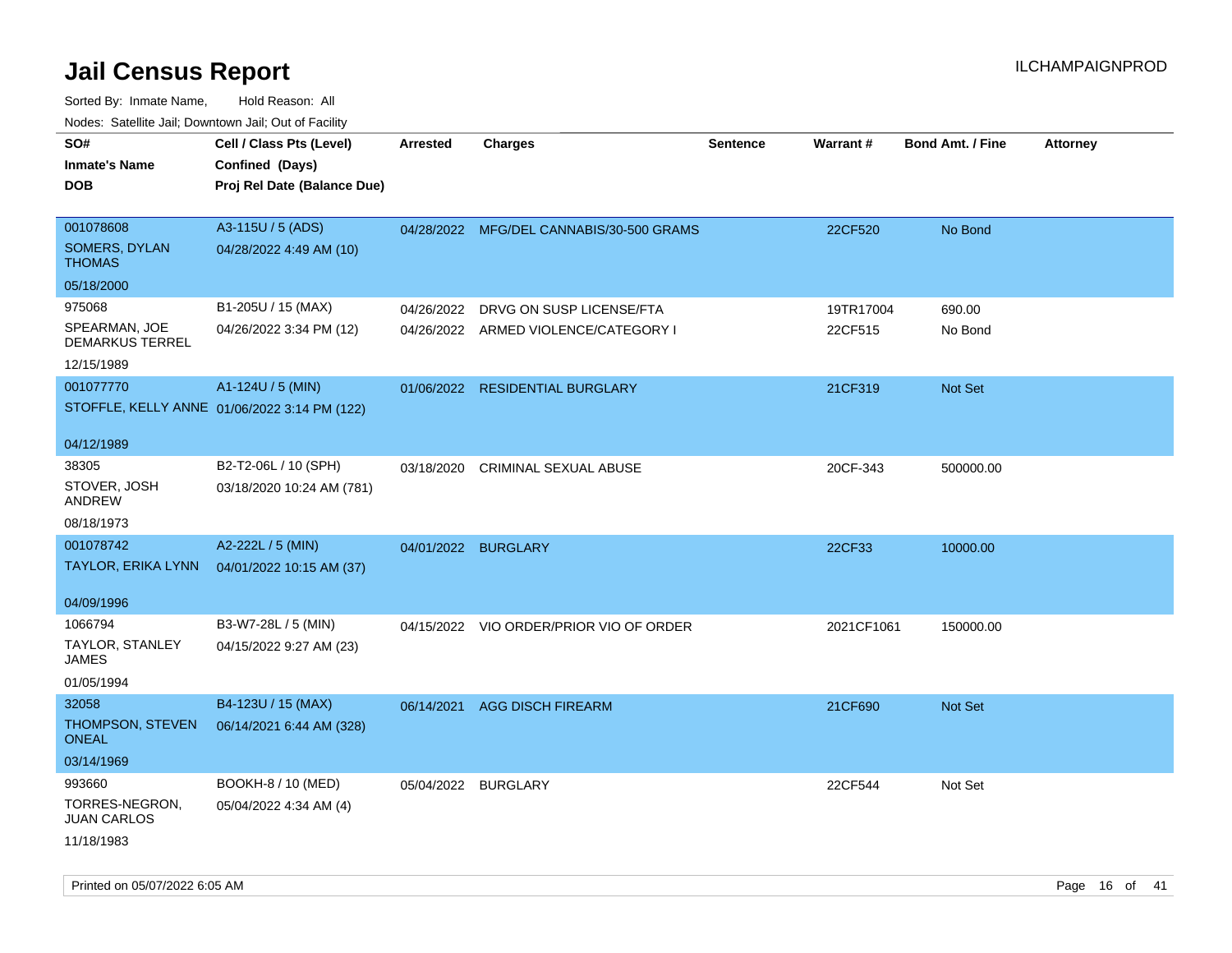| SO#<br><b>Inmate's Name</b><br>DOB                                     | Cell / Class Pts (Level)<br>Confined (Days)<br>Proj Rel Date (Balance Due) | <b>Arrested</b>                                                    | <b>Charges</b>                                                                                                                         | <b>Sentence</b> | <b>Warrant#</b>                                           | <b>Bond Amt. / Fine</b>                                   | <b>Attorney</b> |
|------------------------------------------------------------------------|----------------------------------------------------------------------------|--------------------------------------------------------------------|----------------------------------------------------------------------------------------------------------------------------------------|-----------------|-----------------------------------------------------------|-----------------------------------------------------------|-----------------|
| 001078792<br>TRAMBLE, TOM<br><b>MARCUS</b><br>02/28/1985               | B4-122U / 15 (MAX)<br>01/24/2022 10:24 AM (104)                            | 01/24/2022                                                         | <b>FUGITIVE FROM JUSTICE</b><br>01/24/2022 ARMED VIOLENCE/CATEGORY I                                                                   |                 | 22CF99<br>22CF101                                         | <b>Not Set</b><br><b>Not Set</b>                          |                 |
| 1071272<br>TSHINGUTA,<br><b>GERTRUDE KABONGO</b><br>06/04/1976         | BOOKH-4 / 10 (ADS)<br>05/04/2022 10:38 AM (4)                              |                                                                    | 05/04/2022 AGGRAVATED BATTERY                                                                                                          |                 | 22CF549                                                   | Not Set                                                   |                 |
| 1076325<br><b>TURNER, PRINTISS</b><br>VASHAWN-DEMAN,<br>11/10/2001     | B1-105U / 15 (MAX)<br>03/25/2022 3:15 PM (44)                              | 03/25/2022<br>03/25/2022<br>03/25/2022<br>03/25/2022<br>03/28/2022 | AGG UUW/LOADED/NO FCCA/FOID<br><b>MURDER</b><br><b>DOMESTIC BATTERY</b><br>AGG UUW/LOADED/NO FCCA/FOID<br><b>FUGITIVE FROM JUSTICE</b> |                 | 2020CF742<br>2021CF1071<br>20CM468<br>21CF1520<br>22CF360 | 25000.00<br>1500000.00<br>1000.00<br>50000.00<br>50000.00 |                 |
| 50548<br><b>VINEYARD, SHORNOR</b><br>JAMAL<br>12/14/1979               | B3-W4-14L / 10 (MED)<br>03/29/2022 8:51 AM (40)<br>5/19/2022 (0.00)        | 03/29/2022                                                         | AGG UNLAWFUL USE OF WEAPON/VEH                                                                                                         |                 | 21CF1067                                                  | No Bond                                                   |                 |
| 1076520<br>WARNER-UDUEBOR,<br><b>JAESEN CHI</b><br>04/11/2001          | B4-222L / 15 (MAX)<br>04/20/2022 2:56 PM (18)                              |                                                                    | 04/20/2022 ARMED VIOLENCE/CATEGORY I                                                                                                   |                 | 22CF485                                                   | <b>Not Set</b>                                            |                 |
| 1070737<br><b>WASHINGTON,</b><br><b>JASTINA VIRGINIA</b><br>04/11/2000 | A1-126L / 15 (MAX)<br>10/14/2021 12:02 PM (206)                            | 10/14/2021                                                         | AGG KIDNAPG/<13/INTEL DISABL                                                                                                           | (DHS)           | 2020CF418                                                 | 250000.00                                                 |                 |
| 977140<br><b>WEBSTER, DERRIAL</b><br><b>DEVON</b><br>01/14/1990        | B1-203L / 10 (MED)<br>10/24/2021 2:46 AM (196)                             | 10/24/2021                                                         | <b>ARMED HABITUAL CRIMINAL</b>                                                                                                         |                 | 21CF1289                                                  | <b>Not Set</b>                                            |                 |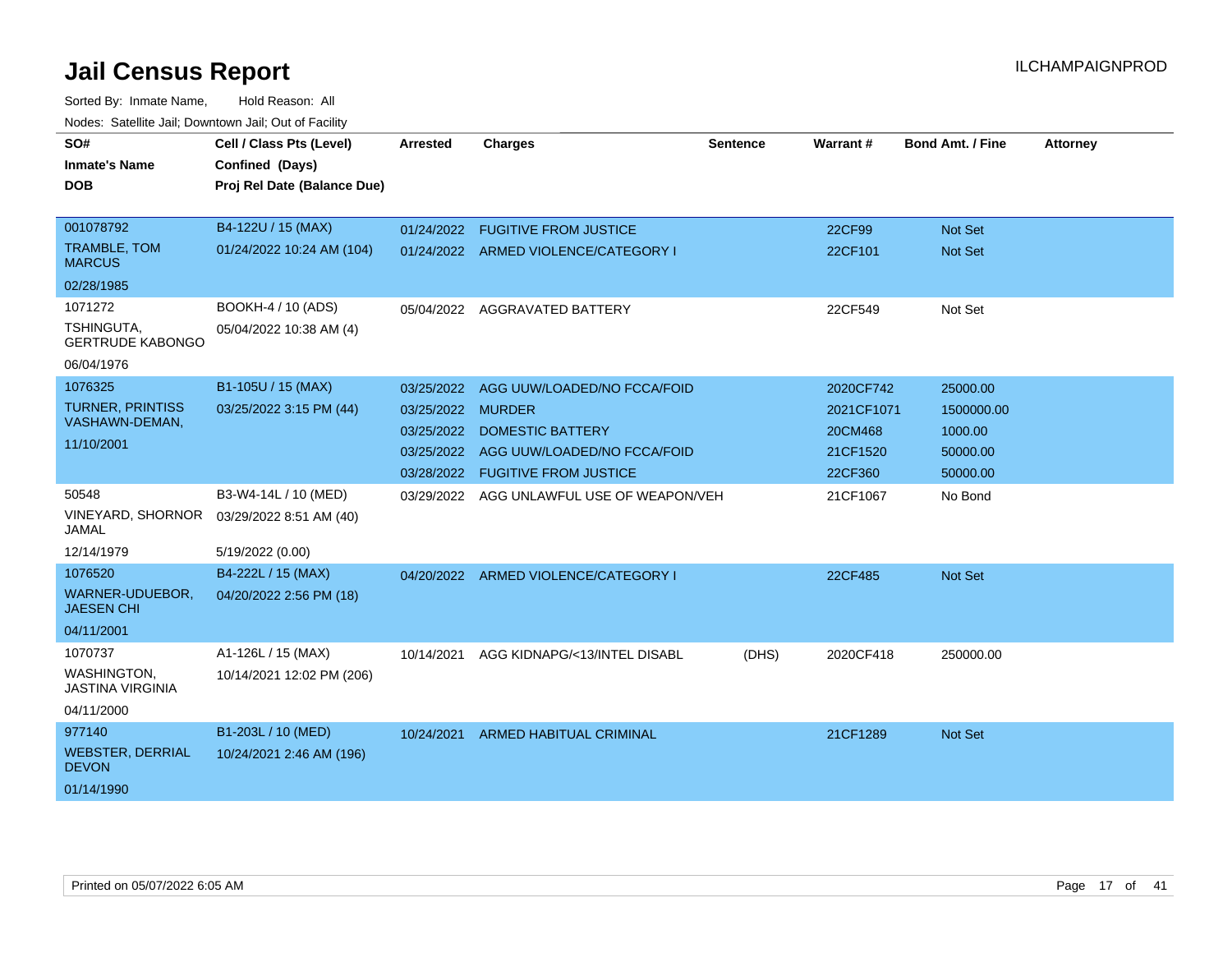| SO#<br><b>Inmate's Name</b><br><b>DOB</b> | Cell / Class Pts (Level)<br>Confined (Days)<br>Proj Rel Date (Balance Due) | <b>Arrested</b>   | <b>Charges</b>                            | <b>Sentence</b> | Warrant#    | <b>Bond Amt. / Fine</b> | <b>Attorney</b> |
|-------------------------------------------|----------------------------------------------------------------------------|-------------------|-------------------------------------------|-----------------|-------------|-------------------------|-----------------|
|                                           |                                                                            |                   |                                           |                 |             |                         |                 |
| 001078328                                 | B1-105L / 15 (MAX)                                                         |                   | 08/30/2021 FELON POSS/USE WEAPON/FIREARM  |                 | 21CF1045    | <b>Not Set</b>          |                 |
| <b>WHITE, JUSTIN</b><br><b>STEVEN</b>     | 08/30/2021 10:48 AM (251)                                                  |                   |                                           |                 |             |                         |                 |
| 10/25/1995                                |                                                                            |                   |                                           |                 |             |                         |                 |
| 001077235                                 | B4-221U / 10 (MED)                                                         | 04/26/2022        | POSSESSING A CONTROLLED SUBSTAND          |                 | 22CF507     | Not Set                 |                 |
| <b>WHITLEY, CHARLES</b>                   | 04/26/2022 6:11 PM (12)                                                    | 04/26/2022        | POSS AMT CON SUB EXCEPT(A)/(D)            |                 | 20CF1077    | 940.00                  |                 |
|                                           |                                                                            |                   | 04/26/2022 WARRANT OUT OF COUNTY          |                 | 20TR10761   | 3000.00                 |                 |
| 09/03/1975                                |                                                                            | 04/26/2022        | WARRANT OUT OF COUNTY                     |                 | 20TR10760   | 3000.00                 |                 |
|                                           |                                                                            | 04/26/2022        | WARRANT OUT OF COUNTY                     |                 | 20CM646     | 5000.00                 |                 |
| 638552                                    | B2-T2-08L / 5 (SPH)                                                        | 10/07/2021        | CHILD PORNOGRAPHY/PHOTOGRAPH              |                 | 2021CF1207  | No Bond                 |                 |
| <b>WILLIAMS, MICHAEL</b><br><b>JAMES</b>  | 10/07/2021 12:20 PM (213)                                                  |                   |                                           |                 |             |                         |                 |
| 03/29/1964                                |                                                                            |                   |                                           |                 |             |                         |                 |
| 1066370                                   | B1-101L / 15 (MAX)                                                         | 07/28/2021        | ARMED VIOLENCE/CATEGORY III               |                 | 2021 CF 882 | Not Set                 |                 |
| <b>WILLIAMS, REONTE</b><br><b>REMIR</b>   | 07/28/2021 5:40 AM (284)                                                   |                   |                                           |                 |             |                         |                 |
| 05/14/1999                                |                                                                            |                   |                                           |                 |             |                         |                 |
| 1051953                                   | A1-226L / 10 (MED)                                                         | 02/02/2022        | DOMESTIC BATTERY/OTHER PRIOR              | 8y (DOC)        | 22CF144     | <b>Not Set</b>          |                 |
| <b>WINSTON, ALYSSIA</b><br><b>LETEECE</b> | 02/02/2022 4:29 AM (95)                                                    |                   | 03/28/2022 AGG ROBBERY/INDICATE ARM W/FIR | 8y (DOC)        | 22CF353     | <b>Not Set</b>          |                 |
| 03/17/1996                                |                                                                            |                   |                                           |                 |             |                         |                 |
| 001077731                                 | B1-201U / 15 (MAX)                                                         |                   | 04/12/2022 ATTEMPT (FIRST DEGREE MURDER)  |                 | 22CF428     | 1500000.00              |                 |
| YOUNG, AARON<br><b>BLAKE</b>              | 04/12/2022 12:53 PM (26)                                                   |                   |                                           |                 |             |                         |                 |
| 03/04/2000                                |                                                                            |                   |                                           |                 |             |                         |                 |
| <b>Total Satellite Jail: 138</b>          |                                                                            | <b>Males: 114</b> | Females: 24<br>Unknown: 0                 |                 |             |                         |                 |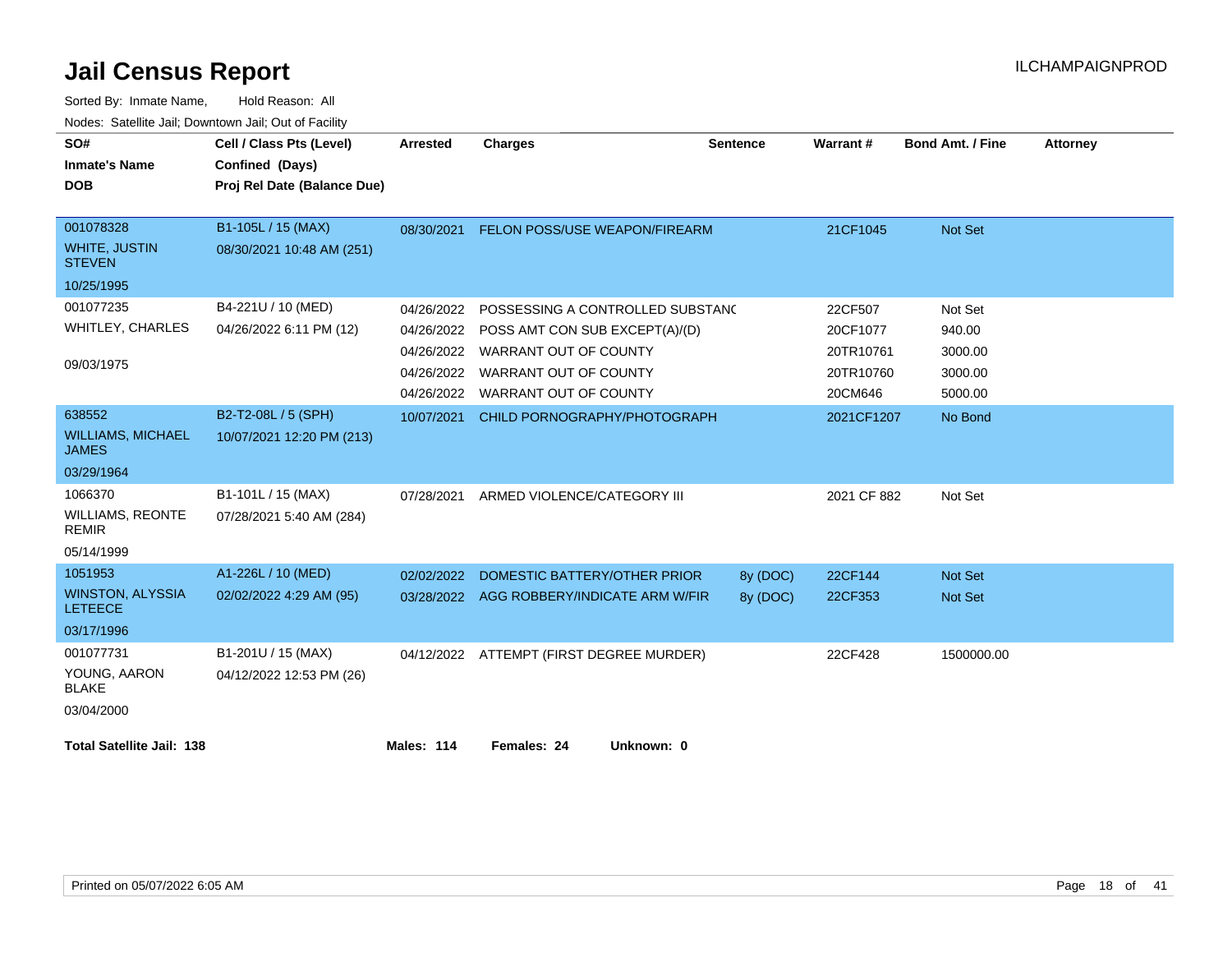| <b>Downtown Jail</b>                  |                                             |                 |                                           |                 |            |                         |                 |
|---------------------------------------|---------------------------------------------|-----------------|-------------------------------------------|-----------------|------------|-------------------------|-----------------|
| SO#                                   | Cell / Class Pts (Level)                    | <b>Arrested</b> | <b>Charges</b>                            | <b>Sentence</b> | Warrant#   | <b>Bond Amt. / Fine</b> | <b>Attorney</b> |
| <b>Inmate's Name</b>                  | Confined (Days)                             |                 |                                           |                 |            |                         |                 |
| <b>DOB</b>                            | Proj Rel Date (Balance Due)                 |                 |                                           |                 |            |                         |                 |
|                                       |                                             |                 |                                           |                 |            |                         |                 |
| 952871                                | G3U / 5 (MIN)                               |                 | 03/13/2022 METH DELIVERY/5<15 GRAMS       |                 | 22CF300    | No Bond                 |                 |
| <b>DAVID</b>                          | AUTEBERRY, JOSHUA 03/13/2022 7:24 PM (56)   |                 |                                           |                 |            |                         |                 |
| 12/28/1984                            |                                             |                 |                                           |                 |            |                         |                 |
| 001078218                             | D1 / 5 (ADS)                                | 03/23/2022      | <b>CRIMINAL TRESPASS TO LAND</b>          |                 | 21CM340    | 1000.00                 |                 |
| BAKER, REED ALLEN                     | 03/23/2022 6:55 PM (46)                     | 03/23/2022      | <b>DISORDERLY CONDUCT</b>                 |                 | 20OV0267   | 1000.00                 |                 |
| 07/28/1981                            |                                             |                 | 03/24/2022 RETAIL THEFT                   |                 | 20CM658    | 5000.00                 |                 |
| 517915                                | G6L / 5 (MIN)                               | 08/03/2021      | FORGERY/ISSUE/DELIVER DOCUMENT            |                 |            | No Bond                 |                 |
| <b>BOXLEY, CHARLES</b>                | 08/03/2021 2:18 PM (278)                    | 08/03/2021      | <b>BURGLARY</b>                           |                 | 21CF289    | 20000.00                |                 |
| <b>OMAR</b>                           |                                             | 08/03/2021      | <b>BURGLARY</b>                           |                 | 21CF679    | 20000.00                |                 |
| 01/10/1985                            |                                             |                 |                                           |                 |            |                         |                 |
| 47897                                 | E2L / 15 (ADS)                              | 01/19/2022      | PAROLE REVOCATION                         |                 | VA2201139  | No Bond                 |                 |
| BRANAMAN,                             | 01/19/2022 9:21 PM (109)                    | 01/19/2022      | VIOLATE ORDER PROTECTION                  |                 | 22CF85     | Not Set                 |                 |
| <b>CLIFFORD EARL</b>                  |                                             |                 | 01/19/2022 DRVG REVOKED/2+/PERS INJ/DEATH |                 | 22CF84     | Not Set                 |                 |
| 03/09/1975                            |                                             |                 |                                           |                 |            |                         |                 |
| 995432                                | I2 / 10 (ADS)                               | 12/20/2021      | FAIL TO RPT WKLY/NO FIXED ADDR            |                 | 21CF1559   | <b>Not Set</b>          |                 |
| <b>BROWN, JAVON</b><br><b>SHANTEZ</b> | 12/20/2021 2:06 AM (139)                    |                 |                                           |                 |            |                         |                 |
| 10/14/1991                            |                                             |                 |                                           |                 |            |                         |                 |
| 001078900                             | J7L / 15 (ADS)                              |                 | 03/02/2022 MURDER/INTENT TO KILL/INJURE   |                 | 22CF252    | Not Set                 |                 |
| <b>BYRD, ANDREW</b><br><b>DARNELL</b> | 03/02/2022 11:59 PM (67)                    |                 |                                           |                 |            |                         |                 |
| 12/30/2003                            |                                             |                 |                                           |                 |            |                         |                 |
| 001078092                             | H <sub>2</sub> U / 10 (ADS)                 |                 | 12/27/2021 AGG BATTERY/PUBLIC PLACE       |                 | 2021CF1042 | 5000.00                 |                 |
| <b>WILLIAM</b>                        | CHOUNARD, STANLEY 12/27/2021 10:47 PM (132) |                 |                                           |                 |            |                         |                 |
| 06/25/1986                            |                                             |                 |                                           |                 |            |                         |                 |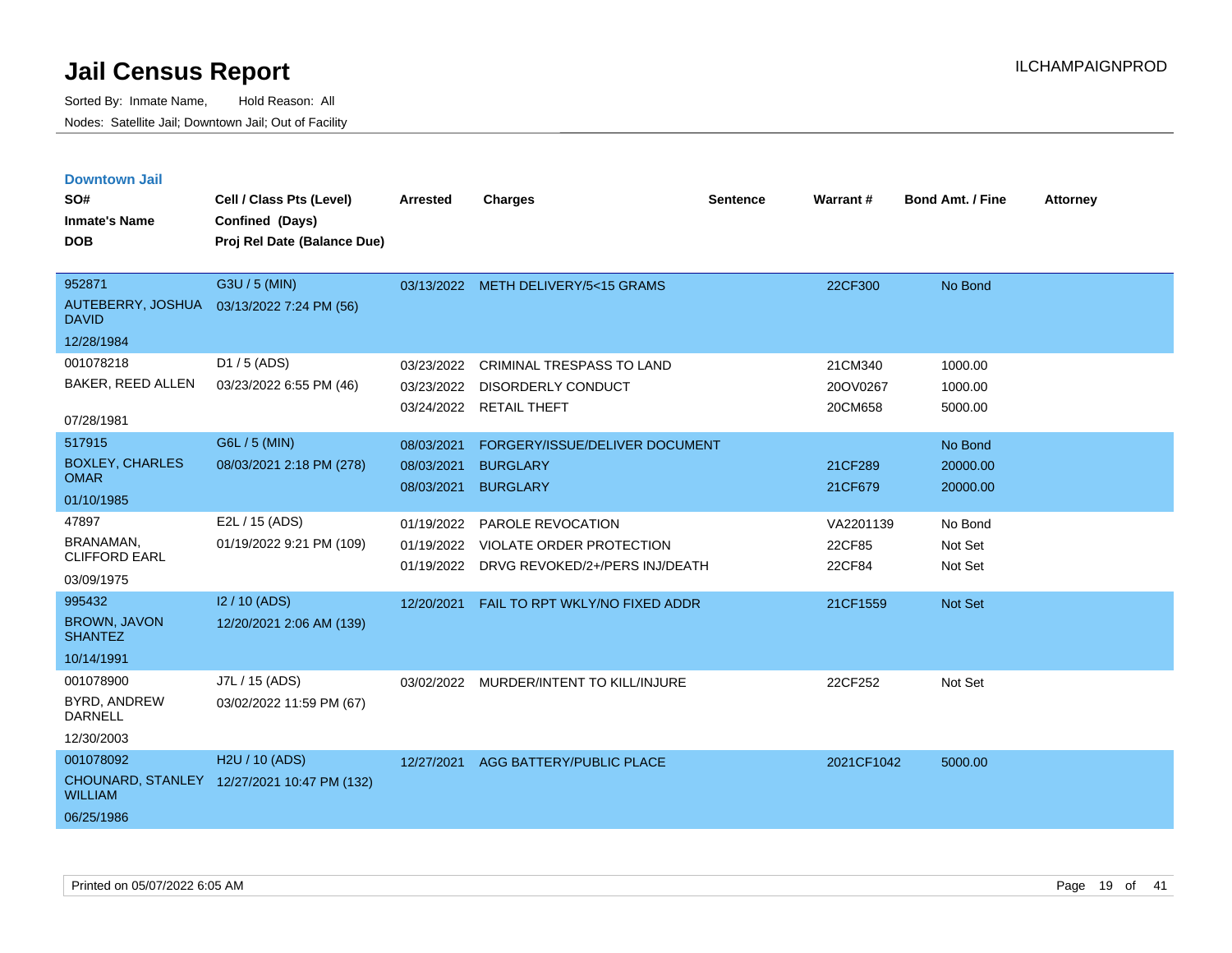| SO#<br><b>Inmate's Name</b><br><b>DOB</b>        | Cell / Class Pts (Level)<br>Confined (Days)<br>Proj Rel Date (Balance Due) | <b>Arrested</b> | <b>Charges</b>                            | <b>Sentence</b> | Warrant#    | <b>Bond Amt. / Fine</b> | <b>Attorney</b> |
|--------------------------------------------------|----------------------------------------------------------------------------|-----------------|-------------------------------------------|-----------------|-------------|-------------------------|-----------------|
| 56241                                            | E1L / 5 (MIN)                                                              |                 | 01/13/2022 VIOLATE ORDER/PRIOR DOM BTRY   |                 | 22CF59      | Not Set                 |                 |
| <b>CLARK, DAMON</b><br><b>GILLMORE</b>           | 01/13/2022 4:36 AM (115)                                                   |                 | 04/04/2022 CIVIL FTA WARRANT              |                 | 2007D200    | 100000.00               |                 |
| 12/21/1976                                       |                                                                            |                 |                                           |                 |             |                         |                 |
| 001078838                                        | D <sub>2</sub> / 15 (ADS)                                                  |                 | 02/12/2022 PRED CRIM SEX ASLT/BODILY HARM |                 | 21CF30      | 150000.00               |                 |
| CLAYTON, KAREEM<br>JAMAL                         | 02/12/2022 8:55 AM (85)                                                    |                 |                                           |                 |             |                         |                 |
| 02/03/1974                                       |                                                                            |                 |                                           |                 |             |                         |                 |
| 1075361                                          | $15/5$ (ADS)                                                               | 04/16/2021      | <b>BURGLARY</b>                           |                 | 21CF414     | Not Set                 |                 |
| <b>COWART, TORREY</b><br><b>BENJAMEN, Junior</b> | 04/16/2021 9:17 PM (387)                                                   |                 |                                           |                 |             |                         |                 |
| 11/22/1987                                       |                                                                            |                 |                                           |                 |             |                         |                 |
| 1074319                                          | K1 / 15 (SPH)                                                              | 10/12/2021      | AGGRAVATED CRUELTY TO ANIMALS             |                 | 21CF1238    | Not Set                 |                 |
| CRAIG, DAVUCCI<br><b>DAVION</b>                  | 10/12/2021 11:36 AM (208)                                                  | 10/14/2021      | <b>MURDER</b>                             |                 | 21CF1239    | Not Set                 |                 |
| 08/02/2001                                       |                                                                            |                 |                                           |                 |             |                         |                 |
| 571307                                           | J3L / 15 (ADS)                                                             | 09/14/2020      | <b>CRIM SEXUAL ABUSE/CONSENT</b>          |                 | 2020CF1026  | <b>Not Set</b>          |                 |
| DOMINGO-<br>CASTANEDA,                           | 09/14/2020 11:19 PM (601)                                                  | 09/14/2020      | <b>PRED CRIM SEX ASLT/VICTIM &lt;13</b>   |                 | 2020CF1025  | <b>Not Set</b>          |                 |
| 09/29/1989                                       |                                                                            |                 |                                           |                 |             |                         |                 |
| 527379                                           | D6 / 15 (ADS)                                                              | 10/25/2021      | ARMED HABITUAL CRIMINAL                   |                 | 21CF1297    | Not Set                 |                 |
| DRAKE, MARCELL<br><b>DEON</b>                    | 10/25/2021 5:05 PM (195)                                                   | 10/27/2021      | AGG DOMESTIC BATTERY/STRANGLE             |                 | 21CF1245    | Not Set                 |                 |
| 04/20/1987                                       |                                                                            |                 |                                           |                 |             |                         |                 |
| 527081                                           | F1L / 10 (MED)                                                             | 09/06/2021      | ARSON/REAL/PERSONAL PROP>\$150            |                 | 2021 CF 797 | 25000.00                |                 |
| <b>FERGUSON,</b><br><b>CHRISTOPHER</b>           | 09/06/2021 1:18 PM (244)                                                   |                 |                                           |                 |             |                         |                 |
| 12/21/1981                                       |                                                                            |                 |                                           |                 |             |                         |                 |
| 524764                                           | G3L / 5 (MIN)                                                              |                 | 09/18/2021 METH DELIVERY/15<100 GRAMS     |                 | 21CF627     | 50000.00                |                 |
| <b>FISCUS, ROBERT</b><br><b>LOWELL</b>           | 09/18/2021 10:50 AM (232)                                                  |                 |                                           |                 |             |                         |                 |
| 02/17/1986                                       |                                                                            |                 |                                           |                 |             |                         |                 |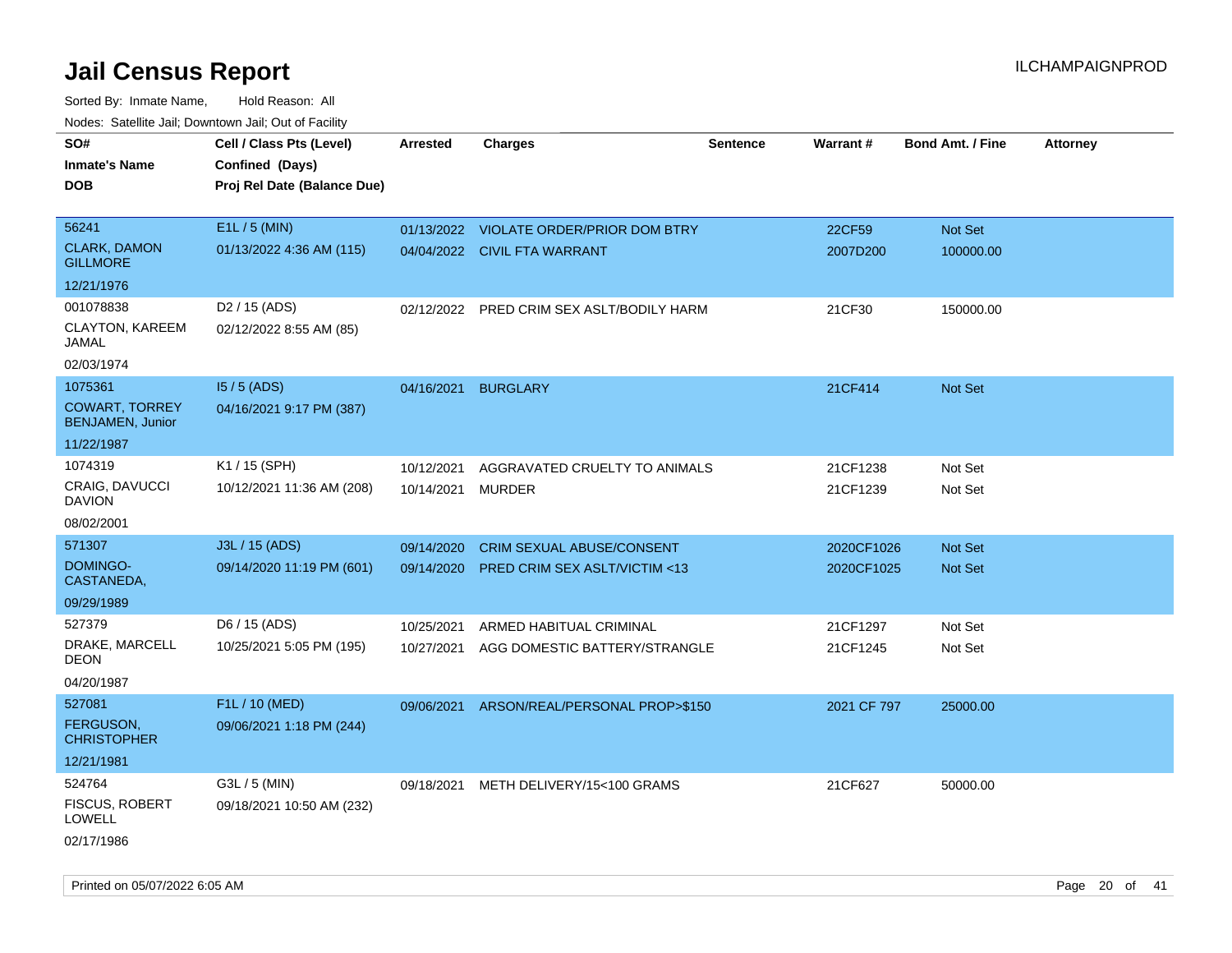Sorted By: Inmate Name, Hold Reason: All Nodes: Satellite Jail; Downtown Jail; Out of Facility

| 110000. 001011110 0011, Dominomi odli, Odi ol I dollit |                                            |                  |                                           |                 |                 |                         |                 |
|--------------------------------------------------------|--------------------------------------------|------------------|-------------------------------------------|-----------------|-----------------|-------------------------|-----------------|
| SO#                                                    | Cell / Class Pts (Level)                   | <b>Arrested</b>  | <b>Charges</b>                            | <b>Sentence</b> | <b>Warrant#</b> | <b>Bond Amt. / Fine</b> | <b>Attorney</b> |
| <b>Inmate's Name</b>                                   | Confined (Days)                            |                  |                                           |                 |                 |                         |                 |
| <b>DOB</b>                                             | Proj Rel Date (Balance Due)                |                  |                                           |                 |                 |                         |                 |
|                                                        |                                            |                  |                                           |                 |                 |                         |                 |
| 1068917                                                | <b>H6U / 5 (ADS)</b>                       | 08/11/2021       | VIO ORDER/PRIOR VIO OF ORDER              |                 | 21CF965         | <b>Not Set</b>          |                 |
| <b>GARCIA, JUAN</b><br><b>CARLOS</b>                   | 08/11/2021 9:24 PM (270)                   |                  |                                           |                 |                 |                         |                 |
| 10/21/1997                                             |                                            |                  |                                           |                 |                 |                         |                 |
| 32913                                                  | 11 / 15 (ADS)                              | 12/03/2021       | PRED CRIM SEX ASLT/VICTIM <13             |                 | 21CF1481        | Not Set                 |                 |
| GROB, WARREN A,<br>Junior                              | 12/03/2021 4:24 PM (156)                   |                  |                                           |                 |                 |                         |                 |
| 12/07/1950                                             |                                            |                  |                                           |                 |                 |                         |                 |
| 001078868                                              | K3 / 5 (ADS)                               |                  | 02/24/2022 STALKING/CAUSE FEAR FOR SAFETY |                 | 22CF227         | 150000.00               |                 |
| <b>HARRIS-MINER,</b><br><b>NICHOLAS</b>                | 02/24/2022 3:56 PM (73)                    |                  |                                           |                 |                 |                         |                 |
| 07/08/1998                                             |                                            |                  |                                           |                 |                 |                         |                 |
| 987949                                                 | B1 / 10 (SPH)                              | 03/29/2022       | <b>FELON POSS/FIREARM</b>                 |                 | 22CF365         | Not Set                 |                 |
| HOLT, TERRELL<br>VALENTINO                             | 03/29/2022 12:53 AM (40)                   |                  |                                           |                 |                 |                         |                 |
| 02/17/1991                                             |                                            |                  |                                           |                 |                 |                         |                 |
| 501278                                                 | H4U / 5 (ADS)                              | 04/18/2022       | <b>INDIRECT CIVIL CONTEMPT</b>            |                 |                 | 987.00                  |                 |
| HURSEY, DANIEL<br><b>SCOTT</b>                         | 04/18/2022 9:26 AM (20)                    |                  |                                           |                 |                 |                         |                 |
| 08/30/1987                                             | 5/17/2022 (0.00)                           |                  |                                           |                 |                 |                         |                 |
| 518711                                                 | G5L / 5 (MIN)                              | 01/30/2022 THEFT |                                           |                 | 22CF133         | Not Set                 |                 |
| <b>INGERSON, LUCUS</b><br>JAMES                        | 01/30/2022 4:57 PM (98)                    |                  |                                           |                 |                 |                         |                 |
| 09/16/1979                                             |                                            |                  |                                           |                 |                 |                         |                 |
| 001078766                                              | $13/5$ (ADS)                               | 02/08/2022       | <b>AGGRAVATED BATTERY</b>                 |                 | 22CF160         | <b>Not Set</b>          |                 |
| JOHNSON, IYONZI                                        | 02/08/2022 11:56 AM (89)                   | 02/08/2022       | <b>BURGLARY</b>                           |                 | 22CF63          | 3000.00                 |                 |
| 07/16/1994                                             |                                            |                  |                                           |                 |                 |                         |                 |
| 1073894                                                | $H1L / 5$ (ADS)                            | 04/07/2022       | PROBATION VIOLATION                       |                 | 2021CF920       | Not Set                 |                 |
|                                                        | JOKICH, ANTON VEGO 04/07/2022 5:40 PM (31) |                  |                                           |                 |                 |                         |                 |

05/30/1969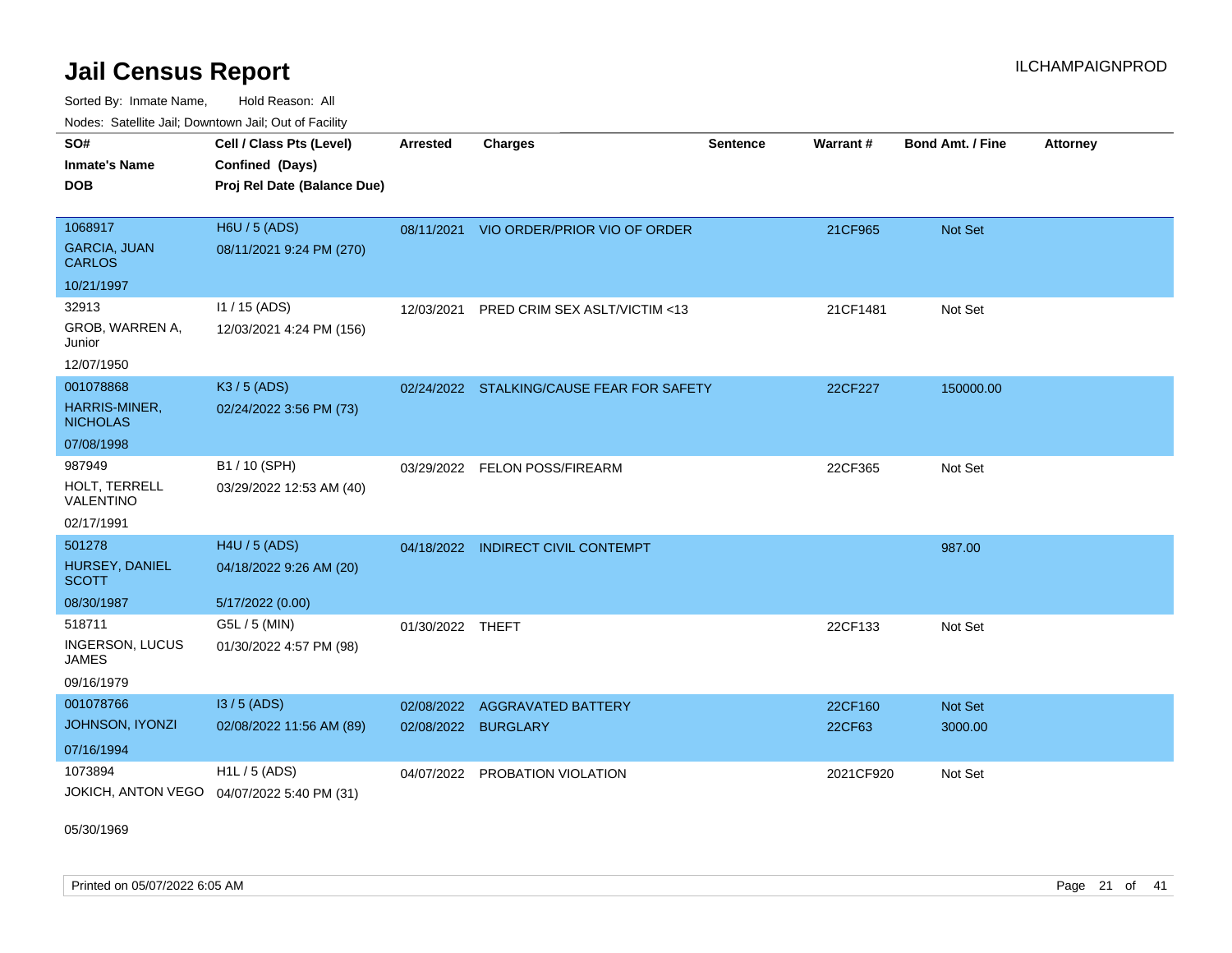| SO#<br><b>Inmate's Name</b><br><b>DOB</b>                                                                | Cell / Class Pts (Level)<br>Confined (Days)<br>Proj Rel Date (Balance Due)             | <b>Arrested</b>                                                    | <b>Charges</b>                                                                                                                                                      | <b>Sentence</b> | Warrant#                                                       | <b>Bond Amt. / Fine</b>                                        | <b>Attorney</b> |
|----------------------------------------------------------------------------------------------------------|----------------------------------------------------------------------------------------|--------------------------------------------------------------------|---------------------------------------------------------------------------------------------------------------------------------------------------------------------|-----------------|----------------------------------------------------------------|----------------------------------------------------------------|-----------------|
| 001078818<br>KINSEL, EVERAL<br><b>MICHAEL WILLIAM</b><br>10/16/1985                                      | D3 / 10 (MED)<br>02/04/2022 7:37 PM (93)                                               |                                                                    | 02/04/2022 DOMESTIC BATTERY/OTHER PRIOR                                                                                                                             |                 | 22CF148                                                        | Not Set                                                        |                 |
| 527447<br>KIRKWOOD, TYLER<br><b>JAMES</b><br>10/04/1985<br>001077710<br>LANGE, DEVONTAE<br><b>AND'RE</b> | J1L / 10 (ADS)<br>02/22/2022 10:47 AM (75)<br>G9U / 5 (MIN)<br>03/31/2022 2:21 PM (38) | 02/22/2022<br>02/22/2022<br>02/23/2022<br>04/05/2022<br>03/31/2022 | <b>BURGLARY</b><br>AGG BATTERY/GREAT BODILY HARM<br><b>BURGLARY</b><br>RESIDENTIAL BURGLARY<br>AGG DOMESTIC BATTERY/STRANGLE<br>03/31/2022 AGG BATTERY/PUBLIC PLACE |                 | 22CF224<br>22CF223<br>22CF152<br>22CF383<br>21CF212<br>21CF279 | Not Set<br>Not Set<br>Not Set<br>Not Set<br>No Bond<br>No Bond |                 |
| 03/05/1994<br>29681<br>LENOIR, JOHN<br><b>CHRISTOPHER</b><br>04/20/1966                                  | J2L / 15 (ADS)<br>07/14/2020 12:51 PM (663)                                            | 07/14/2020                                                         | PREDATORY CRIMINAL SEX ASSLT/CHILE                                                                                                                                  |                 | 20CF-781                                                       | 250000.00                                                      |                 |
| 001078797<br>LEVIN, DANIEL DAVID<br>08/08/1984                                                           | 14 / 10 (ADS)<br>01/26/2022 3:00 PM (102)                                              |                                                                    | 01/26/2022 VIO STALKING NO CONTACT ORDER                                                                                                                            |                 | 22CM31                                                         | <b>Not Set</b>                                                 |                 |
| 1063030<br>02/22/1991                                                                                    | D4 / 15 (ADS)<br>MASON, RYAN ONEIAL 12/21/2021 9:30 AM (138)                           | 12/20/2021<br>12/22/2021                                           | <b>MURDER</b><br>PAROLE REVOCATION                                                                                                                                  |                 | 21CF1571<br>CH2107979                                          | Not Set<br>Not Set                                             |                 |
| 1076591<br>MATTHEWS,<br><b>CHRISTIAN ANTHONY</b><br>03/15/1989                                           | G8U / 5 (MIN)<br>02/22/2022 7:42 PM (75)                                               | 02/22/2022<br>02/23/2022                                           | DELIVERY OF OR POSSESSION OF W/IN14y (DOC)<br><b>MAIL FRAUD</b>                                                                                                     |                 | 20CF961<br>2:21CR173                                           | 500000.00<br>No Bond                                           |                 |
| 40235<br>MERRIWEATHER,<br><b>MARCUS TODD</b><br>11/28/1967                                               | G1L / 5 (MIN)<br>10/04/2021 4:41 PM (216)                                              | 10/04/2021                                                         | AGG DUI/4                                                                                                                                                           |                 | 2021CF1145                                                     | 35000.00                                                       |                 |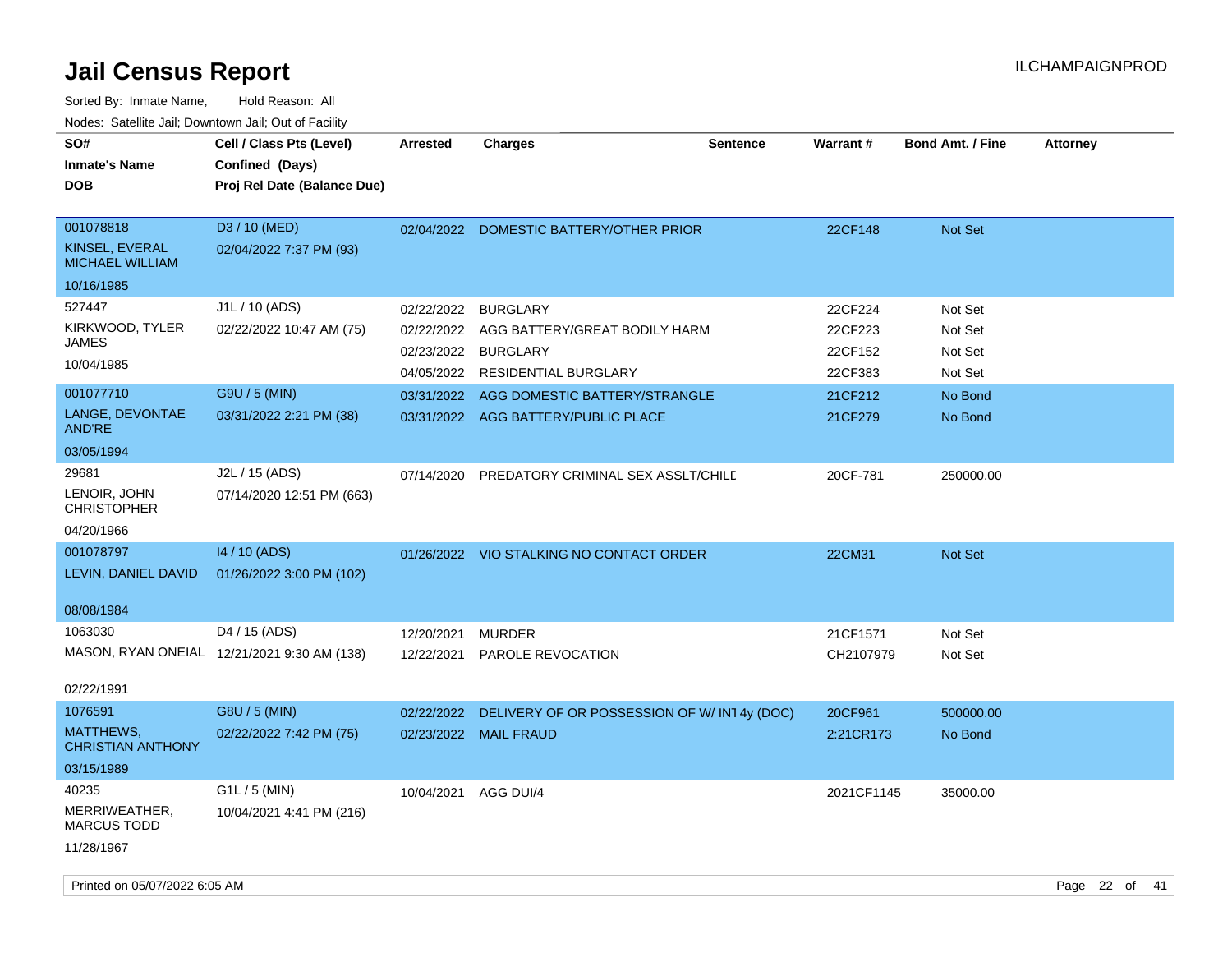| roaco. Odichile Jan, Downtown Jan, Out of Facility |                                             |                      |                                           |                 |               |                         |                 |
|----------------------------------------------------|---------------------------------------------|----------------------|-------------------------------------------|-----------------|---------------|-------------------------|-----------------|
| SO#                                                | Cell / Class Pts (Level)                    | Arrested             | <b>Charges</b>                            | <b>Sentence</b> | Warrant#      | <b>Bond Amt. / Fine</b> | <b>Attorney</b> |
| <b>Inmate's Name</b>                               | Confined (Days)                             |                      |                                           |                 |               |                         |                 |
| <b>DOB</b>                                         | Proj Rel Date (Balance Due)                 |                      |                                           |                 |               |                         |                 |
|                                                    |                                             |                      |                                           |                 |               |                         |                 |
| 1040273                                            | E5U / 15 (ADS)                              | 09/30/2021           | <b>PRED CRIM SEX ASLT/VICTIM &lt;13</b>   |                 | 21CF329       | 500000.00               |                 |
| METCALFE, LANELL<br><b>JARON</b>                   | 09/30/2021 11:32 PM (220)                   |                      |                                           |                 |               |                         |                 |
| 09/22/1988                                         |                                             |                      |                                           |                 |               |                         |                 |
| 1042168                                            | G2L / 5 (MIN)                               | 02/26/2022 AGG DUI/4 |                                           |                 | 22CF238       | Not Set                 |                 |
| MONTALVO, ANTONIO                                  | 02/26/2022 6:14 AM (71)                     |                      |                                           |                 |               |                         |                 |
|                                                    |                                             |                      |                                           |                 |               |                         |                 |
| 05/03/1976                                         |                                             |                      |                                           |                 |               |                         |                 |
| 001078993                                          | J5L / 10 (ADS)                              |                      | 03/29/2022 AGG ASLT PEACE OFF/FIRE/ER WRK |                 | <b>22CM87</b> | <b>Not Set</b>          |                 |
| MURPHY, JUSTIN RAY                                 | 03/29/2022 6:40 PM (40)                     |                      |                                           |                 |               |                         |                 |
|                                                    |                                             |                      |                                           |                 |               |                         |                 |
| 03/12/1997                                         |                                             |                      |                                           |                 |               |                         |                 |
| 001078357                                          | A2L / 15 (SPH)                              | 09/17/2021           | ARMED ROBBERY/ARMED W/FIREARM             |                 | 21CF1230      | Not Set                 |                 |
| PETTIGREW, CAREY                                   | 09/17/2021 9:56 AM (233)                    | 09/17/2021           | ARMED ROBBERY/ARMED W/FIREARM             |                 | 22-CF-7       | 500000.00               |                 |
| <b>CORNITRIAS DEOBLO</b>                           |                                             | 09/17/2021           | ARMED ROBBERY/ARMED W/FIREARM             |                 | 21CF1128      | Not Set                 |                 |
| 08/31/1986                                         |                                             | 09/17/2021           | ARMED ROBBERY/ARMED W/FIREARM             |                 | 21CF1129      | Not Set                 |                 |
| 1008308                                            | F2L / 10 (MED)                              | 01/30/2022           | AGG BTRY/GREAT BOD HARM/60+               |                 | 22CF131       | No Bond                 |                 |
| PETTIGREW, MARIO                                   | 01/30/2022 6:15 AM (98)                     | 01/30/2022 ASSAULT   |                                           |                 | 19CM364       | 4000.00                 |                 |
| <b>TRAVINIO</b>                                    |                                             |                      |                                           |                 |               |                         |                 |
| 08/11/1992                                         |                                             |                      |                                           |                 |               |                         |                 |
| 1070610                                            | J6L / 10 (ADS)                              | 03/03/2022           | AGG BATTERY/PUBLIC PLACE                  |                 | 21CF930       | Not Set                 |                 |
| PHILLIS, AARON                                     | 03/03/2022 2:49 PM (66)                     |                      | 03/03/2022 AGG BATTERY/GREAT BODILY HARM  |                 | 21CF482       | 5000.00                 |                 |
| <b>MONTRELL</b>                                    |                                             |                      |                                           |                 |               |                         |                 |
| 03/26/1999                                         |                                             |                      |                                           |                 |               |                         |                 |
| 001078005                                          | E4L / 10 (MED)                              | 03/08/2022           | HOME INVASION/CAUSE INJURY                |                 | 22CF280       | <b>Not Set</b>          |                 |
|                                                    | PINEX, MARCHELLO D  03/08/2022 2:54 AM (61) |                      | 03/08/2022 AGGRAVATED BATTERY/STRANGLE    |                 | 19CR605101    | No Bond                 |                 |
|                                                    |                                             |                      |                                           |                 |               |                         |                 |
| 12/25/1991                                         |                                             |                      |                                           |                 |               |                         |                 |
| 001077783                                          | H5U / 10 (ADS)                              |                      | 01/05/2022 AGGRAVATED BATTERY             |                 | 21CF325       | Not Set                 |                 |
| RIVERA, DARYL<br><b>ANTONIO</b>                    | 01/05/2022 4:20 PM (123)                    |                      |                                           |                 |               |                         |                 |
| 11/14/1981                                         |                                             |                      |                                           |                 |               |                         |                 |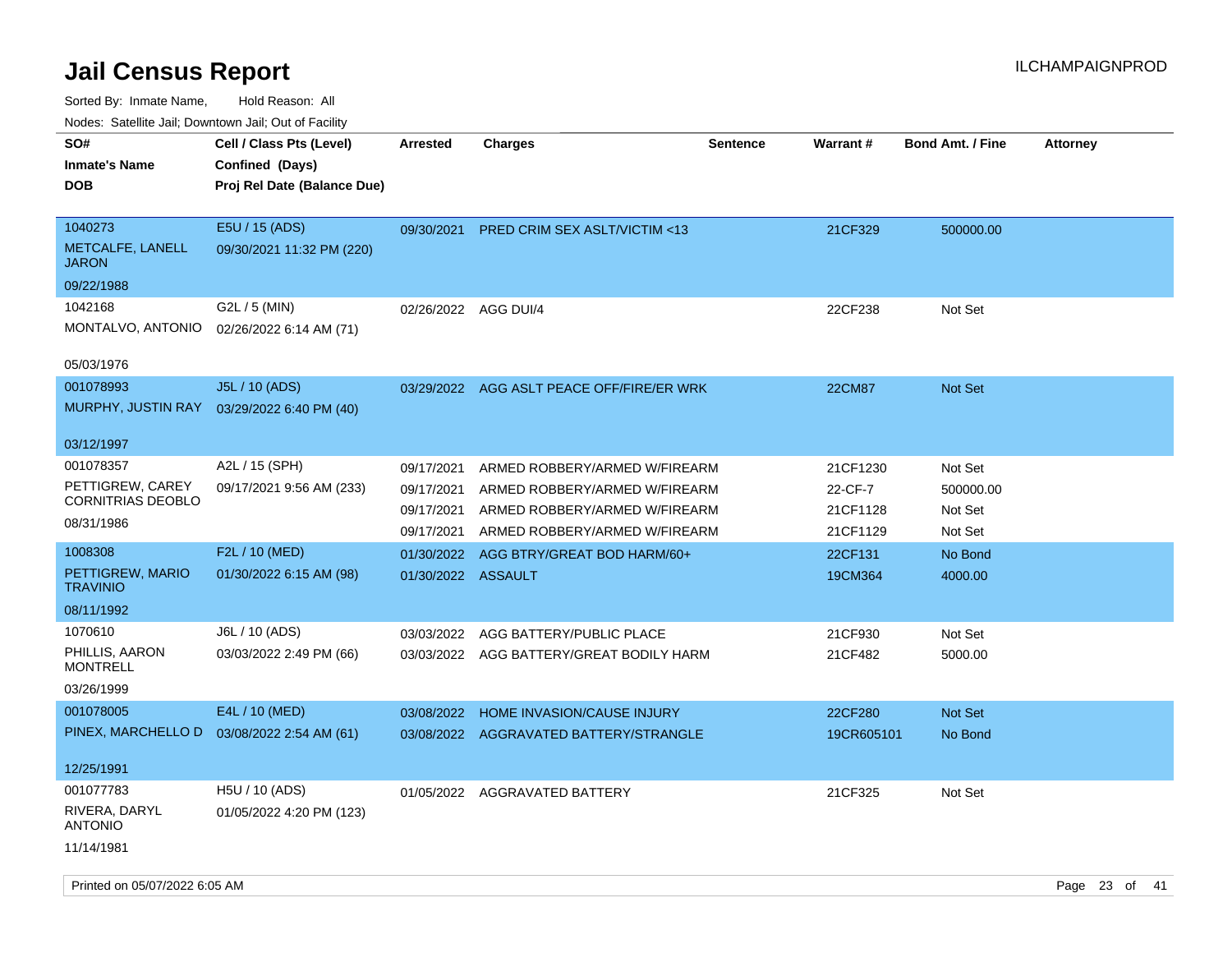Sorted By: Inmate Name, Hold Reason: All Nodes: Satellite Jail; Downtown Jail; Out of Facility

| SO#<br><b>Inmate's Name</b><br><b>DOB</b>                         | Cell / Class Pts (Level)<br>Confined (Days)<br>Proj Rel Date (Balance Due) | <b>Arrested</b>                        | <b>Charges</b>                                                                                         | <b>Sentence</b> | Warrant#                           | <b>Bond Amt. / Fine</b>               | <b>Attorney</b> |
|-------------------------------------------------------------------|----------------------------------------------------------------------------|----------------------------------------|--------------------------------------------------------------------------------------------------------|-----------------|------------------------------------|---------------------------------------|-----------------|
| 1072114<br>ROBINSON, DONNELL<br><b>LEVON</b><br>10/23/2000        | A1U / 15 (SPH)<br>01/17/2021 2:40 PM (476)                                 | 01/17/2021<br>01/17/2021<br>02/17/2021 | ATTEMPT (FIRST DEGREE MURDER)<br>ARMED ROBBERY/NO FIREARM<br><b>AGGRAVATED BATTERY</b>                 | 4y (DOC)        | 2021CF65<br>2020CF824              | Not Set<br>75000.00<br>250000.00      |                 |
| 1064798<br><b>STENNIS, BRUCE</b><br><b>DEONTAY</b><br>08/12/1998  | B3 / 15 (ADS)<br>01/17/2022 1:29 PM (111)                                  | 01/17/2022                             | <b>MURDER</b><br>01/17/2022 MFG/DEL 1<15 GR COCAINE/ANLG                                               |                 | 2021CF695<br>21CF520               | 1500000.00<br>50000.00                |                 |
| 1056971<br><b>TRAVIS, DENZEL</b><br><b>DANTRELL</b><br>03/21/1993 | B <sub>2</sub> / 10 (SPH)<br>08/07/2021 7:36 AM (274)                      | 08/07/2021<br>08/08/2021               | <b>FELON POSS/USE WEAPON/FIREARM</b><br>AGG BATTERY/PUBLIC PLACE                                       |                 | 21CF948<br>2020CF647               | No Bond<br>25000.00                   |                 |
| 30108<br>VANDYKE, DARYL<br><b>ANTHONY</b><br>10/04/1965           | J4L / 15 (ADS)<br>07/30/2021 8:29 PM (282)                                 | 07/30/2021                             | <b>MURDER</b>                                                                                          |                 | 21CF902                            | 2000000.00                            |                 |
| 968681<br><b>WADE, DEMETRIUS</b><br><b>DARYL</b><br>01/07/1987    | E6L / 15 (ADS)<br>08/27/2021 2:25 AM (254)                                 | 08/27/2021<br>08/27/2021               | AGG CRIM SX AB/VIC 13<18/TRUST<br><b>INDIRECT CRIMINAL CONTEMPT</b>                                    | 3y (DOC)        | 2020CF499<br>2021CC16              | 250000.00<br>No Bond                  |                 |
| 1070971<br><b>WEIR, CLINTON</b><br><b>HOWARD</b><br>03/15/1983    | $H3L / 5$ (ADS)<br>12/08/2021 3:45 AM (151)                                | 12/07/2021<br>12/07/2021               | <b>IDENTITY THEFT/&lt;\$300</b><br><b>RECKLESS DRIVING</b>                                             |                 | 20CF922<br>19TR2348                | Not Set<br>Not Set                    |                 |
| 54212<br><b>WHITLOCK, GEORGE</b><br><b>ABRAM</b><br>11/10/1978    | E3U / 10 (ADS)<br>12/21/2021 1:20 PM (138)                                 | 12/21/2021<br>12/21/2021<br>12/21/2021 | RECEIVE/POSS/SELL STOLEN VEH<br><b>VIOLATE ORDER PROTECTION</b><br>ARMED VIOLENCE/CATEGORY I           |                 | 2021CF669<br>2021CM391<br>21CF1576 | 10000.00<br>1000.00<br><b>Not Set</b> |                 |
| 963324<br>WILLIAMS, HERMAN<br>RASHAAD<br>12/01/1988               | K <sub>2</sub> / 10 (ADS)<br>04/24/2022 6:46 PM (14)                       | 04/24/2022<br>04/24/2022               | AGG BTRY/PREGNANT/HANDICAPPED<br><b>CIVIL FTA WARRANT</b><br>04/24/2022 POSS AMT CON SUB EXCEPT(A)/(D) |                 | 16CF1327<br>07F10<br>19CF273       | 150000.00<br>110000.00<br>150000.00   |                 |

Printed on 05/07/2022 6:05 AM Page 24 of 41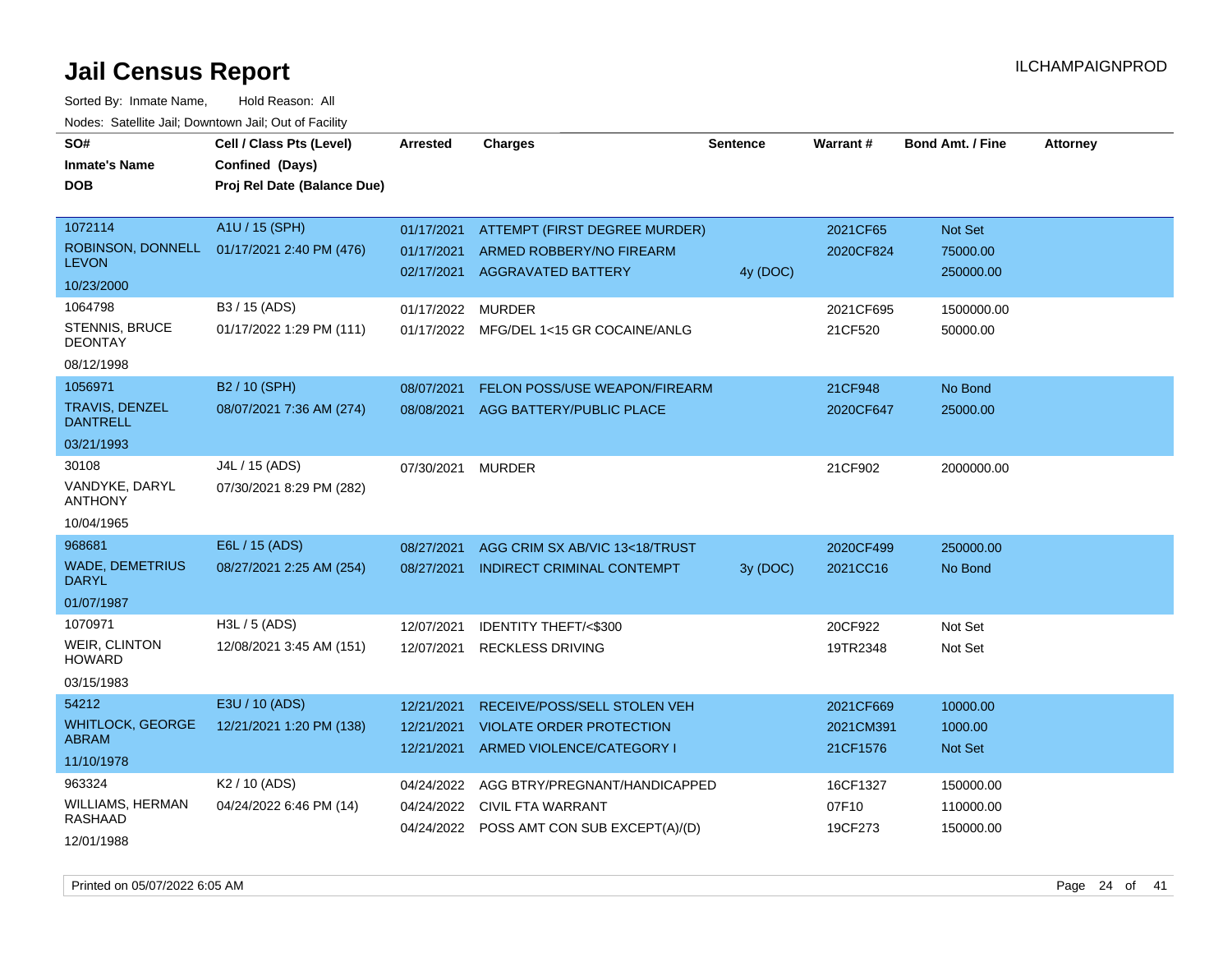| SO#<br><b>Inmate's Name</b><br><b>DOB</b>                           | Cell / Class Pts (Level)<br>Confined (Days)<br>Proj Rel Date (Balance Due) | Arrested   | Charges                        | <b>Sentence</b> | <b>Warrant#</b> | <b>Bond Amt. / Fine</b> | <b>Attorney</b> |
|---------------------------------------------------------------------|----------------------------------------------------------------------------|------------|--------------------------------|-----------------|-----------------|-------------------------|-----------------|
| 1058072<br><b>WILLIAMS, KENNETH</b><br><b>BERNARD</b><br>10/04/1985 | A2U / 15 (SPH)<br>02/25/2021 3:24 PM (437)                                 | 02/25/2021 | <b>ARMED HABITUAL CRIMINAL</b> |                 |                 | <b>Not Set</b>          |                 |
| 001078995<br>ZINK, PRESTIN L<br>08/19/1997                          | $G1U / 5$ (MIN)<br>03/29/2022 11:33 PM (40)                                | 03/29/2022 | METH DELIVERY<5 GRAMS          |                 | 22CF371         | Not Set                 |                 |
| <b>Total Downtown Jail: 49</b>                                      |                                                                            | Males: 49  | Unknown: 0<br>Females: 0       |                 |                 |                         |                 |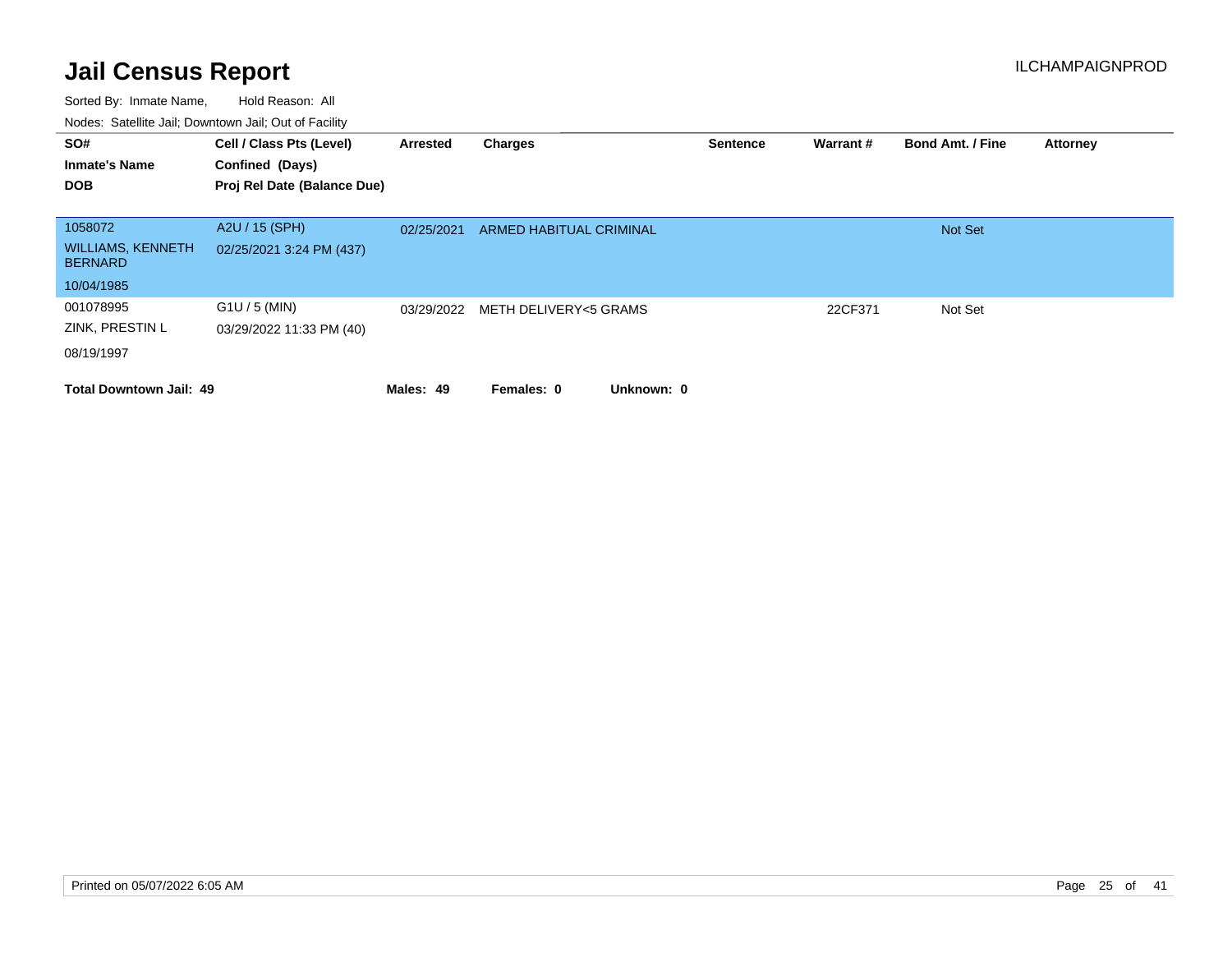|  | <b>Out of Facility</b> |  |
|--|------------------------|--|
|  |                        |  |
|  |                        |  |
|  |                        |  |

| SO#                                      | Cell / Class Pts (Level)                       | <b>Arrested</b> | <b>Charges</b>                          | <b>Sentence</b> | <b>Warrant#</b>         | <b>Bond Amt. / Fine</b> | <b>Attorney</b> |
|------------------------------------------|------------------------------------------------|-----------------|-----------------------------------------|-----------------|-------------------------|-------------------------|-----------------|
| <b>Inmate's Name</b><br><b>DOB</b>       | Confined (Days)<br>Proj Rel Date (Balance Due) |                 |                                         |                 |                         |                         |                 |
| 983810                                   | <b>KAN / 15 (MAX)</b>                          | 12/14/2021      | ARMED HABITUAL CRIMINAL                 |                 | 21CF1526                | Not Set                 |                 |
| AKINS, KEVIN IVAN                        | 12/14/2021 5:34 PM (145)                       |                 |                                         |                 |                         |                         |                 |
| 09/23/1990                               |                                                |                 |                                         |                 |                         |                         |                 |
| 001078621                                | KAN / 10 (MED)                                 | 12/23/2021      | <b>RESIDENTIAL BURGLARY</b>             | 4y (DOC)        | 21CF1582                | Not Set                 |                 |
|                                          | BAILEY, DANIEL SCOTT 12/23/2021 9:44 AM (136)  |                 |                                         |                 |                         |                         |                 |
| 05/09/1999                               |                                                |                 |                                         |                 |                         |                         |                 |
| 548350                                   | <b>EHD</b>                                     |                 | 03/29/2022 AGG DUI/NO VALID DL          |                 | 2020CF268               | Not Set                 |                 |
| <b>BAILEY, NORBERT</b><br><b>WILLIAM</b> | 03/29/2022 9:11 AM (40)                        |                 |                                         |                 |                         |                         |                 |
| 02/14/1992                               | 5/23/2022 (0.00)                               |                 |                                         |                 |                         |                         |                 |
| 001077899                                | KAN / 5 (MIN)                                  | 03/20/2022      | <b>BURGLARY</b>                         |                 | 21CF593                 | 20000.00                |                 |
| BARKSDALE, RAY<br><b>SHAWN</b>           | 03/20/2022 2:40 PM (49)                        | 03/20/2022      | POSSESSION OF METH/5<15 GRAMS           |                 | 21CF655                 | 20000.00                |                 |
| 10/31/1990                               |                                                | 03/20/2022      | <b>POSS STOLEN VEHICLE</b>              |                 | 21CF505                 | 20000.00                |                 |
| 516062                                   | <b>KAN / 15 (MAX)</b>                          | 02/22/2021      | AGG DISCH FIR/VEH/PC OFF/FRMAN          |                 | 21CF210                 | No Bond                 |                 |
| <b>BENNETT, JOHN</b><br><b>MICHAEL</b>   | 02/22/2021 10:47 AM (440)                      | 02/22/2021      | <b>PHONE HARASSMENT/2+</b>              |                 | 20CF194                 | 5000.00                 |                 |
| 04/30/1986                               |                                                |                 |                                         |                 |                         |                         |                 |
| 33993                                    | KAN / 10 (MED)                                 | 06/14/2021      | AGGRAVATED DOMESTIC BATTERY             |                 | 21CF688                 | Not Set                 |                 |
| <b>BOOKER, STEPHON</b><br><b>MONTELL</b> | 06/14/2021 7:42 PM (328)                       | 06/14/2021      | POSSESSING A CONTROLLED SUBSTANC        |                 | 21CF657                 | Not Set                 |                 |
| 06/11/1971                               |                                                | 06/14/2021      | PAROLE REVOCATION                       |                 | CH2103612               | No Bond                 |                 |
| 35366                                    | <b>EHD</b>                                     | 04/05/2022      | DRIVING RVK/SUSP DUI/SSS 4-9            |                 |                         |                         |                 |
| <b>BRADLEY, EARNEST</b>                  | 04/05/2022 8:58 AM (33)                        |                 | 04/05/2022 DRIVING RVK/SUSP DUI/SSS 4-9 |                 | 2020CF1405<br>2021CF361 | Not Set<br>Not Set      |                 |
| <b>ANGELO VALENTIN</b>                   |                                                |                 |                                         |                 |                         |                         |                 |
| 07/30/1968                               | 6/2/2022(0.00)                                 |                 |                                         |                 |                         |                         |                 |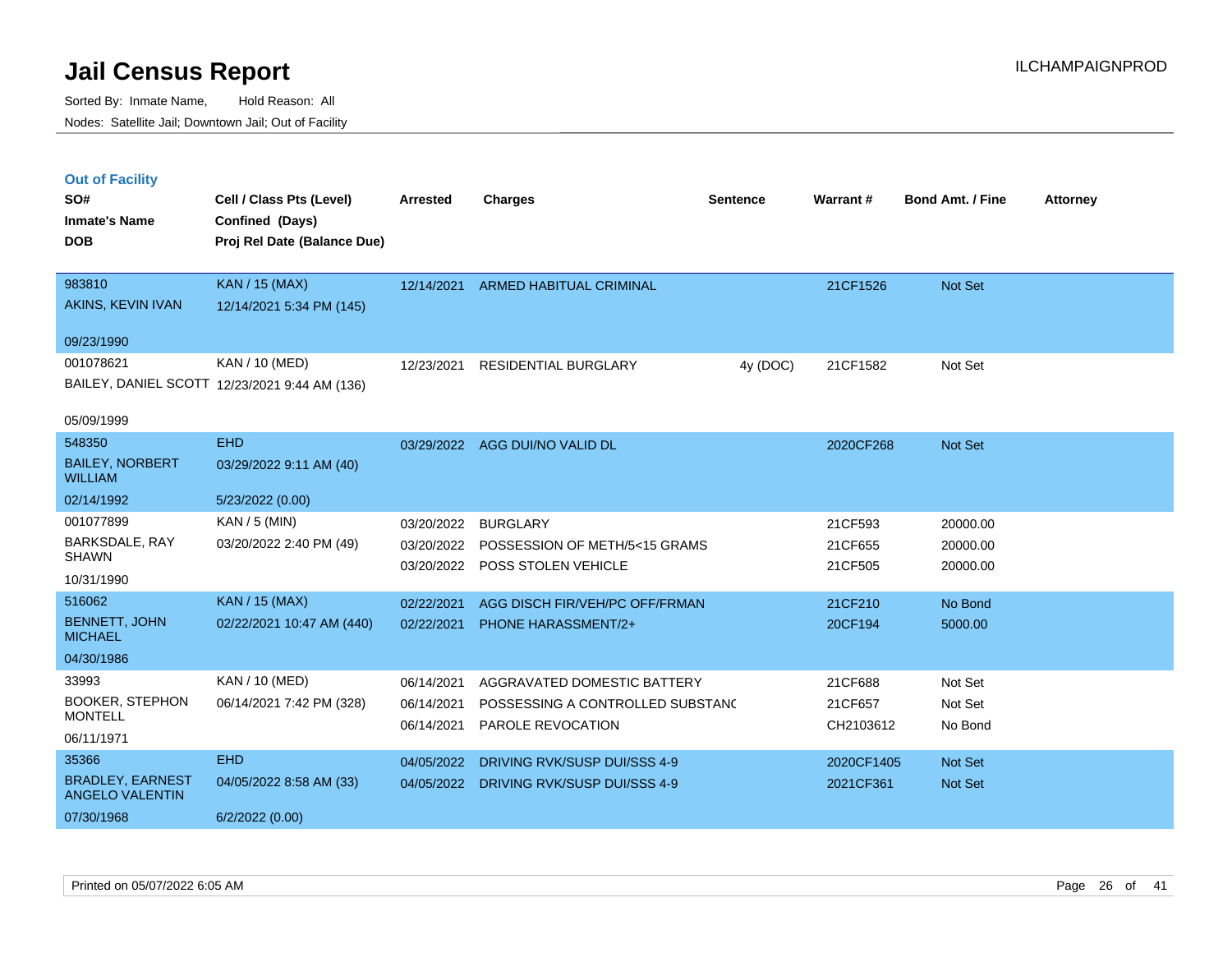Sorted By: Inmate Name, Hold Reason: All Nodes: Satellite Jail; Downtown Jail; Out of Facility

| SO#<br><b>Inmate's Name</b><br><b>DOB</b>           | Cell / Class Pts (Level)<br>Confined (Days)<br>Proj Rel Date (Balance Due) | <b>Arrested</b> | <b>Charges</b>                           | <b>Sentence</b> | Warrant#    | <b>Bond Amt. / Fine</b> | <b>Attorney</b> |
|-----------------------------------------------------|----------------------------------------------------------------------------|-----------------|------------------------------------------|-----------------|-------------|-------------------------|-----------------|
| 1074315<br><b>BRIGGS, PATRICK</b><br><b>MONTAY</b>  | <b>KAN / 15 (MAX)</b><br>08/03/2021 4:56 PM (278)                          | 07/27/2021      | AGG DISCHARGE FIREARM/VEH/SCH            |                 | 21CF927     | Not Set                 |                 |
| 08/05/2001                                          |                                                                            |                 |                                          |                 |             |                         |                 |
| 001078880                                           | KAN / 15 (MAX)                                                             | 02/25/2022      | PAROLE REVOCATION                        |                 | HN-2200660  | No Bond                 |                 |
| <b>BROACH, CAREU</b>                                | 02/25/2022 3:58 PM (72)                                                    | 02/25/2022      | ARMED VIOLENCE/CATEGORY I                |                 | 22CF237     | Not Set                 |                 |
| 02/27/2003                                          |                                                                            | 02/25/2022      | AGG DISCHARGE FIREARM/BLDG/SCH           |                 | 22600096201 | No Bond                 |                 |
| 001079000<br><b>BROCK, TONY LAMAR</b>               | <b>KAN / 15 (MAX)</b><br>04/01/2022 9:02 AM (37)                           | 04/01/2022      | MURDER/STRONG PROB KILL/INJURE           |                 | 22CF102     | 2000000.00              |                 |
| 04/01/2004                                          |                                                                            |                 |                                          |                 |             |                         |                 |
| 001078065<br><b>BROWN, CHARMAN</b><br><b>LAKEEF</b> | KAN / 10 (ADS)<br>06/17/2021 12:32 PM (325)                                | 06/17/2021      | AGG BATTERY/DISCHARGE FIREARM            |                 | 21CF704     | 1000000.00              |                 |
| 11/30/2002                                          |                                                                            |                 |                                          |                 |             |                         |                 |
| 001078008                                           | <b>KAN / 15 (MAX)</b>                                                      |                 | 02/15/2022 AGG BATTERY/DISCHARGE FIREARM |                 | 21CF1090    | 500000.00               |                 |
| <b>BROWN, CODY</b><br><b>RUSSELL</b>                | 02/15/2022 9:17 AM (82)                                                    |                 |                                          |                 |             |                         |                 |
| 02/15/2004                                          |                                                                            |                 |                                          |                 |             |                         |                 |
| 1038554                                             | KAN / 15 (MAX)                                                             | 08/18/2021      | DELIVERY OF OR POSSESSION OF W/INT       |                 | 21CF1009    | No Bond                 |                 |
| <b>BROWN, CORRION</b><br><b>DEVONTAE</b>            | 08/18/2021 5:40 PM (263)                                                   | 08/18/2021      | ARMED HABITUAL CRIMINAL                  |                 | 21CF1162    | Not Set                 |                 |
| 04/19/1995                                          |                                                                            |                 |                                          |                 |             |                         |                 |
| 1067476                                             | <b>KAN / 10 (MED)</b>                                                      | 11/13/2021      | AGG DOMESTIC BATTERY/STRANGLE            |                 | 20CF575     | 5000.00                 |                 |
| <b>BROWN, JAMES</b><br><b>BRONELL</b>               | 11/13/2021 2:35 AM (176)                                                   | 11/13/2021      | <b>RESIDENTIAL BURGLARY</b>              |                 | 21CF385     | 25000.00                |                 |
| 01/08/1996                                          |                                                                            |                 |                                          |                 |             |                         |                 |
| 1028357                                             | KAN / 15 (MAX)                                                             | 03/23/2022      | DOMESTIC BATTERY/OTHER PRIOR             |                 | 22CF348     | Not Set                 |                 |
| <b>BROWN, MARCUS</b><br><b>RICKELL</b>              | 03/23/2022 7:13 PM (46)                                                    | 03/23/2022      | FELON POSS/USE WEAPON/FIREARM            |                 | 22CF349     | No Bond                 |                 |
|                                                     |                                                                            |                 |                                          |                 |             |                         |                 |

01/06/1995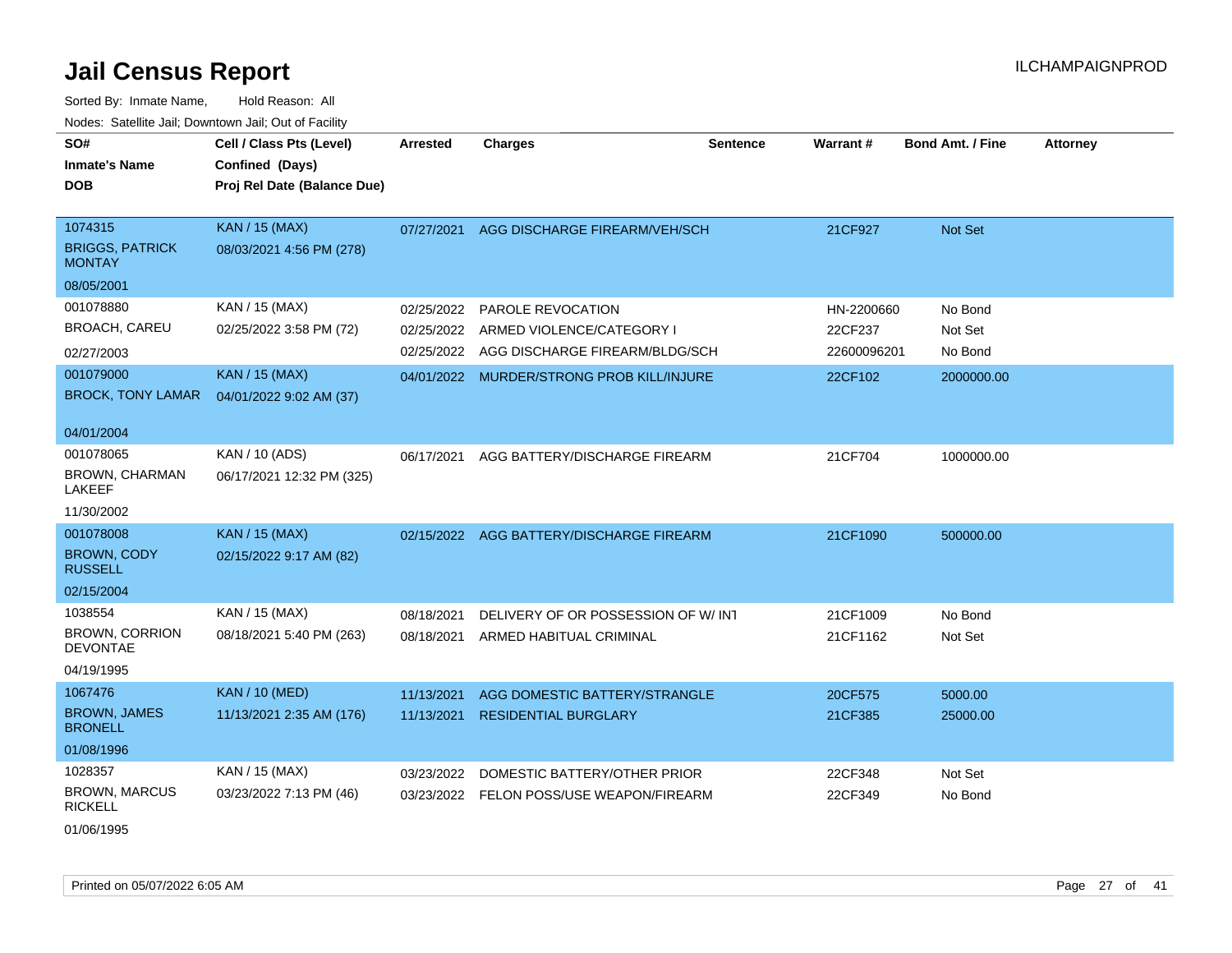| rouce. Calcinic Jan, Downtown Jan, Out or Facility |                                              |                 |                                          |                 |            |                         |                 |
|----------------------------------------------------|----------------------------------------------|-----------------|------------------------------------------|-----------------|------------|-------------------------|-----------------|
| SO#                                                | Cell / Class Pts (Level)                     | <b>Arrested</b> | <b>Charges</b>                           | <b>Sentence</b> | Warrant#   | <b>Bond Amt. / Fine</b> | <b>Attorney</b> |
| <b>Inmate's Name</b>                               | Confined (Days)                              |                 |                                          |                 |            |                         |                 |
| <b>DOB</b>                                         | Proj Rel Date (Balance Due)                  |                 |                                          |                 |            |                         |                 |
|                                                    |                                              |                 |                                          |                 |            |                         |                 |
| 1038579                                            | <b>KAN / 15 (MAX)</b>                        |                 | 08/18/2021 FELON POSS/USE WEAPON/FIREARM |                 | 21CF1010   | Not Set                 |                 |
| <b>BROWN, MARKEL</b><br><b>RIKKI</b>               | 08/18/2021 2:05 PM (263)                     |                 |                                          |                 |            |                         |                 |
| 01/06/1995                                         |                                              |                 |                                          |                 |            |                         |                 |
| 1003006                                            | KAN / 15 (MAX)                               | 08/19/2021      | FELON POSS/USE MACHINE GUN               |                 | 21CF1011   | No Bond                 |                 |
| <b>BROWN, ROCKEITH</b><br><b>JAVONTE</b>           | 08/19/2021 12:55 AM (262)                    |                 |                                          |                 |            |                         |                 |
| 07/23/1991                                         |                                              |                 |                                          |                 |            |                         |                 |
| 1068812                                            | <b>KAN / 15 (MAX)</b>                        | 12/21/2021      | FELON POSS/USE FIREARM PRIOR             |                 | 21CF1568   | Not Set                 |                 |
| BRYANT, DANNY<br><b>EUGENE</b>                     | 12/21/2021 1:50 PM (138)                     | 12/21/2021      | AGG DISCHARGE FIREARM/OCC VEH            |                 | 21CF741    | <b>Not Set</b>          |                 |
| 11/22/1989                                         |                                              |                 |                                          |                 |            |                         |                 |
| 987334                                             | KAN / 15 (MAX)                               | 03/10/2021      | ATTEMPT (FIRST DEGREE MURDER)            |                 | 19CF689    | Not Set                 |                 |
| CAIN, ISAIAH<br><b>DEPRIEST</b>                    | 03/10/2021 2:22 PM (424)                     |                 |                                          |                 |            |                         |                 |
| 12/23/1990                                         |                                              |                 |                                          |                 |            |                         |                 |
| 001077954                                          | <b>KAN / 10 (MED)</b>                        | 12/21/2021      | <b>RESIDENTIAL BURGLARY</b>              |                 | 21CF1570   | Not Set                 |                 |
|                                                    | CALKINS, STEVEN RAY 12/21/2021 6:35 AM (138) |                 |                                          |                 |            |                         |                 |
| 01/01/1992                                         |                                              |                 |                                          |                 |            |                         |                 |
| 992962                                             | KAN / 15 (ADS)                               | 05/25/2021      | MURDER/INTENT TO KILL/INJURE             |                 | 2018CF1045 | 1000000.00              |                 |
| CAMPBELL, KEITH<br><b>KNAQEEB</b>                  | 05/25/2021 1:19 PM (348)                     |                 |                                          |                 |            |                         |                 |
| 07/22/1991                                         |                                              |                 |                                          |                 |            |                         |                 |
| 001078953                                          | <b>KAN / 10 (MED)</b>                        |                 | 03/15/2022 POSSESSION OF STOLEN FIREARM  |                 | 2022CF319  | Not Set                 |                 |
| CAMPBELL,<br>MOHAMMED BURNELL                      | 03/15/2022 10:50 PM (54)                     |                 |                                          |                 |            |                         |                 |
| 09/25/1991                                         |                                              |                 |                                          |                 |            |                         |                 |
| 1045467                                            | KAN / 15 (MAX)                               | 04/01/2022      | MFG/DEL CANNABIS/30-500 GRAMS            |                 | 20CF87     | 100000.00 / 34.00       |                 |
| CARPENTER-MOORE,<br>JOSEPH CARL, Junior            | 04/02/2022 5:22 PM (36)                      |                 | 04/01/2022 MFG/DEL CANNABIS/30-500 GRAMS |                 | 19CF1770   | 100000.00 / 34.00       |                 |
| 04/18/1992                                         |                                              |                 |                                          |                 |            |                         |                 |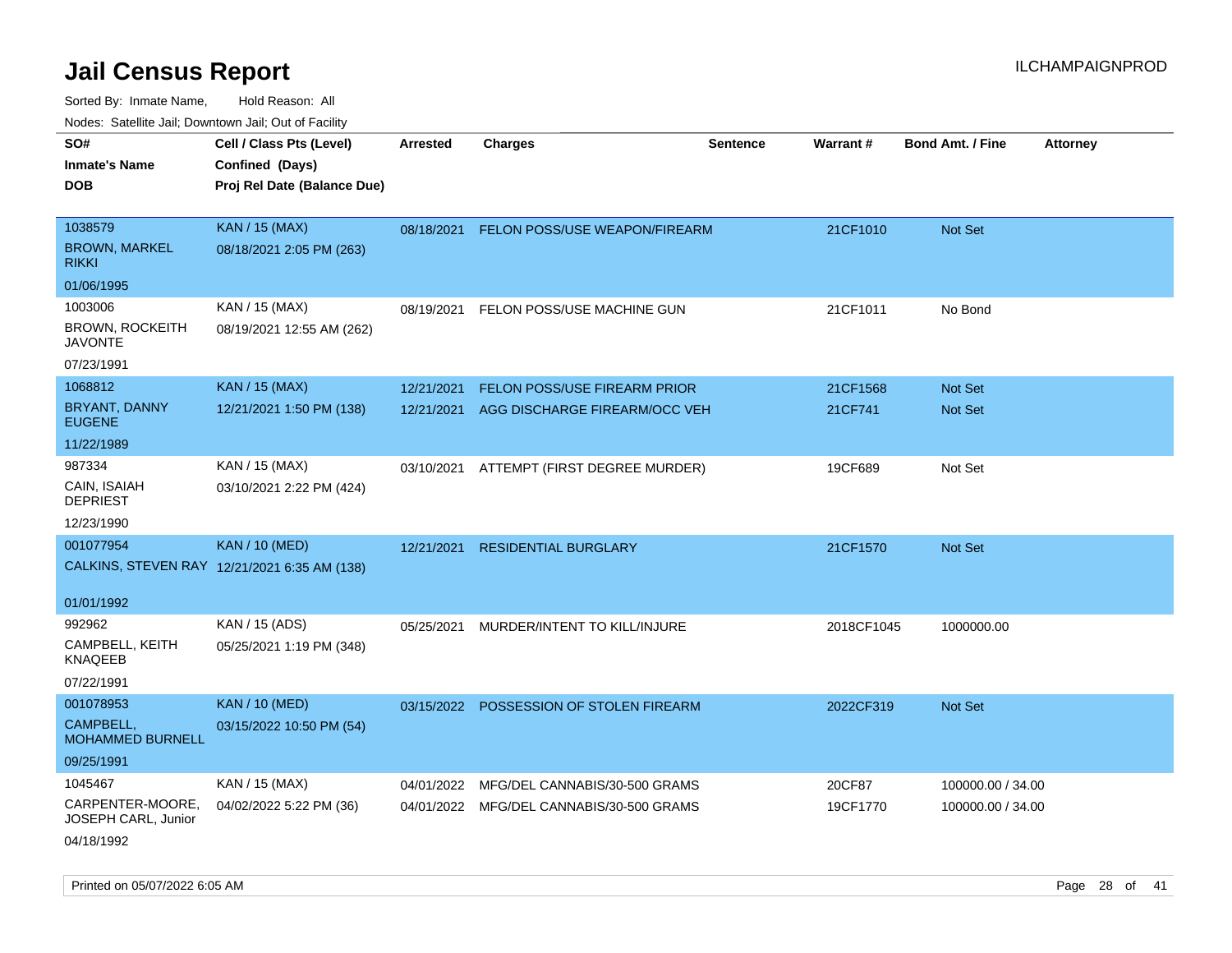| SO#<br><b>Inmate's Name</b><br>DOB                   | Cell / Class Pts (Level)<br>Confined (Days)<br>Proj Rel Date (Balance Due) | Arrested                 | Charges                                                    | <b>Sentence</b> | <b>Warrant#</b>        | <b>Bond Amt. / Fine</b> | <b>Attorney</b> |
|------------------------------------------------------|----------------------------------------------------------------------------|--------------------------|------------------------------------------------------------|-----------------|------------------------|-------------------------|-----------------|
| 001078576<br><b>CARTER, DEMONDRE</b><br><b>DAVON</b> | <b>KAN / 15 (MAX)</b><br>11/09/2021 6:01 PM (180)                          | 11/09/2021               | UNLAWFUL USE OF A WEAPON                                   |                 | 21CF1383               | <b>Not Set</b>          |                 |
| 05/27/2001                                           |                                                                            |                          |                                                            |                 |                        |                         |                 |
| 1064838                                              | KAN / 15 (MAX)                                                             | 04/13/2022               | <b>VIOLATE OP/OTHER PRIOR</b>                              |                 | 2022CM68               | 5000.00                 |                 |
| CARTER, JAMAL<br>ANTONIO                             | 04/13/2022 6:34 PM (25)                                                    | 04/13/2022<br>04/13/2022 | DRIVING DURING SUSPENSION<br>FELON POSS/USE WEAPON/FIREARM |                 | 2022MT403<br>2022CF464 | 200.00<br>Not Set       |                 |
| 09/25/1997                                           |                                                                            | 04/18/2022               | CRIMINAL TRESPASS TO PROPERTY                              |                 | 2020CF1015             | Not Set                 |                 |
| 1064992<br><b>CARTER, KEJUAN</b><br>JAVONTE          | <b>KAN / 15 (MAX)</b><br>09/20/2021 11:42 PM (230)                         | 09/20/2021               | ARMED VIOLENCE/CATEGORY I                                  |                 | 21CF1137               | <b>Not Set</b>          |                 |
| 06/27/1998                                           |                                                                            |                          |                                                            |                 |                        |                         |                 |
| 001078729<br>CARTER, TROY<br>DEMON                   | KAN / 15 (ADS)<br>01/02/2022 10:29 AM (126)                                |                          | 01/02/2022 MURDER/INTENT TO KILL/INJURE                    |                 | 20CF396                | 1000000.00              |                 |
| 01/02/2004                                           |                                                                            |                          |                                                            |                 |                        |                         |                 |
| 957936                                               | <b>KAN / 15 (MAX)</b>                                                      |                          | 03/10/2022 DELIVERY OF OR POSSESSION OF W/INT              |                 | 22CF295                | Not Set                 |                 |
| CAVETTE, JUSTIN<br><b>EUGENE</b>                     | 03/10/2022 12:10 PM (59)                                                   |                          |                                                            |                 |                        |                         |                 |
| 08/02/1988                                           |                                                                            |                          |                                                            |                 |                        |                         |                 |
| 1048488                                              | KAN / 10 (ADS)                                                             |                          | 12/30/2021 ARMED VIOLENCE/CATEGORY I                       |                 | 2022CF4                | Not Set                 |                 |
| COLSON, WAYNE<br>ARTHUR, Third                       | 12/30/2021 8:27 AM (129)                                                   |                          |                                                            |                 |                        |                         |                 |
| 10/14/1995                                           |                                                                            |                          |                                                            |                 |                        |                         |                 |
| 975008                                               | <b>EHD</b>                                                                 | 05/03/2022               | DUI ALC/INTOX COMPOUND/DRUG                                |                 | 2020DT282              | <b>Not Set</b>          |                 |
| <b>COOK, MICHAEL</b><br><b>EDWARD</b>                | 05/03/2022 10:15 AM (5)                                                    | 05/03/2022               | DRIVING RVK/SUSP DUI/SSS 2ND                               |                 | 2021CF729              | <b>Not Set</b>          |                 |
| 02/13/1963                                           | 5/16/2022 (0.00)                                                           |                          |                                                            |                 |                        |                         |                 |
| 57733                                                | KAN / 15 (SPH)                                                             | 02/25/2020               | <b>HOMICIDE</b>                                            |                 | 2020-CF250             | No Bond                 |                 |
| CRAIG, ANTOINE<br>DARRELL                            | 02/25/2020 4:08 PM (803)                                                   | 02/25/2020               | FELON POSS/USE WEAPON/FIREARM                              |                 | 19CF-1827              | No Bond                 |                 |
| 10/09/1982                                           |                                                                            |                          |                                                            |                 |                        |                         |                 |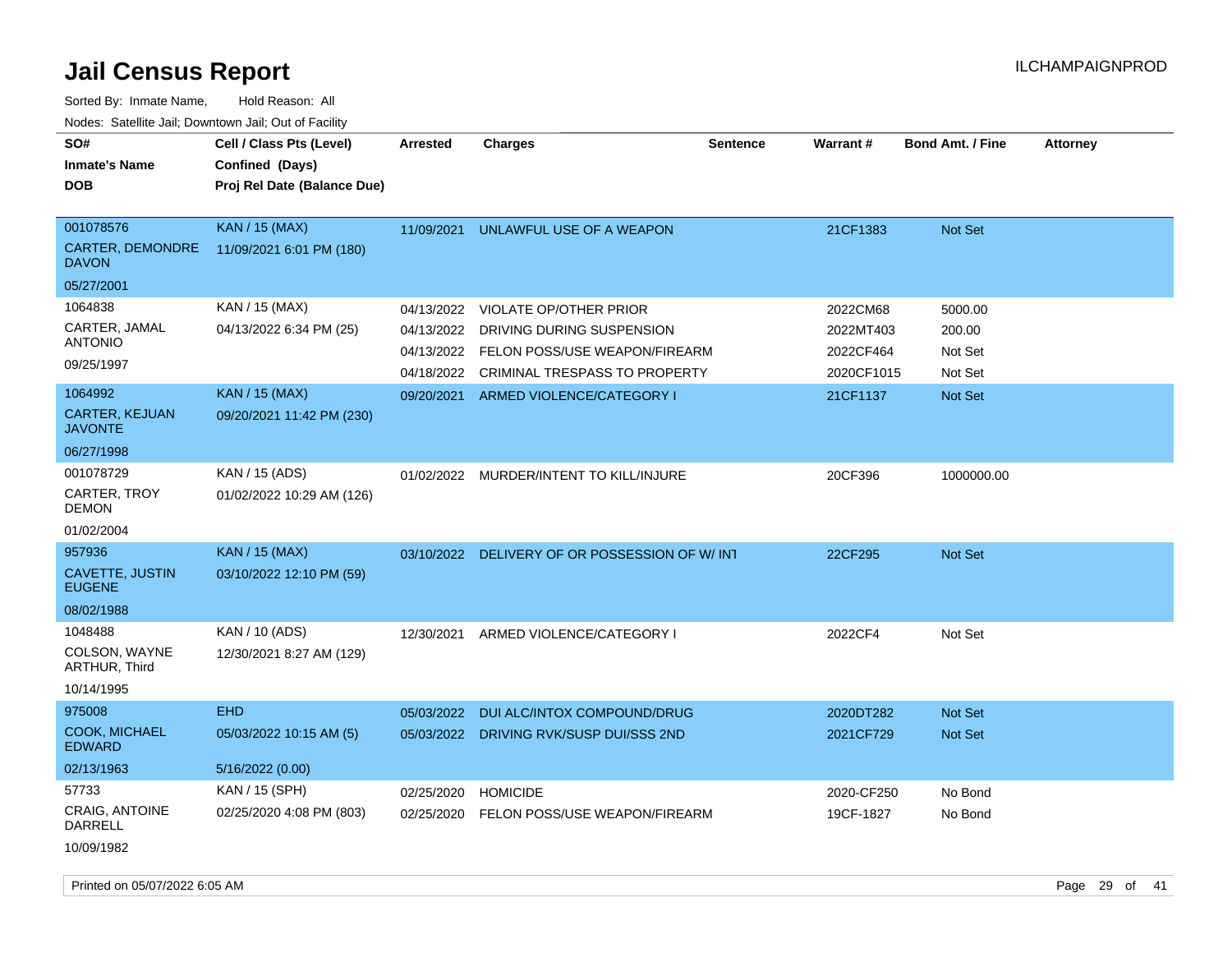| SO#<br><b>Inmate's Name</b><br><b>DOB</b> | Cell / Class Pts (Level)<br>Confined (Days)<br>Proj Rel Date (Balance Due) | <b>Arrested</b>          | <b>Charges</b>                                   | <b>Sentence</b> | Warrant#             | <b>Bond Amt. / Fine</b> | <b>Attorney</b> |
|-------------------------------------------|----------------------------------------------------------------------------|--------------------------|--------------------------------------------------|-----------------|----------------------|-------------------------|-----------------|
| 001077939                                 | <b>KAN / 10 (MED)</b>                                                      | 05/10/2021               | FIREARM/FOID INVALID/NOT ELIG                    |                 | 21CF526              | No Bond                 |                 |
| <b>CROSS, PATRICK</b><br><b>DONTRELLE</b> | 05/10/2021 7:31 PM (363)                                                   | 06/02/2021               | POSS STOLEN VEHICLE > \$25,000                   |                 | 21CF612              | Not Set                 |                 |
| 11/07/2001                                |                                                                            |                          |                                                  |                 |                      |                         |                 |
| 25022                                     | EHD / 10 (MED)                                                             |                          | 02/17/2022 AGG DUI/2/PASS<16                     |                 | 2021CF560            | No Bond                 |                 |
| <b>CRUMP, ROBERT</b><br>ANTHONY           | 02/17/2022 11:48 AM (80)                                                   |                          |                                                  |                 |                      |                         |                 |
| 02/06/1966                                |                                                                            |                          |                                                  |                 |                      |                         |                 |
| 001077214                                 | <b>KAN / 15 (MAX)</b>                                                      | 12/20/2021               | <b>MURDER</b>                                    |                 | 21CF1572             | <b>Not Set</b>          |                 |
| DAVIS-MURDOCK,<br><b>ERION VASSHAD</b>    | 12/21/2021 10:13 AM (138)                                                  |                          |                                                  |                 |                      |                         |                 |
| 06/22/1998                                |                                                                            |                          |                                                  |                 |                      |                         |                 |
| 001078538                                 | KAN / 10 (ADS)                                                             | 10/26/2021               | CRIM SEX ASSAULT/FORCE                           |                 | 21CF1301             | Not Set                 |                 |
| DAWKINS, LEN                              | 10/26/2021 8:18 PM (194)                                                   |                          |                                                  |                 |                      |                         |                 |
| 03/23/1987                                |                                                                            |                          |                                                  |                 |                      |                         |                 |
| 64070                                     | <b>KAN / 10 (MED)</b>                                                      | 02/18/2022 BURGLARY      |                                                  |                 | 21CF1176             | 20000.00                |                 |
| DECKER, ANTHONY V                         | 02/18/2022 6:52 PM (79)                                                    |                          |                                                  |                 |                      |                         |                 |
| 11/27/1982                                |                                                                            |                          |                                                  |                 |                      |                         |                 |
| 001078223                                 | KAN / 5 (MIN)                                                              | 11/09/2021               | AGG DUI/NO VALID DL                              |                 | 21CF1382             | Not Set                 |                 |
| DIEGO-MATEO,<br><b>JOAQUIN</b>            | 11/09/2021 10:52 PM (180)                                                  |                          |                                                  |                 |                      |                         |                 |
| 01/23/2002                                |                                                                            |                          |                                                  |                 |                      |                         |                 |
| 1061304                                   | <b>KAN / 15 (MAX)</b>                                                      | 10/11/2021               | ARMED HABITUAL CRIMINAL                          |                 | 21CF1226             | No Bond                 |                 |
| DORRIS, KEMION<br><b>DAETOCE</b>          | 10/11/2021 7:30 PM (209)                                                   | 10/11/2021<br>10/11/2021 | ARMED HABITUAL CRIMINAL<br>HOME INVASION/FIREARM |                 | 21CF1227<br>21CF1228 | No Bond<br>No Bond      |                 |
| 11/19/1997                                |                                                                            |                          |                                                  |                 |                      |                         |                 |
| 959292                                    | KAN / 15 (ADS)                                                             | 04/01/2021               | ATTEMPT (FIRST DEGREE MURDER)                    |                 | 2020CF565            | 2000000.00              |                 |
| DUNCAN, COREYON<br><b>ANTHONY</b>         | 04/01/2021 8:46 PM (402)                                                   | 12/17/2021               | <b>MURDER</b>                                    |                 | 21CF1542             | Not Set                 |                 |
| 01/17/1989                                |                                                                            |                          |                                                  |                 |                      |                         |                 |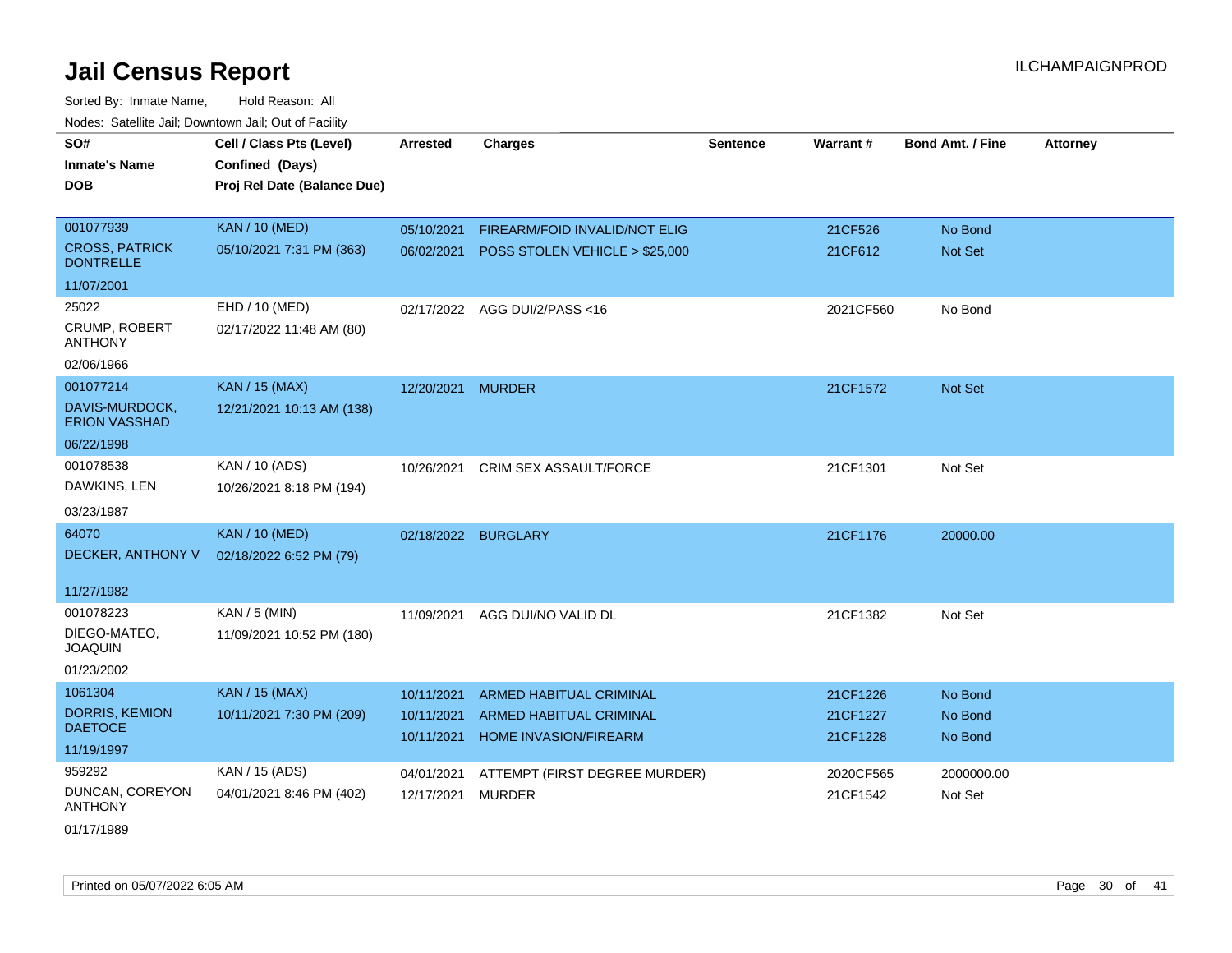Sorted By: Inmate Name, Hold Reason: All

Nodes: Satellite Jail; Downtown Jail; Out of Facility

| SO#<br><b>Inmate's Name</b><br><b>DOB</b>           | Cell / Class Pts (Level)<br>Confined (Days)<br>Proj Rel Date (Balance Due) | <b>Arrested</b> | <b>Charges</b>                          | <b>Sentence</b> | Warrant#   | <b>Bond Amt. / Fine</b> | <b>Attorney</b> |
|-----------------------------------------------------|----------------------------------------------------------------------------|-----------------|-----------------------------------------|-----------------|------------|-------------------------|-----------------|
| 665841<br><b>EVELAND, JEREMY</b><br><b>DOUGLAS</b>  | <b>EHD</b><br>05/03/2022 8:55 AM (5)                                       | 05/03/2022      | DRIVING RVK/SUSP DUI/SSS 2ND            |                 | 2021CF1492 | Not Set                 |                 |
| 12/03/1973                                          | 6/15/2022 (0.00)                                                           |                 |                                         |                 |            |                         |                 |
| 1053207<br>FAUST, JAQUAVEON<br>LAVELL<br>07/25/1996 | KAN / 15 (SPH)<br>06/06/2019 2:24 PM (1,067)                               | 06/06/2019      | MURDER/INTENT TO KILL/INJURE            |                 | 2019-CF849 | 2000000.00              |                 |
| 001079018                                           | <b>EHD</b>                                                                 |                 | 04/05/2022 DRIVING RVK/SUSP DUI/SSS 4-9 |                 | 2022CF22   | Not Set                 |                 |
| FINLEY, KEITH DAVID                                 | 04/05/2022 10:38 AM (33)                                                   |                 |                                         |                 |            |                         |                 |
| 08/23/1963                                          | 10/1/2022 (0.00)                                                           |                 |                                         |                 |            |                         |                 |
| 1075614                                             | KAN / 15 (MAX)                                                             | 03/19/2022      | AGGRAVATED DOMESTIC BATTERY             |                 | 22CF333    | Not Set                 |                 |
| GANT, TEVIN<br><b>ODELROW</b>                       | 03/19/2022 5:29 PM (50)                                                    |                 | 03/19/2022 PAROLE REVOCATION            |                 | CM2201590  | No Bond                 |                 |
| 03/03/1991                                          |                                                                            |                 |                                         |                 |            |                         |                 |
| 001078438                                           | <b>EHD</b>                                                                 |                 | 05/03/2022 AGG DUI/NO VALID DL          |                 | 2021CF1178 | Not Set                 |                 |
| <b>GARCIA, DAVID</b><br><b>QUERO</b>                | 05/03/2022 11:02 AM (5)                                                    |                 |                                         |                 |            |                         |                 |
| 07/13/1998                                          | 5/11/2022 (0.00)                                                           |                 |                                         |                 |            |                         |                 |
| 1013012                                             | KAN / 15 (MAX)                                                             | 07/08/2021      | ATTEMPT (FIRST DEGREE MURDER)           |                 | 2021CF790  | 1000000.00              |                 |
|                                                     | GARY, XAVIER LAMAR  07/08/2021 9:24 AM (304)                               | 07/08/2021      | FELON POSS/USE FIREARM PRIOR            |                 | 2020CF650  | 25000.00                |                 |
| 12/14/1991                                          |                                                                            | 07/08/2021      | FELON POSS/USE FIREARM PRIOR            |                 | 21CF798    | Not Set                 |                 |
| 1065946                                             | <b>KAN / 10 (MED)</b>                                                      | 09/04/2021      | RESIST/OBSTRUCTING A PEACE OFFICEI      |                 | 21CM407    | Not Set                 |                 |
| <b>GODBOLT, DESMOND</b><br><b>DEVONTAE</b>          | 09/04/2021 1:17 AM (246)                                                   | 09/04/2021      | AGG BATTERY/DISCHARGE FIREARM           |                 | 21CF1057   | 750000.00               |                 |
| 11/15/1997                                          |                                                                            |                 |                                         |                 |            |                         |                 |
| 1070118                                             | KAN / 15 (MAX)                                                             | 08/31/2021      | AGGRAVATED DOMESTIC BATTERY             |                 | 21CF1049   | No Bond                 |                 |
| GRAHAM, CORTEZ<br><b>LAMON</b>                      | 08/31/2021 9:32 PM (250)                                                   | 09/02/2021      | PROBATION VIOLATION                     |                 | 21CF55     | Not Set                 |                 |

03/31/1976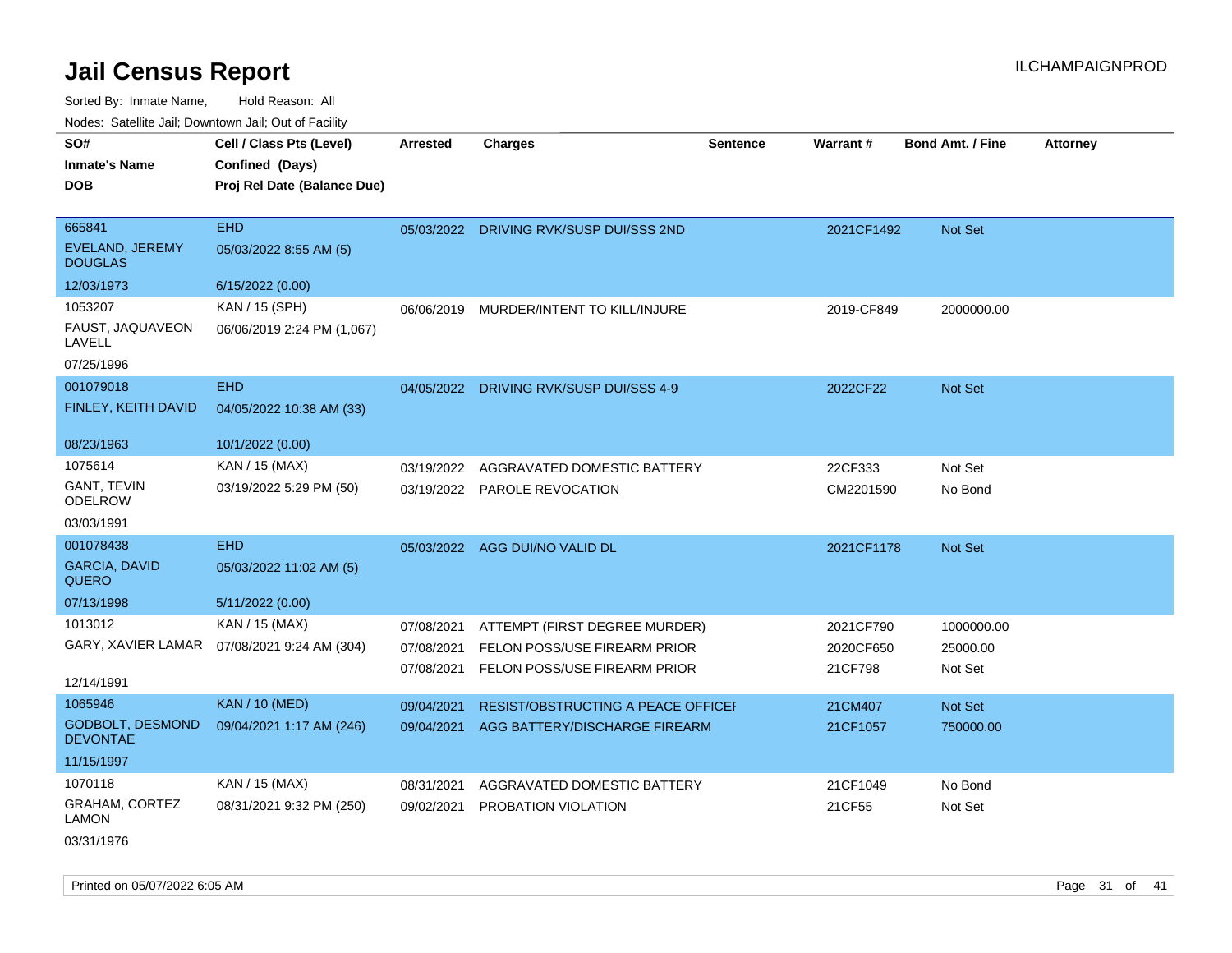| SO#                                           | Cell / Class Pts (Level)                     | <b>Arrested</b>      | <b>Charges</b>                        | <b>Sentence</b> | <b>Warrant#</b> | <b>Bond Amt. / Fine</b> | <b>Attorney</b> |
|-----------------------------------------------|----------------------------------------------|----------------------|---------------------------------------|-----------------|-----------------|-------------------------|-----------------|
| <b>Inmate's Name</b>                          | Confined (Days)                              |                      |                                       |                 |                 |                         |                 |
| <b>DOB</b>                                    | Proj Rel Date (Balance Due)                  |                      |                                       |                 |                 |                         |                 |
|                                               |                                              |                      |                                       |                 |                 |                         |                 |
| 1076506                                       | <b>KAN / 15 (MAX)</b>                        | 09/17/2021           | AGG UUW/PERSON/CM THREAT VIOL         |                 | 21CF1131        | <b>Not Set</b>          |                 |
|                                               | GRAY, JAMARH EMERE 09/17/2021 10:41 AM (233) | 09/20/2021           | <b>DOMESTIC BATTERY</b>               |                 | 21CM430         | Not Set                 |                 |
|                                               |                                              |                      |                                       |                 |                 |                         |                 |
| 06/21/2003                                    |                                              |                      |                                       |                 |                 |                         |                 |
| 1055117                                       | <b>EHD</b>                                   |                      | 02/15/2022 AGG BATTERY/PUBLIC PLACE   |                 | 2021CM47        | Not Set                 |                 |
| <b>GREAM, JOHN</b><br><b>ROBERT LEE</b>       | 02/15/2022 10:44 AM (82)                     |                      |                                       |                 |                 |                         |                 |
| 08/23/1996                                    |                                              |                      |                                       |                 |                 |                         |                 |
| 001078871                                     | <b>KAN / 5 (MIN)</b>                         | 02/22/2022           | <b>RESIDENTIAL BURGLARY</b>           |                 | 2020JD14        | No Bond                 |                 |
| <b>HARRIS, MARTELL</b>                        | 02/22/2022 3:44 PM (75)                      | 02/22/2022           | <b>INDIRECT CRIMINAL CONTEMPT</b>     |                 | 2020CC9         | 20000.00                |                 |
| <b>TE'SHAWN</b>                               |                                              | 02/22/2022           | <b>ESCAPE/VIOLATE ELEC MONITORING</b> |                 | 22CF316         | 150000.00               |                 |
| 07/02/2003                                    |                                              |                      |                                       |                 |                 |                         |                 |
| 1037683                                       | <b>EHD</b>                                   | 02/23/2022           | AGG DUI/LIC SUSP OR REVOKED           |                 | 2020CF350       | Not Set                 |                 |
| HARRISON, HAROLD<br>RAY                       | 02/23/2022 10:01 AM (74)                     | 02/23/2022 AGG DUI/3 |                                       |                 | 2020CF1351      | Not Set                 |                 |
| 11/30/1963                                    | 5/22/2022 (0.00)                             |                      |                                       |                 |                 |                         |                 |
| 1073611                                       | <b>KAN / 5 (MIN)</b>                         | 02/09/2021           | MFG 15>100 GR ECSTASY/ANALOG          |                 | 21CF121         | 500000.00               |                 |
| <b>HAYES, CAMERON</b><br><b>TAYLOR MALEEK</b> | 02/09/2021 3:10 PM (453)                     | 02/09/2021           | DELIVERY OF OR POSSESSION OF W/INT    |                 | 21CF160         | Not Set                 |                 |
| 08/10/1998                                    |                                              |                      |                                       |                 |                 |                         |                 |
| 1045186                                       | KAN / 15 (MAX)                               | 08/16/2021           | ARMED VIOLENCE/CATEGORY I             |                 | 21CF934         | 1000000.00              |                 |
| HOLBROOK, JOHNNIE                             | 08/16/2021 11:07 AM (265)                    | 08/16/2021           | FELON POSS/USE WEAPON/FIREARM         |                 | 19CF968         | Not Set                 |                 |
| <b>MATHIS</b>                                 |                                              | 08/16/2021           | AGG FLEEING POLICE/21 MPH OVER        |                 | 21CF988         | Not Set                 |                 |
| 07/19/1996                                    |                                              | 08/16/2021           | FELON POSS/USE WEAPON/FIREARM         |                 | 21CF989         | Not Set                 |                 |
|                                               |                                              | 03/30/2022           | <b>MURDER</b>                         |                 |                 | 2000000.00              |                 |
| 972300                                        | <b>KAN / 10 (MED)</b>                        | 12/22/2021           | <b>RESIDENTIAL BURGLARY</b>           |                 | 18CF1691        | 25000.00                |                 |
| HOLT, MICHAEL<br><b>TERRELL</b>               | 12/22/2021 8:36 AM (137)                     | 12/22/2021           | AGG CRIM SEX ABUSE/VICTIM <9          |                 | 19CF1277        | 250000.00               |                 |
| 12/25/1989                                    |                                              |                      |                                       |                 |                 |                         |                 |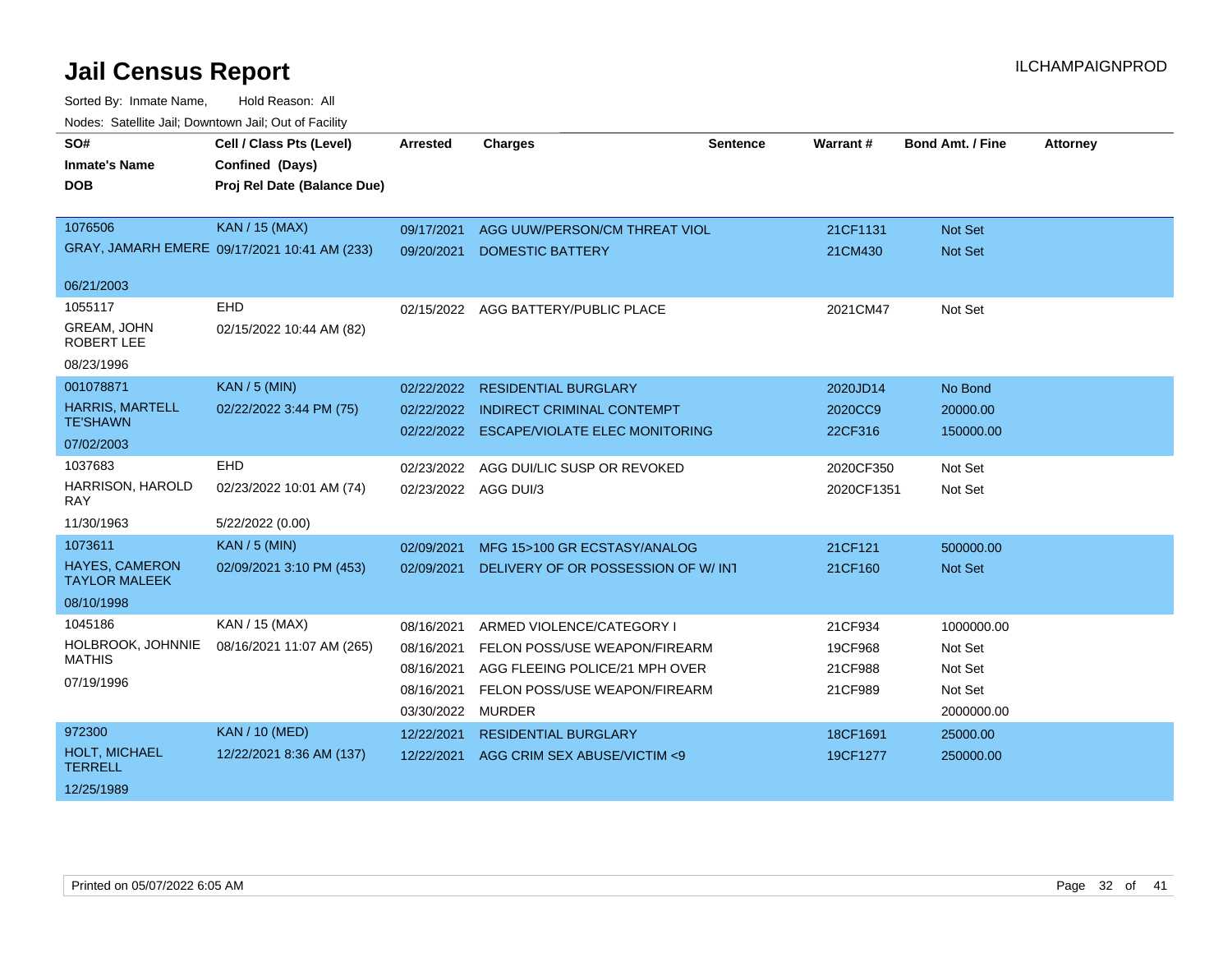| SO#<br><b>Inmate's Name</b><br>DOB                                     | Cell / Class Pts (Level)<br>Confined (Days)<br>Proj Rel Date (Balance Due) | <b>Arrested</b>                        | <b>Charges</b>                                                                                 | <b>Sentence</b> | <b>Warrant#</b>                  | <b>Bond Amt. / Fine</b>          | <b>Attorney</b> |  |
|------------------------------------------------------------------------|----------------------------------------------------------------------------|----------------------------------------|------------------------------------------------------------------------------------------------|-----------------|----------------------------------|----------------------------------|-----------------|--|
| 001078146<br>HUNT, TEIGAN<br><b>JAZAIREO</b><br>05/14/2003             | <b>KAN / 15 (MAX)</b><br>07/09/2021 12:41 PM (303)                         | 07/09/2021<br>07/09/2021               | AGG BATTERY/DISCHARGE FIREARM<br>ARMED ROBBERY/ARMED W/FIREARM                                 |                 | 21CF795<br>21CF806               | 1000000.00<br>Not Set            |                 |  |
| 989743<br>JACKSON, STEVE<br>ALLEN<br>06/04/1991                        | KAN / 15 (ADS)<br>04/13/2021 2:45 AM (390)                                 | 04/13/2021                             | AGGRAVATED DOMESTIC BATTERY                                                                    |                 | 21CF399                          | Not Set                          |                 |  |
| 001078788<br><b>JOHNSON, BRENTON</b><br>ZAE<br>08/07/1987              | <b>KAN / 5 (ADS)</b><br>01/21/2022 8:33 PM (107)                           |                                        | 01/21/2022 AGGRAVATED BATTERY                                                                  |                 | 22CF93                           | Not Set                          |                 |  |
| 57271<br><b>KEYS, CAPREE</b><br><b>REMONE</b>                          | <b>EHD</b><br>03/08/2022 9:17 AM (61)                                      | 03/08/2022                             | DRIVING RVK/SUSP DUI/SSS 4-9<br>03/08/2022 DRIVING RVK/SUSP DUI/SSS 4-9                        |                 | 2021CF34<br>2020CF1116           | Not Set<br>Not Set               |                 |  |
| 11/23/1982<br>1064445<br>LARUE, TERENCE<br><b>TRAMEL</b><br>12/23/1998 | 9/3/2022 (0.00)<br><b>KAN</b> / 15 (MAX)<br>04/23/2021 11:18 AM (380)      | 04/23/2021<br>04/23/2021<br>04/23/2021 | FELON POSS/USE FIREARM/PAROLE<br>AGG DISCHARGE FIREARM/OCC VEH<br>POSSESS 15<100 GRAMS COCAINE |                 | 21CF899<br>2021CF295<br>19CF1052 | Not Set<br>500000.00<br>10000.00 |                 |  |
| 001078237<br>LAWS, TERON<br><b>RAMONTE</b><br>04/03/2001               | KAN / 15 (ADS)<br>08/03/2021 6:29 PM (278)                                 | 08/03/2021                             | AGG DISCHARGE FIREARM/OCC VEH                                                                  |                 | 21CF928                          | No Bond                          |                 |  |
| 001078470<br>LEE, AMAHRION<br><b>JA'MERE</b><br>11/05/2002             | <b>KAN / 15 (MAX)</b><br>10/10/2021 1:23 PM (210)                          | 10/10/2021                             | MURDER/INTENT TO KILL/INJURE                                                                   |                 | 21CF1221                         | Not Set                          |                 |  |
| 1052425<br>LEO, MICHAEL JAMES                                          | <b>EHD</b><br>04/26/2022 9:13 AM (12)                                      | 04/26/2022                             | DRIVING ON SUSPENDED LICENSE                                                                   |                 | 2021TR9328                       | Not Set                          |                 |  |
| 04/09/1994<br>Printed on 05/07/2022 6:05 AM                            | 5/25/2022 (0.00)                                                           |                                        |                                                                                                |                 |                                  |                                  | Page 33 of 41   |  |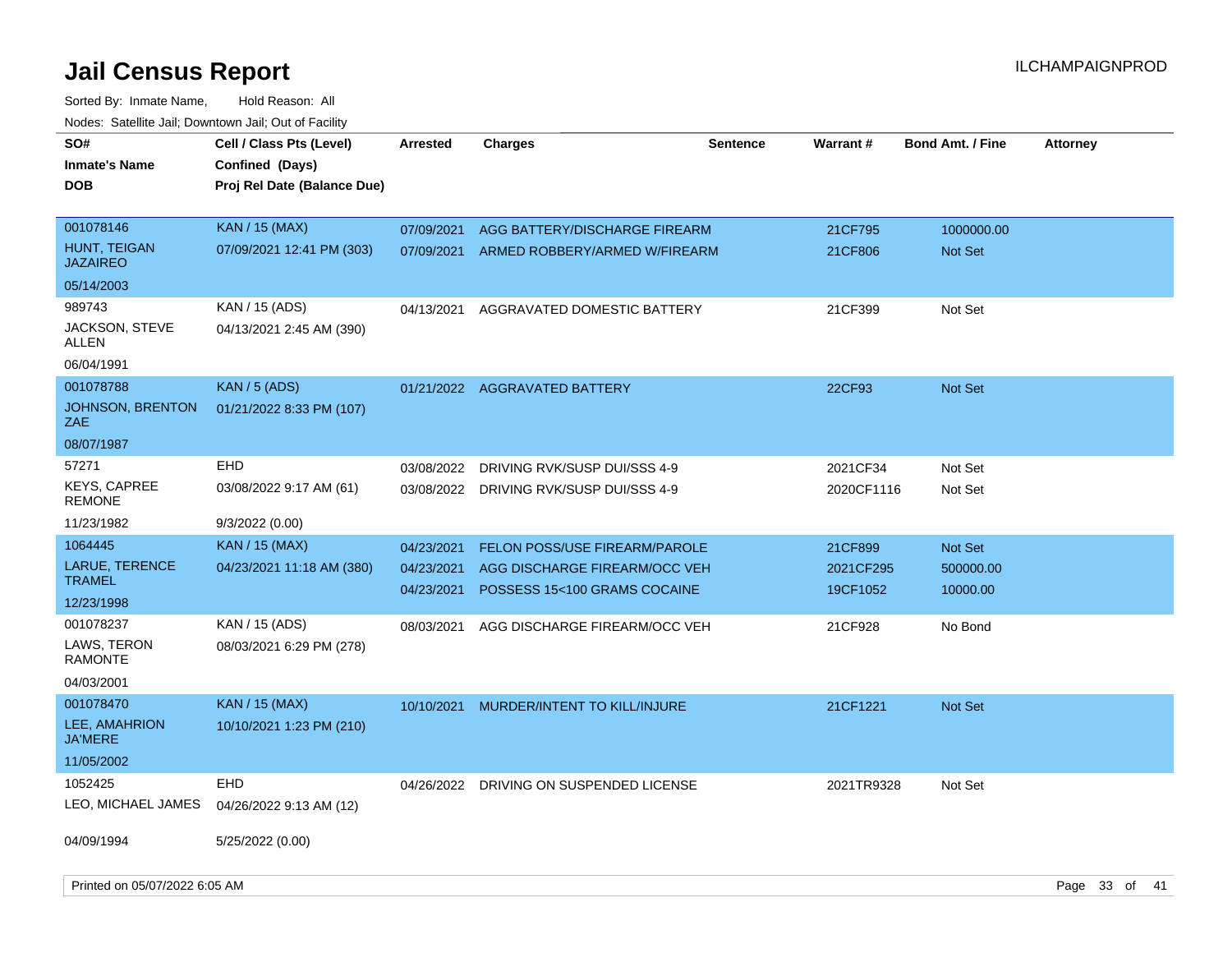| rougs. Calcing Jan, Downtown Jan, Out of Facility |                                           |                      |                                         |                 |           |                         |                 |
|---------------------------------------------------|-------------------------------------------|----------------------|-----------------------------------------|-----------------|-----------|-------------------------|-----------------|
| SO#                                               | Cell / Class Pts (Level)                  | <b>Arrested</b>      | <b>Charges</b>                          | <b>Sentence</b> | Warrant#  | <b>Bond Amt. / Fine</b> | <b>Attorney</b> |
| <b>Inmate's Name</b>                              | Confined (Days)                           |                      |                                         |                 |           |                         |                 |
| <b>DOB</b>                                        | Proj Rel Date (Balance Due)               |                      |                                         |                 |           |                         |                 |
|                                                   |                                           |                      |                                         |                 |           |                         |                 |
| 1005717                                           | <b>KAN / 5 (MIN)</b>                      | 03/31/2022 AGG DUI/3 |                                         |                 | 22CF372   | 100000.00               |                 |
| LEWIS, ORLANDO<br><b>DESHONE</b>                  | 03/31/2022 1:56 PM (38)                   | 03/31/2022 AGG DUI/3 |                                         |                 | 22CF373   | 100000.00               |                 |
| 01/31/1987                                        |                                           |                      |                                         |                 |           |                         |                 |
| 56792                                             | <b>KAN / 10 (MED)</b>                     | 02/02/2021           | ARMED HABITUAL CRIMINAL                 |                 | 2021CF141 | 500000.00               |                 |
| LILLARD, LAWRENCE<br><b>TYRONE</b>                | 02/02/2021 2:11 PM (460)                  | 02/22/2021           | DRIVING ON REVOKED LICENSE              |                 | 21TR426   | 5000.00                 |                 |
| 10/20/1982                                        |                                           |                      |                                         |                 |           |                         |                 |
| 001077850                                         | <b>EHD</b>                                |                      | 05/04/2022 DRIVING RVK/SUSP DUI/SSS 4-9 |                 | 2021CF303 | Not Set                 |                 |
| <b>MALDONADO-</b><br><b>GUITIERREZ, FELIX</b>     | 05/04/2022 10:11 AM (4)                   |                      |                                         |                 |           |                         |                 |
| 06/19/1977                                        | 10/30/2022 (0.00)                         |                      |                                         |                 |           |                         |                 |
| 001078896                                         | KAN / 15 (MAX)                            |                      | 03/01/2022 ARMED HABITUAL CRIMINAL      |                 | 22CF239   | Not Set                 |                 |
| MANN, DAVID<br>WILBERT, Junior                    | 03/01/2022 4:35 AM (68)                   |                      |                                         |                 |           |                         |                 |
| 04/02/1976                                        |                                           |                      |                                         |                 |           |                         |                 |
| 1004137                                           | <b>KAN / 15 (MAX)</b>                     |                      | 02/14/2022 AGG CRIM SEX ABUSE/VIC 13-17 |                 | 22CF165   | 250000.00               |                 |
|                                                   | MCDONALD, DAVON D 02/14/2022 4:21 PM (83) |                      |                                         |                 |           |                         |                 |
|                                                   |                                           |                      |                                         |                 |           |                         |                 |
| 11/08/1992                                        |                                           |                      |                                         |                 |           |                         |                 |
| 001078575                                         | KAN / 10 (MED)                            | 11/09/2021           | <b>GUNRUNNING</b>                       |                 | 21CF1330  | 750000.00               |                 |
| MCLAURIN, KEYON A                                 | 11/09/2021 12:41 PM (180)                 |                      |                                         |                 |           |                         |                 |
| 11/19/2002                                        |                                           |                      |                                         |                 |           |                         |                 |
| 1011046                                           | <b>KAN / 15 (ADS)</b>                     | 04/10/2021           | ATTEMPT (FIRST DEGREE MURDER)           |                 | 21CF392   | <b>Not Set</b>          |                 |
| <b>MILES, DARRION</b><br><b>ANTONIO KEVONTA</b>   | 04/11/2021 12:46 AM (392)                 | 03/24/2022 MURDER    |                                         |                 | 22CF346   | Not Set                 |                 |
| 03/18/1990                                        |                                           |                      |                                         |                 |           |                         |                 |
| 1075635                                           | KAN / 10 (ADS)                            | 05/11/2021           | AGG DISCHARGE FIREARM/OCC VEH           |                 | 21CF538   | Not Set                 |                 |
| MILES, DEVLON VON,                                | 05/11/2021 10:39 PM (362)                 | 05/11/2021           | MFG/DEL CANNABIS/30-500 GRAMS           |                 | 20CF1402  | 100000.00               |                 |
| Junior                                            |                                           | 02/23/2022 MURDER    |                                         |                 | 22CF219   | Not Set                 |                 |
| 11/04/2000                                        |                                           |                      |                                         |                 |           |                         |                 |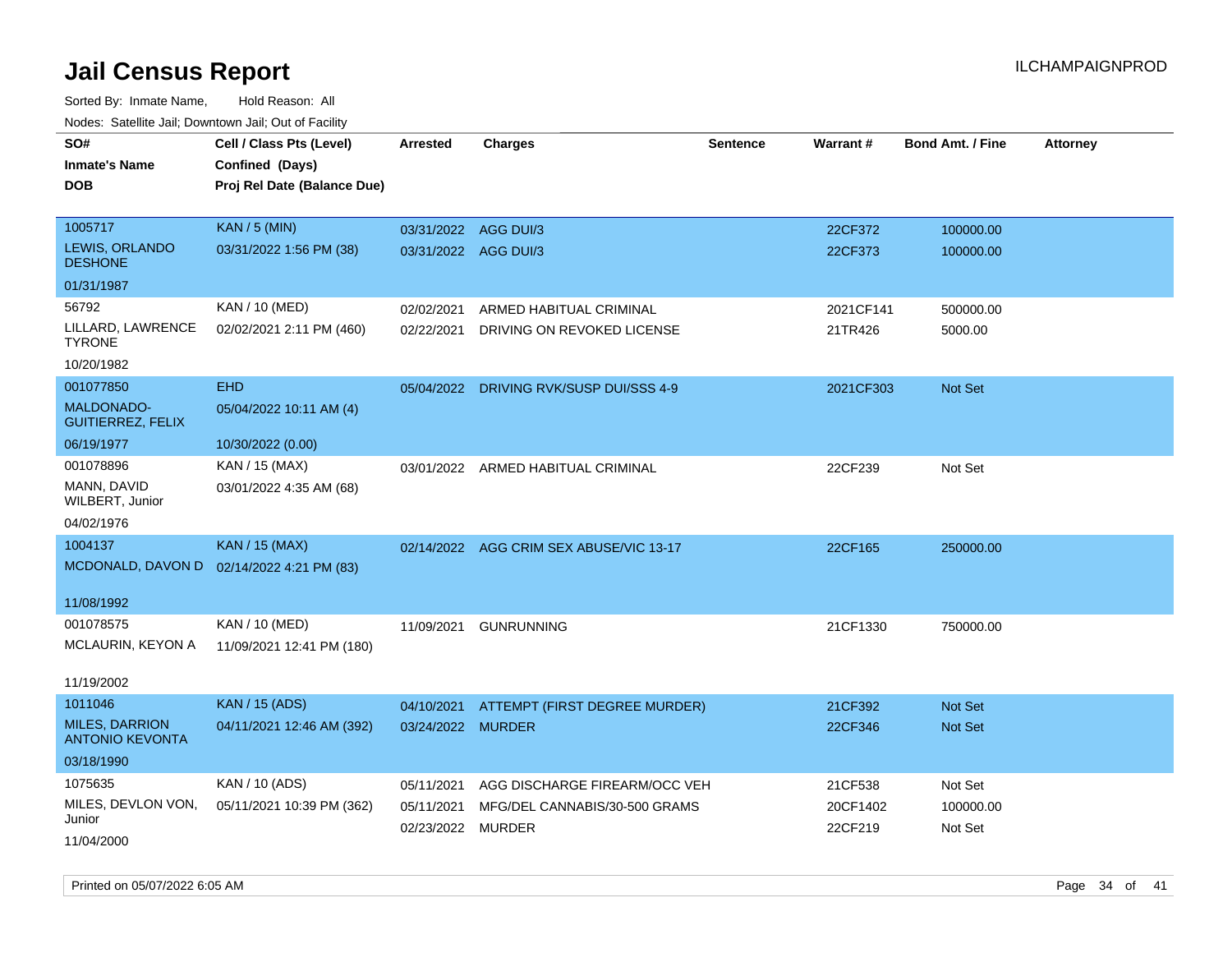Sorted By: Inmate Name, Hold Reason: All Nodes: Satellite Jail; Downtown Jail; Out of Facility

| rouce. Calcinic Jan, Downtown Jan, Out of Facility |                                               |                 |                                           |                 |             |                         |                 |
|----------------------------------------------------|-----------------------------------------------|-----------------|-------------------------------------------|-----------------|-------------|-------------------------|-----------------|
| SO#                                                | Cell / Class Pts (Level)                      | <b>Arrested</b> | <b>Charges</b>                            | <b>Sentence</b> | Warrant#    | <b>Bond Amt. / Fine</b> | <b>Attorney</b> |
| <b>Inmate's Name</b>                               | Confined (Days)                               |                 |                                           |                 |             |                         |                 |
| <b>DOB</b>                                         | Proj Rel Date (Balance Due)                   |                 |                                           |                 |             |                         |                 |
|                                                    |                                               |                 |                                           |                 |             |                         |                 |
| 001077278                                          | KAN / 15 (MAX)                                | 10/06/2020      | MURDER/INTENT TO KILL/INJURE              |                 | 2020CF146   | 2000000.00              |                 |
| MILLER, D'ANDRE                                    | 10/06/2020 12:49 PM (579)                     | 10/06/2020      | AGG FLEEING POLICE/21 MPH OVER            |                 | 2019CF1171  | 50000.00                |                 |
| 09/08/1986                                         |                                               |                 |                                           |                 |             |                         |                 |
| 001078712                                          | KAN / 10 (MED)                                | 12/23/2021      | AGG DISCH FIREARM/1ST AID PERS            |                 | 21CF1581    | Not Set                 |                 |
| MONTGOMERY,<br><b>RASHARD MYKI</b>                 | 12/23/2021 4:27 PM (136)                      |                 |                                           |                 |             |                         |                 |
| 11/05/2001                                         |                                               |                 |                                           |                 |             |                         |                 |
| 1026477                                            | <b>KAN / 15 (ADS)</b>                         | 09/21/2021      | AGG DISCHARGE FIREARM/OCC VEH             |                 | 21CF1138    | Not Set                 |                 |
| NEWBILL, DEVONTRE<br><b>LAMONT</b>                 | 09/21/2021 2:27 AM (229)                      | 09/22/2021      | <b>PROBATION VIOLATION</b>                |                 | 20CF577     | Not Set                 |                 |
| 11/22/1993                                         |                                               |                 |                                           |                 |             |                         |                 |
| 1072907                                            | <b>KAN</b>                                    | 07/14/2021      | CRIMINAL DAMAGE <\$500/SCHOOL             |                 | 2021CF840   | 5000.00                 |                 |
| NIKOLAEV, YEVGENIY                                 | 07/14/2021 10:10 PM (298)                     | 07/14/2021      | ATTEMPT (FIRST DEGREE MURDER)             | 10y (DOC)       | 2021-CF-832 | 2000000.00              |                 |
|                                                    |                                               |                 |                                           |                 |             |                         |                 |
| 10/06/1983                                         |                                               |                 |                                           |                 |             |                         |                 |
| 001078063                                          | <b>KAN / 15 (MAX)</b>                         | 06/15/2021      | AGG CRIM SEX ASSAULT/WEAPON               |                 | 2021CF678   | 1000000.00              |                 |
|                                                    | PERRY, ROBERT Junior 06/15/2021 4:37 PM (327) | 06/15/2021      | <b>ROBBERY</b>                            |                 | 2021CF159   | 25000.00                |                 |
| 12/21/1990                                         |                                               |                 |                                           |                 |             |                         |                 |
| 1059512                                            | KAN / 10 (MED)                                | 04/12/2022      | <b>DOMESTIC BATTERY</b>                   | 2y (DOC)        | 2019-CF-589 | Not Set                 |                 |
| PHILLIPS, LAMAR<br><b>DESHAWN</b>                  | 04/12/2022 5:15 PM (26)                       |                 | 04/12/2022 RESIST/OBSTRUCT WITH INJURY    |                 | 22CF451     | Not Set                 |                 |
| 04/02/1996                                         |                                               |                 |                                           |                 |             |                         |                 |
| 1015033                                            | <b>KAN / 10 (MED)</b>                         | 03/05/2022      | POSSESSION OF STOLEN FIREARM              |                 | 21CF1172    | 500000.00               |                 |
| PICKENS, DANTE<br><b>DEVON</b>                     | 03/05/2022 4:01 AM (64)                       |                 | 03/05/2022 POSS AMT CON SUB EXCEPT(A)/(D) |                 | 20CF109     | 20000.00                |                 |
| 01/05/1993                                         |                                               |                 |                                           |                 |             |                         |                 |
| 001078799                                          | KAN / 10 (MED)                                |                 | 01/27/2022 FIREARM/FOID INVALID/NOT ELIG  |                 | 22CF116     | Not Set                 |                 |
| PURNELL, MARKISE<br><b>MONROE</b>                  | 01/27/2022 9:50 AM (101)                      |                 |                                           |                 |             |                         |                 |

07/13/2002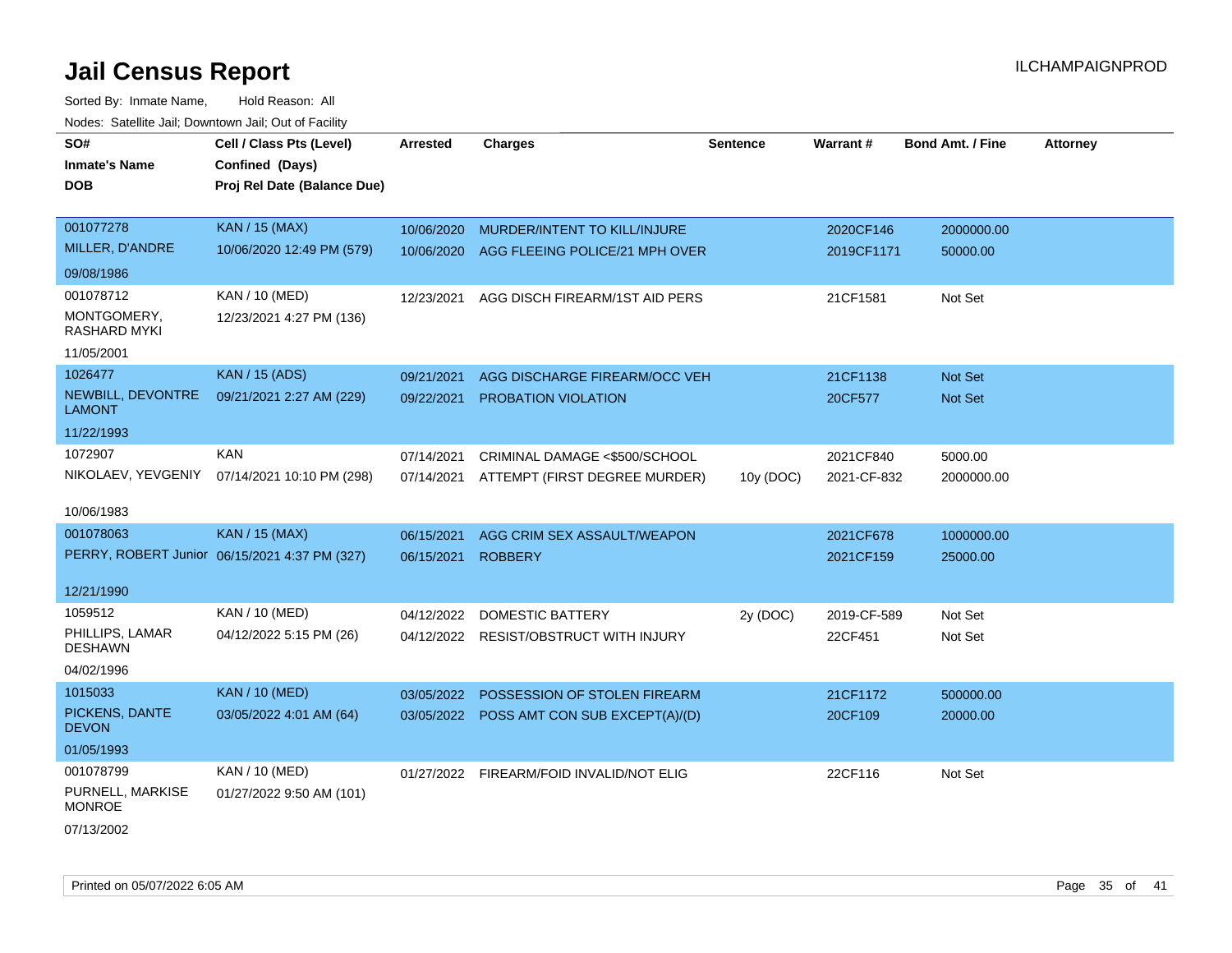| SO#<br><b>Inmate's Name</b><br><b>DOB</b>                     | Cell / Class Pts (Level)<br>Confined (Days)<br>Proj Rel Date (Balance Due) | <b>Arrested</b>                                                    | <b>Charges</b>                                                                                                                                            | <b>Sentence</b> | Warrant#                                                            | <b>Bond Amt. / Fine</b>                                      | <b>Attorney</b> |
|---------------------------------------------------------------|----------------------------------------------------------------------------|--------------------------------------------------------------------|-----------------------------------------------------------------------------------------------------------------------------------------------------------|-----------------|---------------------------------------------------------------------|--------------------------------------------------------------|-----------------|
| 001078942<br><b>QATTOUM, ADHAM M</b><br>07/22/1994            | <b>KAN / 5 (MIN)</b><br>03/13/2022 11:31 PM (56)                           |                                                                    | 03/13/2022 MFG/DEL CANNABIS/500<2000 GR                                                                                                                   |                 | 22CF307                                                             | Not Set                                                      |                 |
| 982660<br>REYNOLDS, DAVID<br>ALLEN<br>03/27/2002              | KAN / 10 (MED)<br>03/22/2022 4:11 AM (47)                                  | 03/22/2022 BURGLARY                                                |                                                                                                                                                           |                 | 22CF339                                                             | No Bond                                                      |                 |
| 001077614<br><b>DEVON</b><br>09/22/2002                       | <b>KAN / 15 (MAX)</b><br>ROBINSON, DONTRELL 01/17/2021 3:08 PM (476)       | 01/17/2021                                                         | ATTEMPT (FIRST DEGREE MURDER)                                                                                                                             |                 | 21CF66                                                              | Not Set                                                      |                 |
| 1061216<br>RUNGE, ANDRE<br><b>MARSEAN</b><br>12/05/1997       | <b>KAN / 10 (MED)</b><br>06/22/2021 4:42 PM (320)                          | 06/22/2021                                                         | HOME INVASION/FIREARM                                                                                                                                     |                 | 21CF727                                                             | Not Set                                                      |                 |
| 650295<br>SANDAGE, JERALD<br><b>EUGENE</b><br>06/07/1971      | <b>PIA / 50 (MAX)</b><br>04/22/2020 6:30 AM (746)                          | 04/22/2020<br>04/22/2020<br>04/22/2020<br>04/22/2020<br>04/22/2020 | <b>CRIMINAL SEXUAL ASSAULT</b><br><b>CRIMINAL SEXUAL ASSAULT</b><br><b>CRIMINAL SEXUAL ABUSE</b><br><b>CRIMINAL SEXUAL ASSAULT</b><br>OFFICIAL MISCONDUCT |                 | 2020-CF407<br>2020-CF408<br>2020-CF409<br>2020-CF410<br>2019-CF1811 | 750000.00<br>750000.00<br>750000.00<br>750000.00<br>25000.00 |                 |
| 1075386<br>SANDERS, MARQUIS<br><b>JOVON</b><br>01/19/2002     | KAN / 15 (MAX)<br>04/13/2022 7:18 PM (25)                                  | 04/13/2022                                                         | AGG UNLAWFUL USE OF WEAPON/VEH                                                                                                                            |                 | 2022CF463                                                           | No Bond                                                      |                 |
| 59178<br><b>SANDERS, MICHAEL</b><br><b>JEAN</b><br>12/22/1967 | KAN / 15 (MAX)<br>12/13/2021 4:17 PM (146)                                 | 12/13/2021                                                         | AGG DISCHARGE FIREARM/OCC VEH                                                                                                                             |                 | 21CF1274                                                            | 1500000.00                                                   |                 |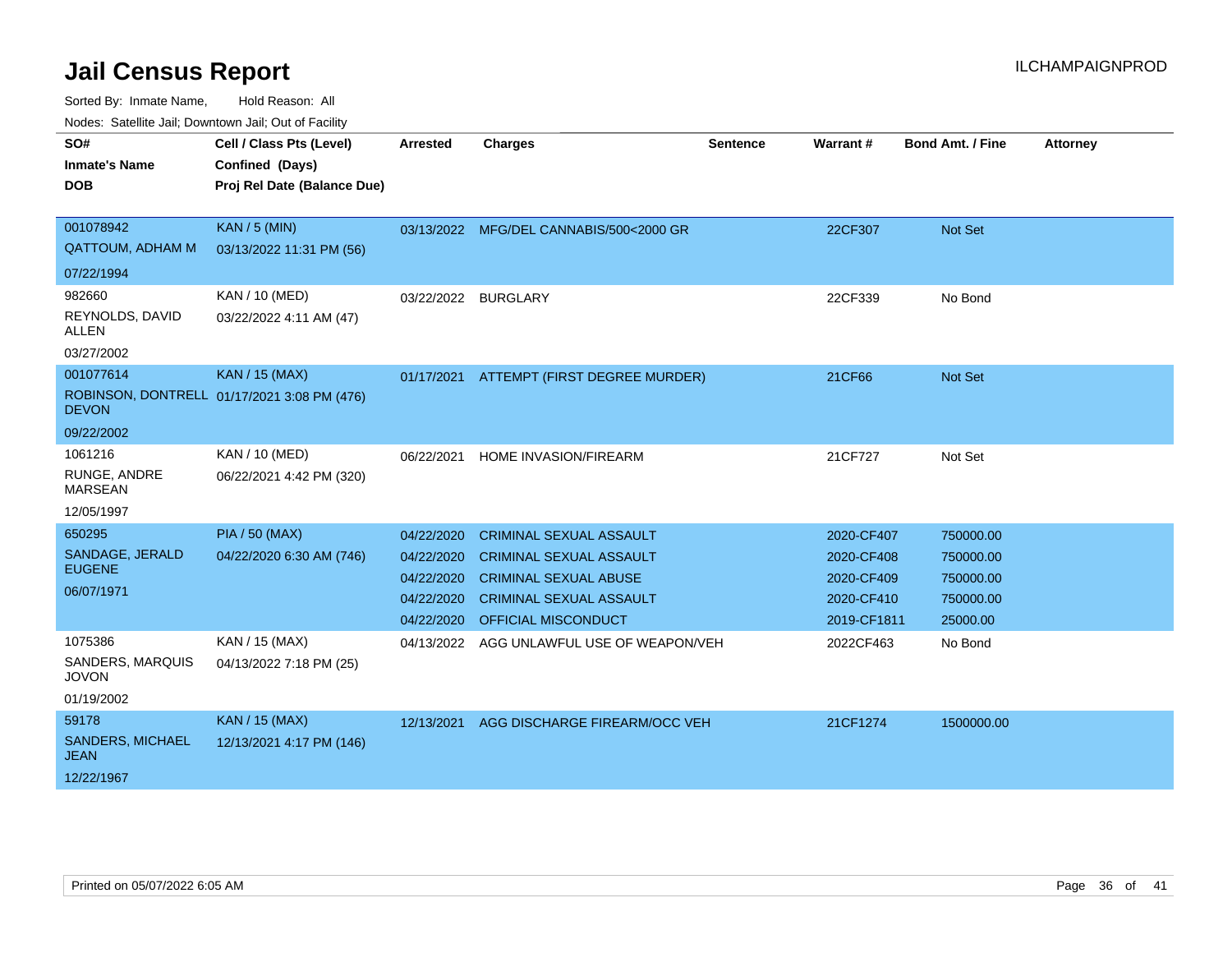| roaco. Catolino cali, Domntonn cali, Out of Facility |                                             |                 |                                         |                 |            |                         |                 |
|------------------------------------------------------|---------------------------------------------|-----------------|-----------------------------------------|-----------------|------------|-------------------------|-----------------|
| SO#                                                  | Cell / Class Pts (Level)                    | <b>Arrested</b> | Charges                                 | <b>Sentence</b> | Warrant#   | <b>Bond Amt. / Fine</b> | <b>Attorney</b> |
| <b>Inmate's Name</b>                                 | Confined (Days)                             |                 |                                         |                 |            |                         |                 |
| <b>DOB</b>                                           | Proj Rel Date (Balance Due)                 |                 |                                         |                 |            |                         |                 |
|                                                      |                                             |                 |                                         |                 |            |                         |                 |
| 001078898                                            | <b>KAN / 15 (MAX)</b>                       |                 | 03/02/2022 AGG DISCHARGE FIREARM        |                 | 22CF254    | Not Set                 |                 |
| SAROLAS, JONATHAN<br>E.                              | 03/02/2022 9:20 AM (67)                     |                 |                                         |                 |            |                         |                 |
| 07/16/1988                                           |                                             |                 |                                         |                 |            |                         |                 |
| 1000820                                              | KAN / 15 (MAX)                              | 01/24/2022      | FELON POSS/USE WEAPON/FIREARM           |                 | 22CF105    | Not Set                 |                 |
| <b>MICHAEL</b>                                       | SCHNEIDER, SONGAN  01/24/2022 8:20 AM (104) |                 | 01/24/2022 AGGRAVATED DOMESTIC BATTERY  |                 | 21CF1433   | 25000.00                |                 |
| 08/18/1992                                           |                                             |                 |                                         |                 |            |                         |                 |
| 001078704                                            | <b>KAN / 15 (MAX)</b>                       |                 | 12/21/2021 MURDER/INTENT TO KILL/INJURE |                 | 21CF1575   | Not Set                 |                 |
| SHORTER, JAQUAN<br><b>MAURICE</b>                    | 12/23/2021 1:23 AM (136)                    |                 |                                         |                 |            |                         |                 |
| 10/08/1998                                           |                                             |                 |                                         |                 |            |                         |                 |
| 47195                                                | $KAN / 5$ (MIN)                             | 12/27/2021      | RESIDENTIAL BURGLARY                    |                 | 2020CF1222 | 10000.00                |                 |
| SIMMONS, JAMES<br><b>ROBERT</b>                      | 12/27/2021 8:42 AM (132)                    | 12/28/2021      | <b>RESIDENTIAL BURGLARY</b>             |                 | 2021CF1596 | Not Set                 |                 |
| 03/13/1975                                           |                                             |                 |                                         |                 |            |                         |                 |
| 1062194                                              | <b>KAN / 15 (MAX)</b>                       | 02/27/2020      | MURDER/OTHER FORCIBLE FELONY            |                 | 20CF-247   | 1000000.00              |                 |
| SIMMONS, MICHAEL<br><b>JAMAL</b>                     | 02/27/2020 1:11 PM (801)                    | 09/23/2020      | AGG BATTERY/DISCHARGE FIREARM           |                 | 20CF1061   | Not Set                 |                 |
| 11/03/1997                                           |                                             |                 |                                         |                 |            |                         |                 |
| 1038158                                              | KAN / 10 (MED)                              |                 | 02/04/2022 CRIMINAL SEX ASSAULT/CONSENT |                 | 22CF146    | Not Set                 |                 |
| SMITH, RASHAD<br><b>JARECE</b>                       | 02/04/2022 11:42 PM (93)                    |                 |                                         |                 |            |                         |                 |
| 09/16/1995                                           |                                             |                 |                                         |                 |            |                         |                 |
| 49079                                                | <b>EHD</b>                                  |                 | 05/04/2022 AGG DUI/NO VALID DL          |                 | 2021CF1098 | <b>Not Set</b>          |                 |
| SOUTHWARD, JAMES<br><b>WILLIAM, Third</b>            | 05/04/2022 9:15 AM (4)                      |                 |                                         |                 |            |                         |                 |
| 06/17/1978                                           | 5/13/2022 (0.00)                            |                 |                                         |                 |            |                         |                 |
| 001077868                                            | KAN / 15 (MAX)                              | 04/21/2021      | ARMED ROBBERY/ARMED W/FIREARM           |                 | 21CF445    | Not Set                 |                 |
| SPEARMENT.<br><b>KENTRELL</b>                        | 04/21/2021 9:48 PM (382)                    | 08/19/2021      | FLEEING/ATTEMPT ELUDE OFFICER           |                 | 2021TR1053 | 1000.00                 |                 |
| 01/21/2002                                           |                                             |                 |                                         |                 |            |                         |                 |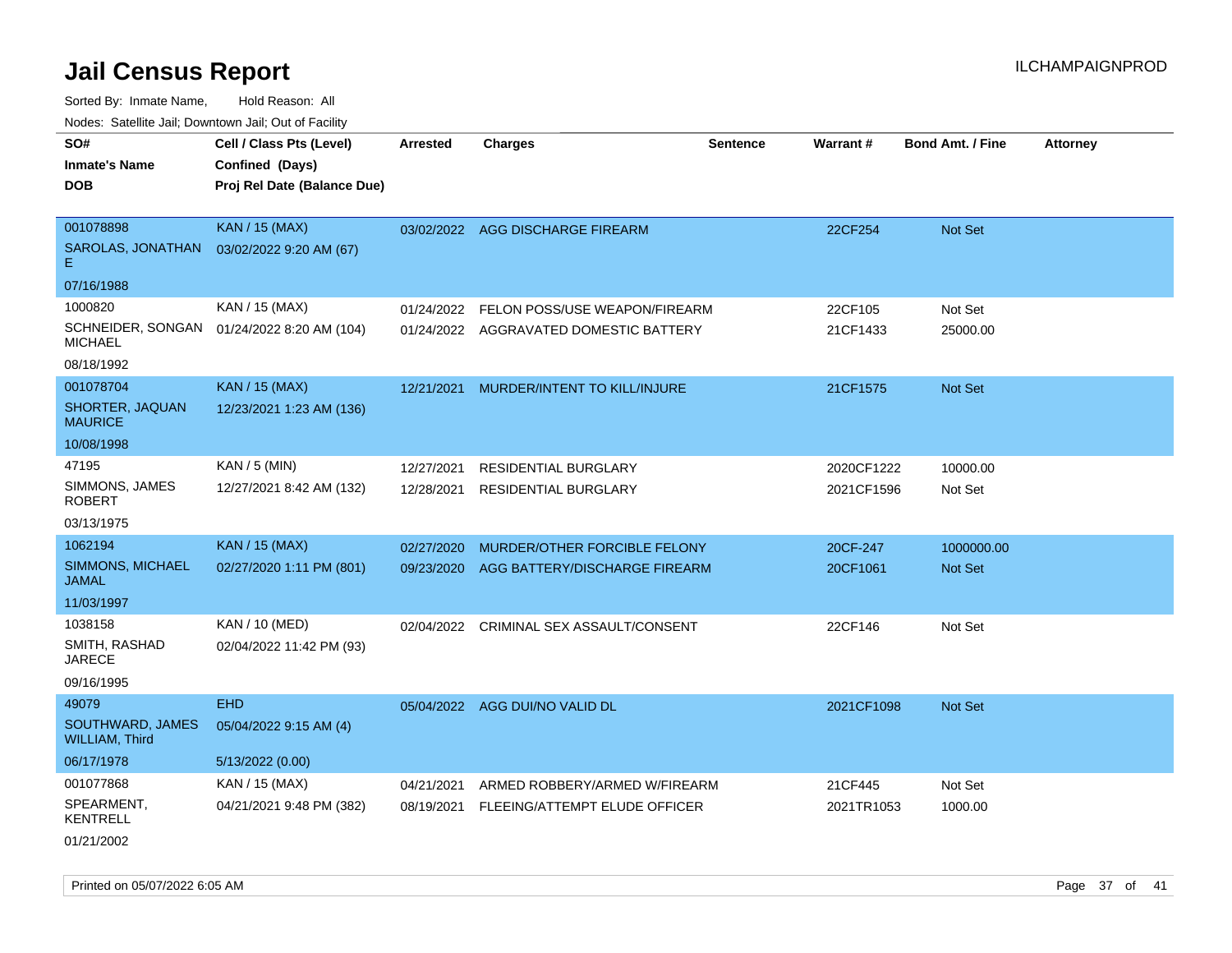| roaco. Catolino dall, Downtown dall, Out of Fability |                                               |                 |                                         |                 |            |                         |                 |
|------------------------------------------------------|-----------------------------------------------|-----------------|-----------------------------------------|-----------------|------------|-------------------------|-----------------|
| SO#                                                  | Cell / Class Pts (Level)                      | <b>Arrested</b> | <b>Charges</b>                          | <b>Sentence</b> | Warrant#   | <b>Bond Amt. / Fine</b> | <b>Attorney</b> |
| <b>Inmate's Name</b>                                 | Confined (Days)                               |                 |                                         |                 |            |                         |                 |
| <b>DOB</b>                                           | Proj Rel Date (Balance Due)                   |                 |                                         |                 |            |                         |                 |
|                                                      |                                               |                 |                                         |                 |            |                         |                 |
| 001078182                                            | $EHD / 5$ (MIN)                               | 12/20/2021      | DRIVING ON REVOKED LICENSE              |                 | 2021CF800  | No Bond                 |                 |
| <b>STRONG, KEVIN</b><br><b>GARDNER</b>               | 12/20/2021 4:34 PM (139)                      |                 |                                         |                 |            |                         |                 |
| 02/12/1963                                           | 6/18/2022 (0.00)                              |                 |                                         |                 |            |                         |                 |
| 65920                                                | KAN / 15 (MAX)                                | 12/21/2021      | ARMED ROBBERY/ARMED W/FIREARM           |                 | 21CF1543   | 100000.00               |                 |
| TAPSCOTT,<br><b>CORNELIUS</b>                        | 12/21/2021 10:57 PM (138)                     |                 |                                         |                 |            |                         |                 |
| 07/14/1985                                           |                                               |                 |                                         |                 |            |                         |                 |
| 1046632                                              | <b>KAN / 15 (MAX)</b>                         | 09/14/2021      | ARMED VIOLENCE/CATEGORY II              |                 | 21CF912    | 750000.00               |                 |
|                                                      | TATE, JAVON MARQUIS 09/14/2021 12:10 PM (236) |                 |                                         |                 |            |                         |                 |
|                                                      |                                               |                 |                                         |                 |            |                         |                 |
| 08/10/1996                                           |                                               |                 |                                         |                 |            |                         |                 |
| 64779                                                | <b>EHD</b>                                    |                 | 04/27/2022 DRIVING RVK/SUSP DUI/SSS 4-9 |                 | 2021CF864  | Not Set                 |                 |
| <b>TERRY, MICHAEL</b><br><b>DWAYNE</b>               | 04/27/2022 9:57 AM (11)                       |                 |                                         |                 |            |                         |                 |
| 03/02/1963                                           | 10/23/2022 (0.00)                             |                 |                                         |                 |            |                         |                 |
| 001079064                                            | <b>KAN / 10 (MED)</b>                         |                 | 04/15/2022 AGG UUW/VEHICLE/NO FOID      |                 | 2022CFAWOW | <b>Not Set</b>          |                 |
| <b>TOLBERT, ERIC</b><br><b>LAMONT</b>                | 04/15/2022 6:29 PM (23)                       |                 |                                         |                 |            |                         |                 |
| 05/27/1997                                           |                                               |                 |                                         |                 |            |                         |                 |
| 1033031                                              | KAN / 15 (MAX)                                | 08/19/2020      | *AGG BATTERY W/FIREARM/PERSON           |                 | 2020-CF923 | 500000.00               |                 |
| TOMS, ANDREW<br><b>CHUCKY</b>                        | 08/19/2020 5:59 PM (627)                      |                 |                                         |                 |            |                         |                 |
| 09/28/1978                                           |                                               |                 |                                         |                 |            |                         |                 |
| 1004142                                              | <b>KAN / 15 (MAX)</b>                         | 10/27/2021      | POSSESSION OF METH/15<100GRAMS          |                 | 2021CF1298 | 1500000.00              |                 |
| TOY, KAYON LARENZ                                    | 10/22/2021 1:01 PM (198)                      |                 |                                         |                 |            |                         |                 |
|                                                      |                                               |                 |                                         |                 |            |                         |                 |
| 09/12/1991                                           |                                               |                 |                                         |                 |            |                         |                 |
| 001078250                                            | KAN / 10 (ADS)                                |                 | 08/07/2021 FELON POSS WEAPON/BODY ARMOR |                 | 21CF950    | Not Set                 |                 |
| TRAVIS, JORDAN<br>TESHAUN                            | 08/07/2021 10:27 AM (274)                     |                 |                                         |                 |            |                         |                 |
| 03/03/1996                                           |                                               |                 |                                         |                 |            |                         |                 |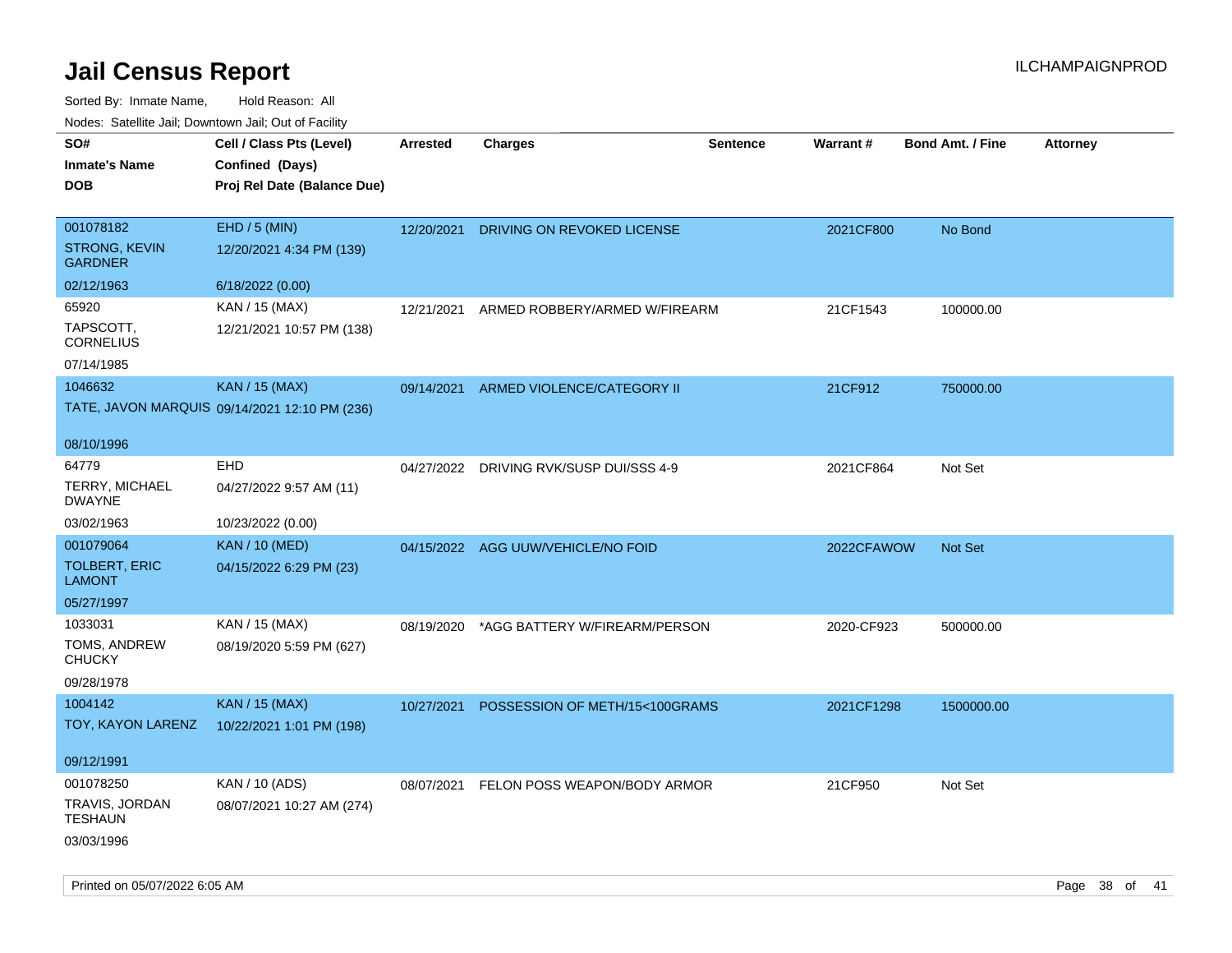| SO#                                       | Cell / Class Pts (Level)    | <b>Arrested</b> | <b>Charges</b>                           | <b>Sentence</b> | Warrant#   | <b>Bond Amt. / Fine</b> | <b>Attorney</b> |
|-------------------------------------------|-----------------------------|-----------------|------------------------------------------|-----------------|------------|-------------------------|-----------------|
| <b>Inmate's Name</b>                      | Confined (Days)             |                 |                                          |                 |            |                         |                 |
| <b>DOB</b>                                | Proj Rel Date (Balance Due) |                 |                                          |                 |            |                         |                 |
|                                           |                             |                 |                                          |                 |            |                         |                 |
| 512160                                    | <b>KAN / 15 (MAX)</b>       |                 | 03/10/2022 ARMED HABITUAL CRIMINAL       |                 | 22CF296    | <b>Not Set</b>          |                 |
| <b>TURNER, CHARLES</b><br><b>EDWARD</b>   | 03/10/2022 12:00 PM (59)    |                 |                                          |                 |            |                         |                 |
| 09/05/1986                                |                             |                 |                                          |                 |            |                         |                 |
| 1068806                                   | <b>EHD</b>                  | 05/04/2022      | AGG DUI/NO VALID DL                      |                 | 2020CF1474 | Not Set                 |                 |
| VELEZ-MENDEZ,<br>JAIME MANUAL             | 05/04/2022 12:05 PM (4)     |                 |                                          |                 |            |                         |                 |
| 09/03/1983                                | 6/2/2022 (0.00)             |                 |                                          |                 |            |                         |                 |
| 001077992                                 | <b>KAN / 15 (MAX)</b>       | 03/31/2022      | ARMED ROBBERY/NO FIREARM                 |                 | 21CF590    | 100000.00               |                 |
| <b>WADE, DONTE</b><br><b>LAMONT</b>       | 03/31/2022 1:25 PM (38)     |                 |                                          |                 |            |                         |                 |
| 09/05/1986                                |                             |                 |                                          |                 |            |                         |                 |
| 001079004                                 | KAN / 15 (MED)              |                 | 04/02/2022 FELON POSS/USE WEAPON/FIREARM |                 | 22CF391    | No Bond                 |                 |
| <b>WALLS, MICHAEL</b><br><b>DIANSIO</b>   | 04/02/2022 4:16 AM (36)     |                 |                                          |                 |            |                         |                 |
| 06/21/1991                                |                             |                 |                                          |                 |            |                         |                 |
| 961786                                    | <b>KAN / 15 (ADS)</b>       |                 | 01/24/2022 ARMED HABITUAL CRIMINAL       |                 | 22CF104    | <b>Not Set</b>          |                 |
| <b>WARREN, DESIE</b><br><b>ARNEZ</b>      | 01/24/2022 7:23 AM (104)    |                 |                                          |                 |            |                         |                 |
| 04/28/1988                                |                             |                 |                                          |                 |            |                         |                 |
| 1035462                                   | KAN / 15 (MAX)              | 03/25/2022      | ARMED HABITUAL CRIMINAL                  |                 | 22CF186    | 750000.00               |                 |
| <b>WASHINGTON, MARK</b><br><b>ANTHONY</b> | 03/25/2022 8:47 AM (44)     |                 |                                          |                 |            |                         |                 |
| 01/06/1994                                |                             |                 |                                          |                 |            |                         |                 |
| 1062558                                   | <b>KAN / 10 (MED)</b>       | 10/02/2021      | FELON POSS/USE WEAPON/FIREARM            |                 | 21CF1185   | <b>Not Set</b>          |                 |
| <b>WELLS, JIAMANTE</b><br><b>AMORE</b>    | 10/02/2021 8:29 PM (218)    |                 |                                          |                 |            |                         |                 |
| 09/02/1995                                |                             |                 |                                          |                 |            |                         |                 |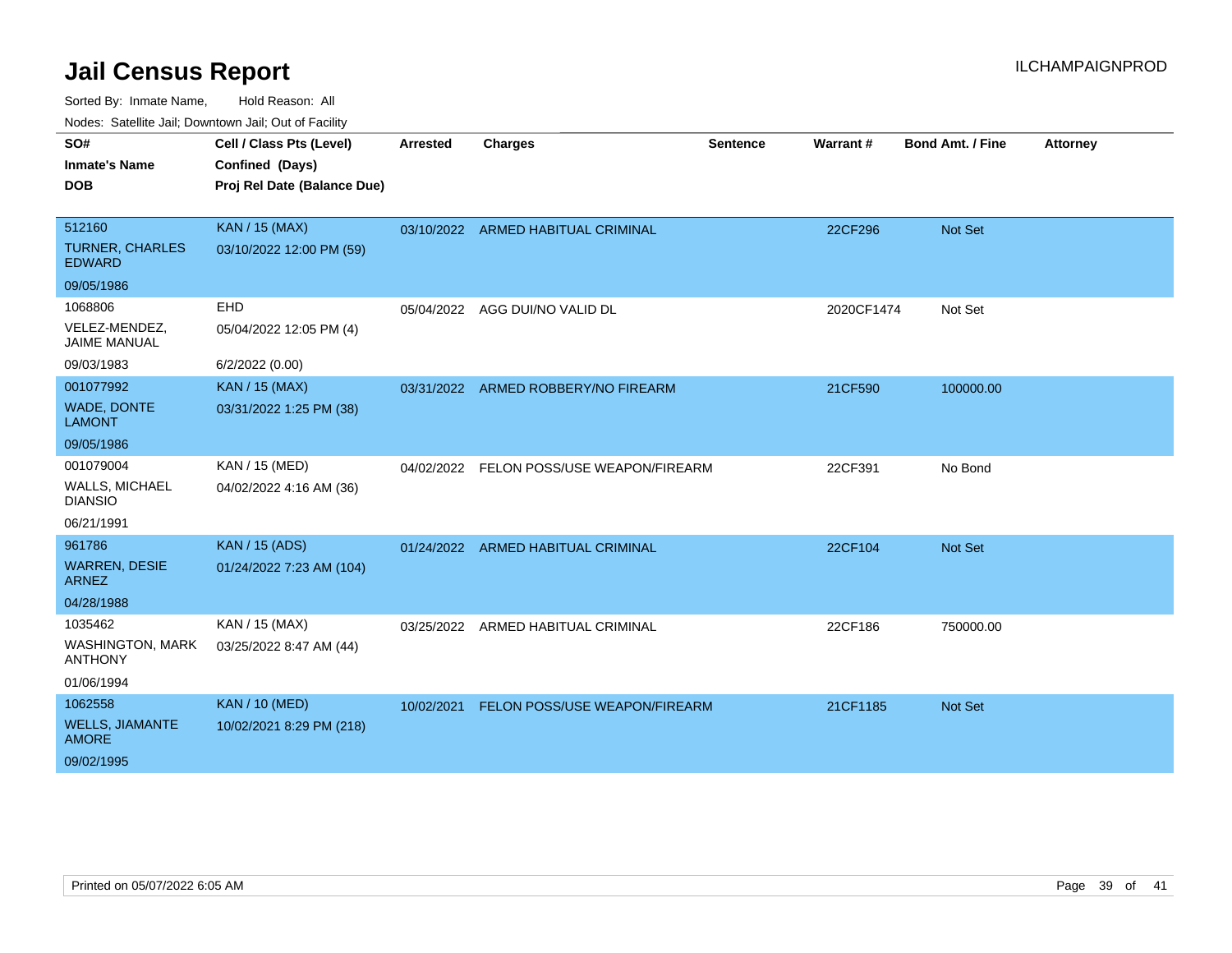| SO#<br><b>Inmate's Name</b><br><b>DOB</b>                          | Cell / Class Pts (Level)<br>Confined (Days)              | <b>Arrested</b>                                                    | <b>Charges</b>                                                                                                                                              | <b>Sentence</b> | Warrant#                                                                      | <b>Bond Amt. / Fine</b>                                             | <b>Attorney</b> |
|--------------------------------------------------------------------|----------------------------------------------------------|--------------------------------------------------------------------|-------------------------------------------------------------------------------------------------------------------------------------------------------------|-----------------|-------------------------------------------------------------------------------|---------------------------------------------------------------------|-----------------|
|                                                                    | Proj Rel Date (Balance Due)                              |                                                                    |                                                                                                                                                             |                 |                                                                               |                                                                     |                 |
| 1002033<br><b>WEST, ANTONIO</b><br><b>DEONTA</b><br>04/15/1992     | <b>KAN / 15 (MAX)</b><br>09/08/2021 11:01 PM (242)       | 09/08/2021<br>09/08/2021<br>09/08/2021<br>09/08/2021<br>09/08/2021 | DRIVING ON SUSPENDED LICENSE<br>ARMED ROBBERY/ARMED W/FIREARM<br>AGG UNLAWFUL USE OF WEAPON/VEH<br>OBSTRCT JUSTICE/LEAVE STATE<br>ARMED VIOLENCE/CATEGORY I |                 | 2019-TR-11944<br>2020-CF-1406<br>2021-CF-AWOW<br>2021-CF-AWOW<br>2021-CF-AWOW | 5000.00<br>500000.00<br>Not Set<br><b>Not Set</b><br><b>Not Set</b> |                 |
| 1022068<br><b>WILKINS, MICHAEL</b><br>CARL<br>07/10/1992           | KAN / 15 (ADS)<br>10/10/2021 5:07 AM (210)               | 10/10/2021                                                         | FELON POSS/USE WEAPON/FIREARM                                                                                                                               |                 | 21CF1212                                                                      | Not Set                                                             |                 |
| 001078709<br><b>WILLIAMS, DAVID LEE</b><br>12/18/1989              | <b>KAN / 15 (MAX)</b><br>12/22/2021 11:00 AM (137)       | 12/22/2021                                                         | ARMED VIOLENCE/CATEGORY I                                                                                                                                   |                 | 21CF1586                                                                      | Not Set                                                             |                 |
| 1049234<br>WILLIAMS, KHAMRON<br><b>MARCELL</b><br>08/15/1995       | KAN / 10 (MED)<br>01/22/2022 9:30 AM (106)               | 01/22/2022                                                         | AGGRAVATED DOMESTIC BATTERY                                                                                                                                 |                 | 22CF94                                                                        | Not Set                                                             |                 |
| 64846<br><b>WILLIAMS.</b><br><b>MUHAMMAD TIRRELL</b><br>11/05/1982 | <b>EHD</b><br>05/04/2022 10:46 AM (4)<br>6/1/2022 (0.00) |                                                                    | 05/04/2022 DRIVING RVK/SUSP DUI/SSS 3RD                                                                                                                     |                 | 2021CF572                                                                     | Not Set                                                             |                 |
| 1037579<br>WILLIAMS, STEVEN<br>PATRICK, Second<br>11/25/1994       | KAN / 10 (MED)<br>08/17/2021 8:16 PM (264)               | 08/17/2021                                                         | FELON POSS/USE WEAPON/FIREARM                                                                                                                               |                 | 2019CF73                                                                      | No Bond                                                             |                 |
| 1020914<br><b>WILSON, BRANDON</b><br><b>LARON</b><br>07/05/1994    | <b>KAN / 10 (MED)</b><br>03/06/2022 11:46 AM (63)        |                                                                    | 03/06/2022 FELON POSS/USE WEAPON/FIREARM                                                                                                                    |                 | 21CF1337                                                                      | 250000.00                                                           |                 |